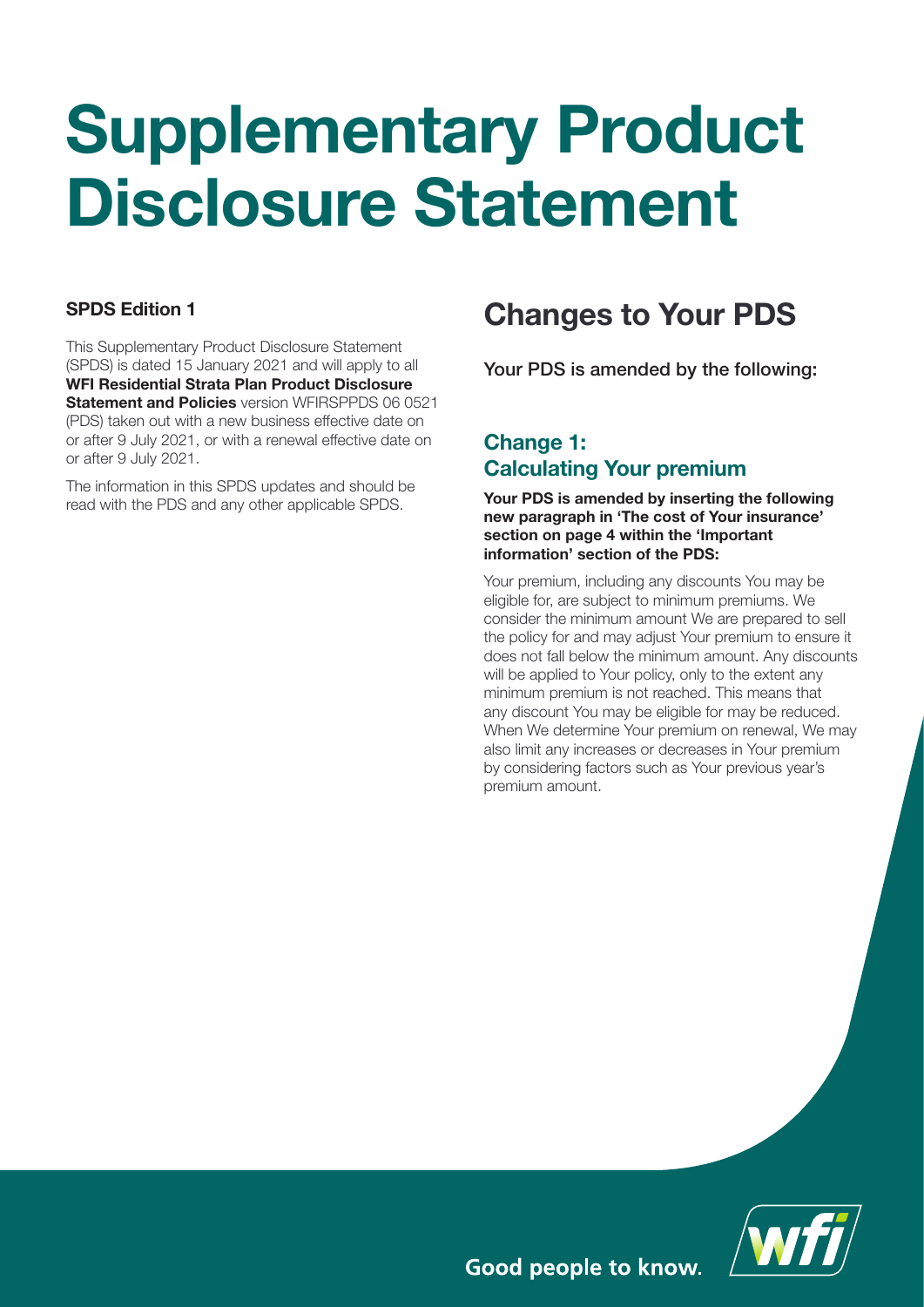## **Change 2: Replacement of the 'electronic data, cyber, e-commerce' general exclusion**

**Your PDS is amended by deleting clause '4 electronic data, cyber, e-commerce' on page 11 within the 'General exclusions' section and replacing it with the following:**

#### **4 cyber, data**

- any:
	- Cyber Loss, except that subject to all the terms, conditions, limitations and exclusions of this policy or any endorsement thereto, this policy covers any Damage to Property insured and any Time Element Loss directly resulting therefrom where such Damage to Property is directly caused by the following perils if otherwise covered under the policy:
		- theft or burglary;
		- Storm, windstorm, hail, tornado, cyclone, hurricane;
		- fire, lightning or explosion;
		- earthquake, volcanic eruption or tsunami;
		- Flood, freeze or weight of snow;
		- aircraft impact or vehicle impact or falling objects;
		- water damage;
		- a change in temperature affecting refrigerated goods; or
		- machinery or electronic breakdown, including collapse or explosion of pressure equipment,

which directly results from a Cyber Incident, unless that Cyber Incident is caused by, contributed to by, resulting from, arising out of or in connection with a Cyber Act including, but not limited to, any action taken in controlling, preventing, suppressing or remediating any Cyber Act; or

loss, damage, liability, claim, cost, expense of whatsoever nature directly or indirectly caused by, contributed to by, resulting from, arising out of or in connection with any loss of use, reduction in functionality, repair, replacement, restoration or reproduction of any Data, including any amount pertaining to the value of such Data.

Provided however that subject to all the terms, conditions, limitations and exclusions of this policy or any endorsement thereto, should Data Processing Media owned or operated by You suffer physical loss or physical damage insured by this policy, then this policy will cover the cost to repair or replace the Data Processing Media itself plus the costs of copying the Data from back up or from originals of a previous generation. These costs will not include research and engineering nor any costs of recreating, gathering or assembling the Data. If such media is not repaired, replaced or restored the basis of valuation shall be the cost of the blank Data Processing Media. However, this policy excludes any amount pertaining to the value of such Data, to You or any other party, even if such Data cannot be recreated, gathered or assembled.

This exclusion does not apply to Fidelity guarantee policy, Legal liability policy or Strata council members legal liability policy.

This exclusion clause supersedes and, if in conflict with any other wording in the policy or any endorsement thereto having a bearing on Cyber Loss, Data or Data Processing Media, replaces that wording.

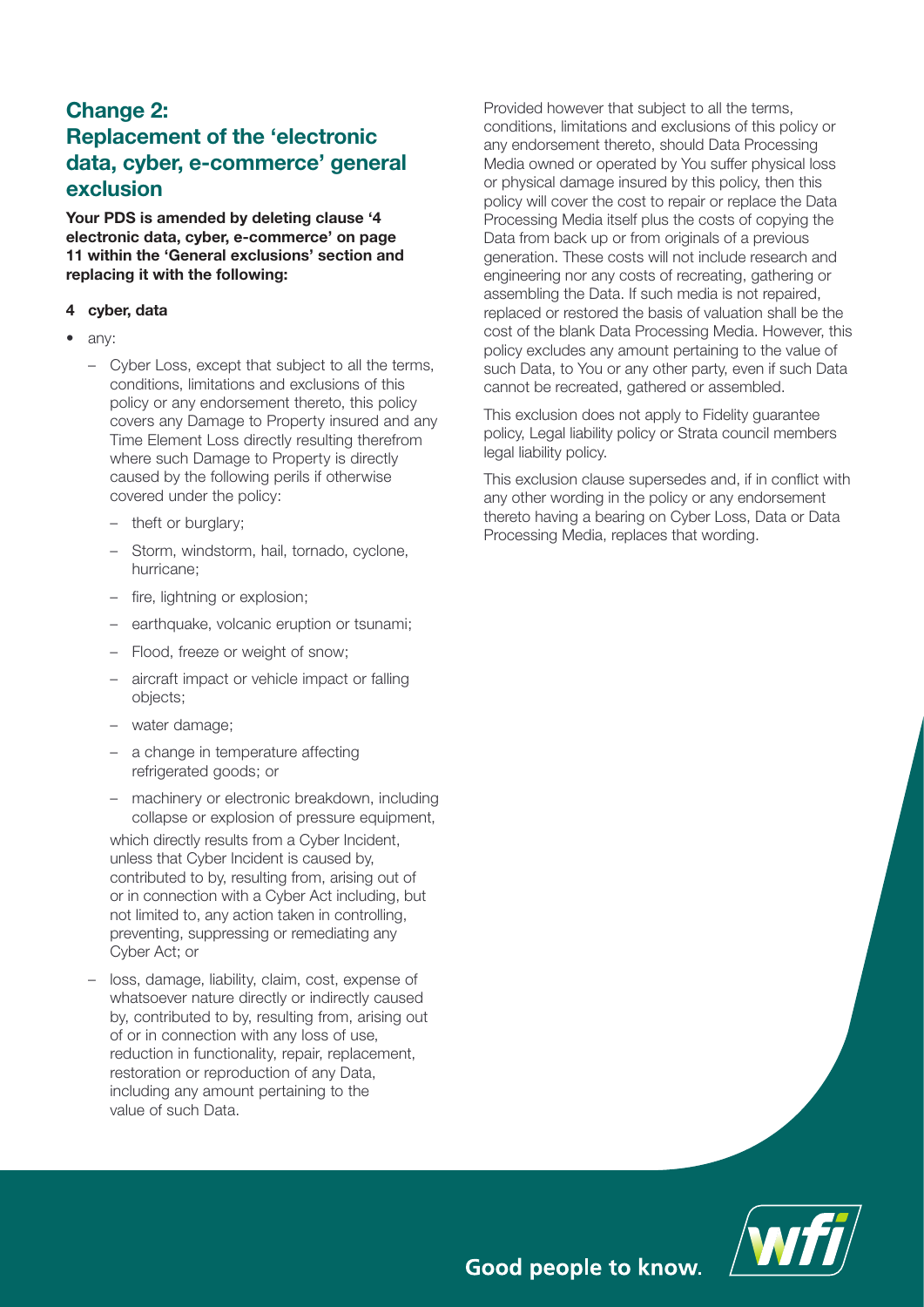## **Change 3: Inclusion of Communicable Diseases general exclusion**

**Your PDS is amended by inserting the following additional exclusion within the 'General exclusions' section commencing on page 11:**

#### **9 communicable diseases**

- any actual or alleged loss, Personal Injury, Damage to Property, loss of income, liability, cost, expense or any other amounts of whatever nature directly or indirectly caused by, arising from, contributed to by, resulting from, or otherwise in connection with:
	- disease;
	- a Communicable Disease or the fear or threat (whether actual or perceived) of a Communicable Disease regardless of any other cause or event contributing concurrently or in any other sequence thereto;
	- any disease determined to be a 'listed human disease' under, or any disease in respect of which a 'biosecurity emergency' or 'human biosecurity emergency' is declared under, the Biosecurity Act 2015 (Cth) including any amendment, replacement, re-enactment, successor, equivalent or similar legislation including delegated legislation;
	- any disease determined by the World Health Organisation to be a Public Health Emergency of International Concern (PHEIC);
	- Highly Pathogenic Avian Influenza (HPAI) in humans;
	- rabies;
	- cholera;
	- any pandemic, epidemic or any other outbreak of infectious disease; or
	- any:
		- i. mutation of; or
		- ii. fear or threat (actual or perceived) of; or
		- iii. action taken to control or prevent or suppress,

the diseases, conditions or circumstances described in this exclusion.

Provided that this exclusion will not apply to Damage to Property insured under Building and common contents policy caused by the following perils, subject to all other provisions of the policy:

fire, lightning, thunderbolt, aircraft or other aerial devices or articles dropped therefrom, earthquake, tsunami, subterranean fire, volcanic eruption, Storm, tempest, rainwater, snow, sleet, wind, hail, water, liquids or substances discharged, overflowing or leaking from fixed apparatus, fixed appliances, fixed pipes or other systems, riots, civil commotions, strikes or locked out workers or persons taking part in labour disturbances, explosion, impact by vehicles, animals or trees or branches of trees, communication masts, towers, antennae, satellite dishes, watercraft, meteorites, or theft of Data solely where such theft is accompanied by theft of the computer hardware, firmware, medium, microchip, integrated circuit or similar device containing such Data.

For the avoidance of doubt "actual or alleged loss, Personal Injury, Damage to Property, loss of income, liability, cost, expense or any other amounts" includes any cost to clean up, decontaminate, disinfect, remove, replace, monitor and/or test for such diseases, conditions or circumstances described in this exclusion.

This exclusion does not apply to Legal liability policy or Strata council members legal liability policy.

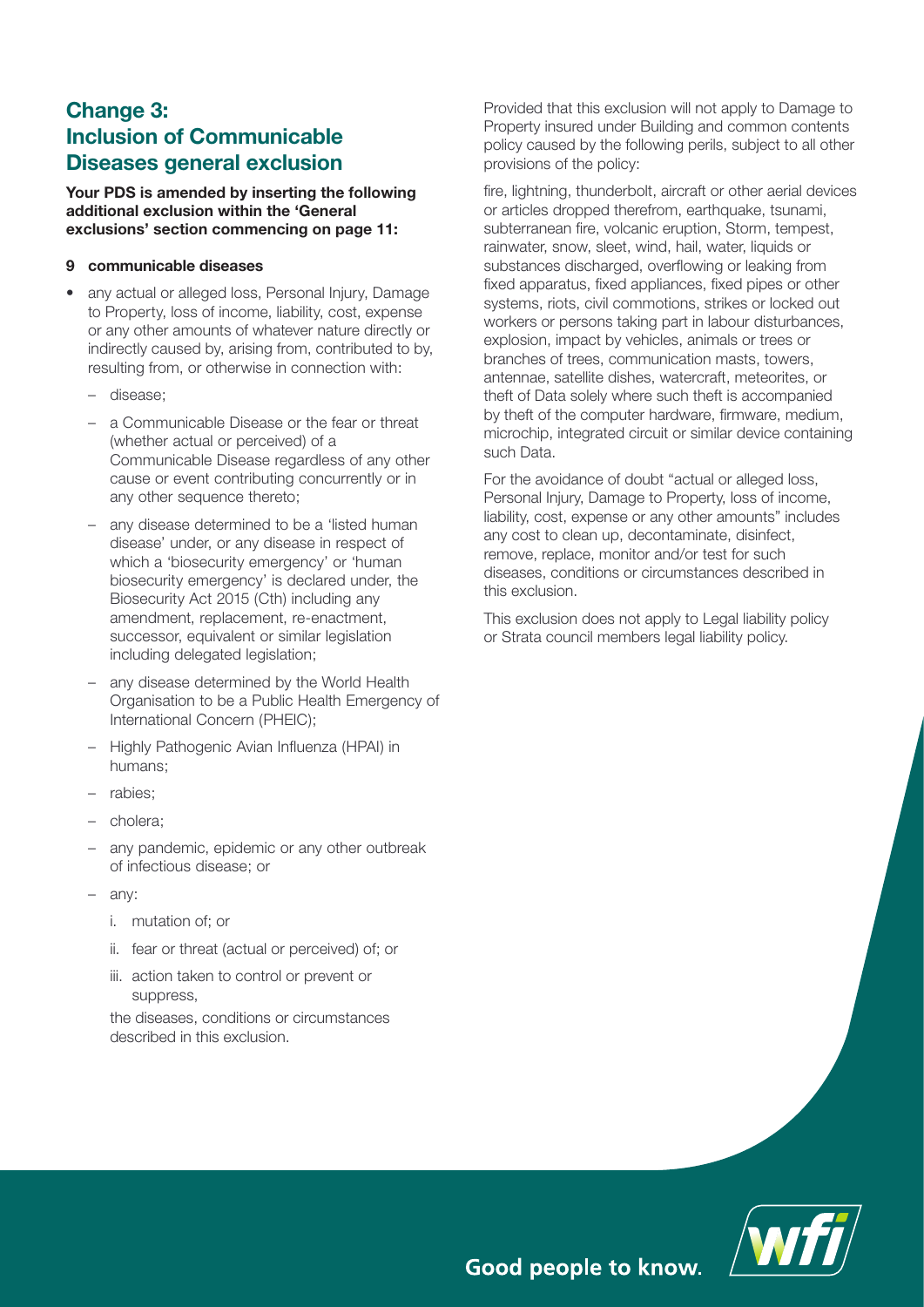## **Change 4: Inclusion of pandemic or epidemic exclusion for liability cover**

**Your PDS is amended by inserting the following additional exclusion within the 'General exclusions' section commencing on page 11:**

#### **10 pandemic or epidemic**

- any claim arising directly or indirectly out of, caused by, contributed to by, or in connection with any:
	- disease determined to be a 'listed human disease' or in respect of which a 'human biosecurity emergency' is declared under the Biosecurity Act 2015 (Cth) including any amendment, replacement, re-enactment, successor, equivalent or similar legislation including delegated legislation; or
	- outbreak of infectious disease declared as a pandemic or epidemic by the World Health Organisation or any Australian government or Australian government agency; or
	- disease determined by the World Health Organisation to be a Public Health Emergency of International Concern (PHEIC).

This exclusion does not apply to Building and common contents policy, Machinery breakdown policy, Electronic equipment policy, Voluntary workers accident only policy or Fidelity guarantee policy.

## **Change 5: Inclusion of cyber exclusion for liability cover**

**Your PDS is amended by inserting the following additional exclusion within the 'General exclusions' section commencing on page 11:**

#### **11 cyber**

• any liability directly or indirectly caused by or arising out of or in connection with any illegal, unlawful, malicious or criminal act or series of related illegal, unlawful, malicious or criminal acts, regardless of time and place, or the threat or hoax thereof involving access to, processing of or use of Electronic Data.

For the purpose of this exclusion only, the following definition applies:

**Electronic Data** means facts, concepts and information converted to a form useable for communications, display, distribution, interpretation or processing by electronic and electromechanical data processing or electronically controlled equipment and includes programmes, software and other coded instructions for such equipment.

This exclusion does not apply to Building and common contents policy, Machinery breakdown policy, Electronic equipment policy, Voluntary workers accident only policy or Fidelity guarantee policy.

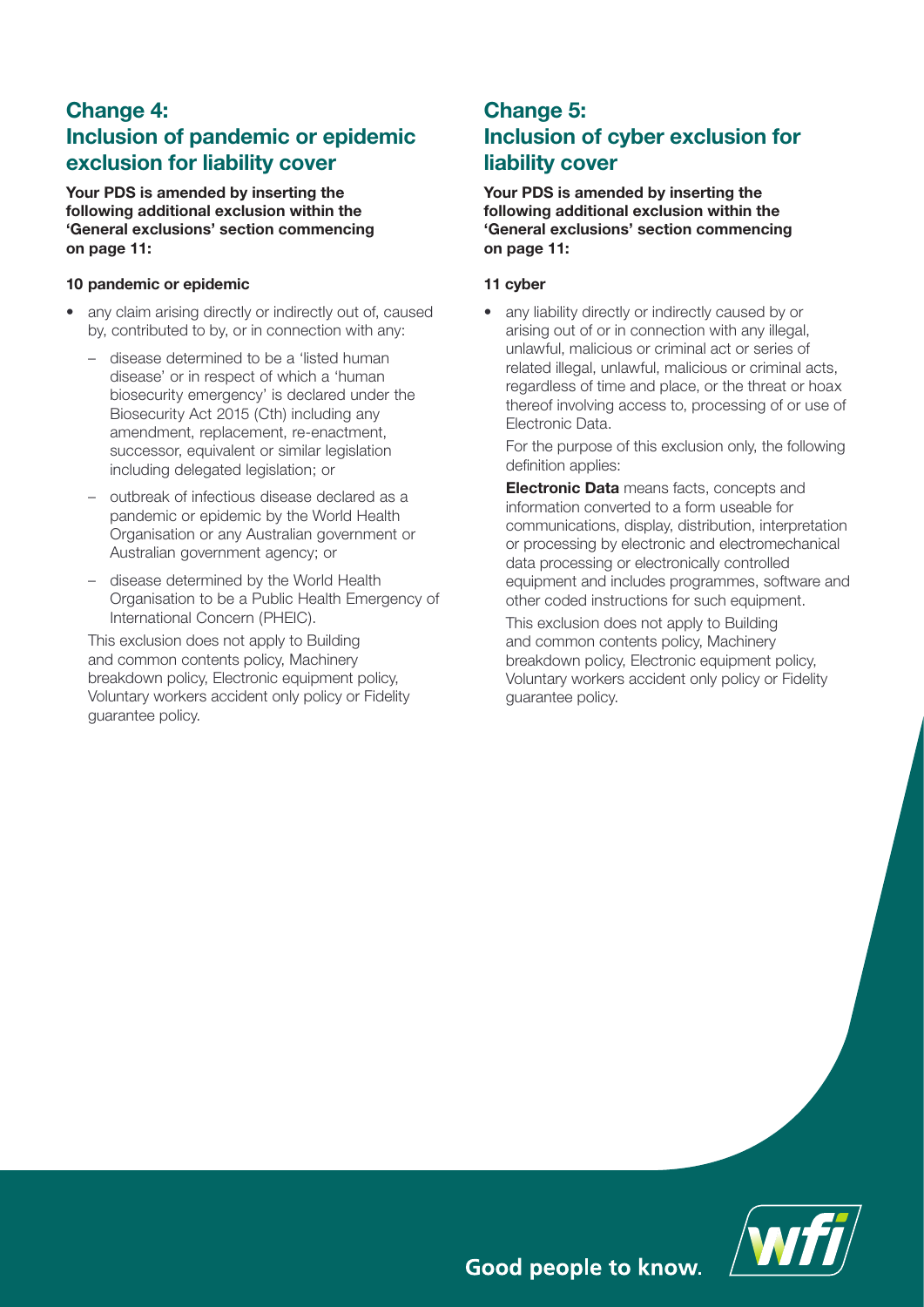## **Change 6: Additions and revision to General definitions**

**1. Your PDS is amended by adding the following additional definitions within the 'General definitions' section commencing on page 13:**

#### **Communicable Disease**

means any disease which can be transmitted by means of any substance or agent from any organism to another organism where:

- the substance or agent includes, but is not limited to, a virus, bacterium, parasite or other organism or any variation thereof, whether deemed living or not;
- the method of transmission, whether direct or indirect, includes but is not limited to, airborne transmission, bodily fluid transmission, transmission from or to any surface or object, solid, liquid or gas between organisms; and
- the disease, substance or agent can cause or threaten bodily injury, illness, emotional distress or damage to human health or human welfare or can cause or threaten damage to, deterioration of, loss of value of, marketability of or loss of use of property.

#### **Cyber Act**

means an unauthorised, malicious or criminal act or series of related unauthorised, malicious or criminal acts, regardless of time and place, or the threat or hoax thereof involving access to, processing of, use of or operation of any Computer Equipment.

#### **Cyber Incident**

means:

- any error or omission or series of related errors or omissions involving access to, processing of, use of or operation of any Computer Equipment; or
- any partial or total unavailability or failure or series of related partial or total unavailability or failures to access, process, use or operate any Computer Equipment.

#### **Cyber Loss**

means any loss, damage, liability, claim, cost or expense of whatsoever nature directly or indirectly caused by, contributed to by, resulting from, arising out of or in connection with any Cyber Act or Cyber Incident including, but not limited to, any action taken in controlling, preventing, suppressing or remediating any Cyber Act or Cyber Incident.

#### **Data**

means information, facts, concepts, code or any other information of any kind that is recorded or transmitted in a form to be used, accessed, processed, transmitted or stored by Computer Equipment.

#### **Data Processing Media**

means any Property insured by this policy on which Data can be stored but not the Data itself.

#### **Time Element Loss**

means business interruption, contingent business interruption or any other consequential losses insured under this policy.

**2. Your PDS is amended by deleting the definition of 'Computer Equipment' on page 13 within the 'General definitions' section and replacing it with the following:**

#### **Computer Equipment**

means any computer, hardware, software, communications system, electronic device (including, but not limited to, smart phone, laptop, tablet, wearable device), server, cloud or microcontroller including any similar system or any configuration of the aforementioned and including any associated input, output, Data storage device, networking equipment or back up facility, owned or operated by You or any other party.

## **Change 7: Updated Building and common contents policy – What is not insured**

**Your PDS is amended by deleting the wording 'disease,' from sub-clause 12 on page 17 within the 'What is not insured' section of Building and common contents policy.**

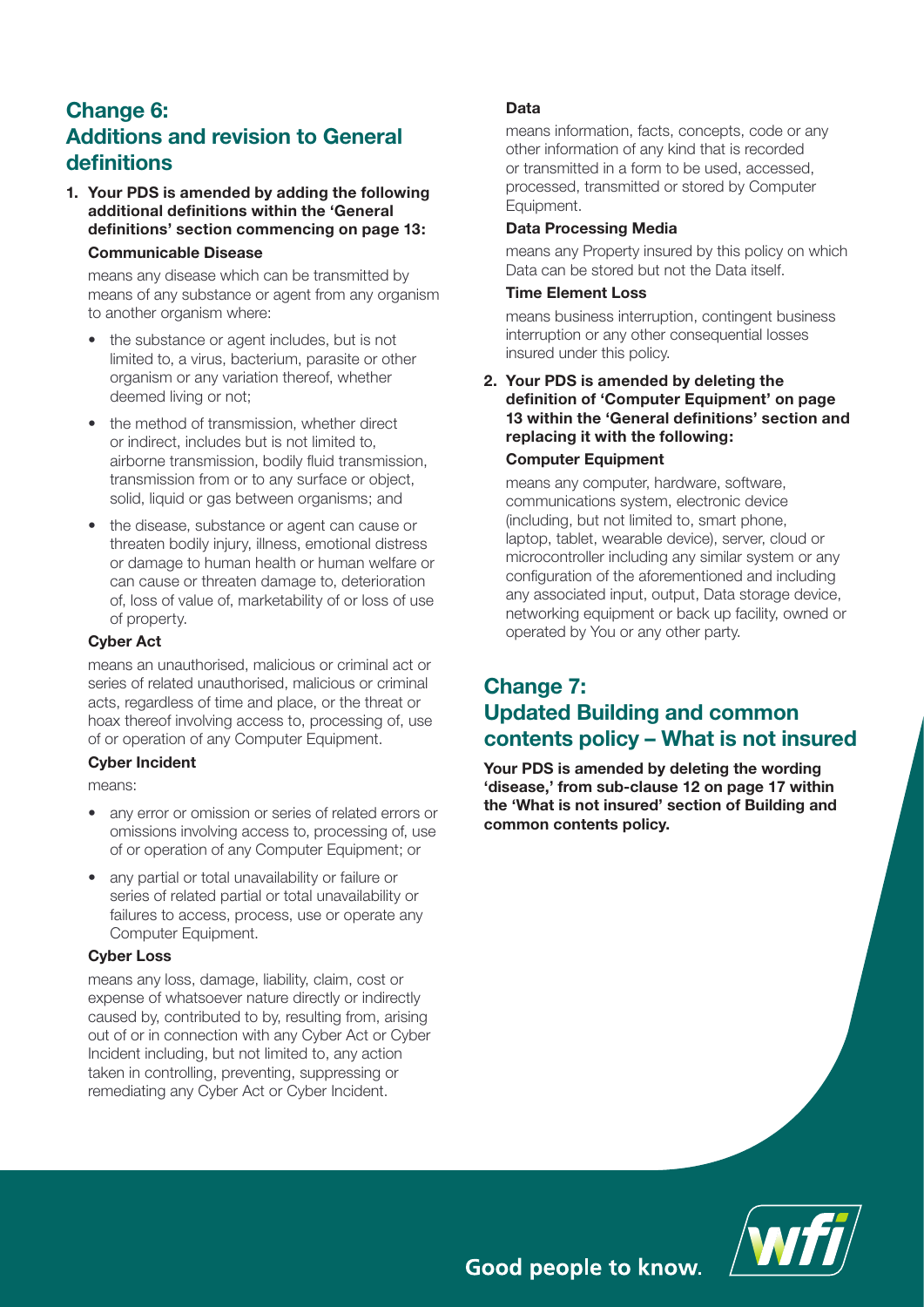## **Changes to Your PDS**

This Supplementary Product Disclosure Statement (SPDS) is dated 28 July 2021 and will apply to all **WFI Residential Strata Plan Product Disclosure Statements** (Preparation date: 14 May 2021) version WFIRSPPDS 06 0521 (PDS) taken out with a new business effective date on or after 8 October 2021 or with a renewal effective date on or after 8 November 2021.

This SPDS should be read with Your PDS and any other applicable SPDS. These documents together with your Certificate of Insurance make up the terms and conditions of Your insurance contract with Us. Your current Certificate of Insurance outlines the cover You have chosen.

## **Change 1: Amendment to Our Complaints Handling Procedures**

**Your PDS is amended by deleting all of the terms under the heading 'Our Complaints Handling Procedures' on page 6, and replacing those deleted terms with the following new terms:**

We will always do Our best to provide You the highest level of service but if You are not happy or have a complaint or dispute, here is what You can do.

If You experience a problem or are not satisfied with Our products, Our services or a decision We have made, let Us know so We can help.

Contact your local representative, call us on 1300 934 934 or go to our website for more information: [wfi.com.au.](http://wfi.com.au)

We will try to resolve complaints at first contact or shortly thereafter.

If We are not able to resolve Your complaint when You contact Us or You would prefer not to contact the people who provided Your initial service, Our Customer Relations team can assist:

Free Call: 1800 045 517 Email: Customer.Relations@iag.com.au

Customer Relations will contact You if they require additional information or have reached a decision. Customer Relations will advise You of the progress of Your complaint and the timeframe for a decision in relation to Your complaint.

We expect Our procedures will deal fairly and promptly with Your complaint. If You are unhappy with the decision made by Customer Relations You may wish to seek an external review, such as referring the issue to the Australian Financial Complaints Authority (AFCA). AFCA provides fair and independent financial services complaint resolution that is free to customers. AFCA has authority to hear certain complaints. AFCA will confirm if they can assist You:

Free Call: 1800 931 678 Email: info@afca.org.au Mail: Australian Financial Complaints Authority GPO Box 3 Melbourne VIC 3001 Visit: [www.afca.org.au](http://www.afca.org.au)

Further information about Our complaint and dispute resolution process is available by contacting Us.

## **Change 2: Amendment to the Privacy complaints process**

Good people to know.

**Your PDS is amended by deleting all the terms under the subheading 'Complaints' on pages 7-8 (under the 'Privacy' heading), and replacing those deleted terms with the following new terms:**

Our privacy policy provides information about how You can complain about a breach of the privacy principles set out in the Privacy Act 1988 (Cth) and how We will deal with Your complaint.

**Insurer** Insurance Australia Limited ABN 11 000 016 722 AFSL 227681 trading as WFI

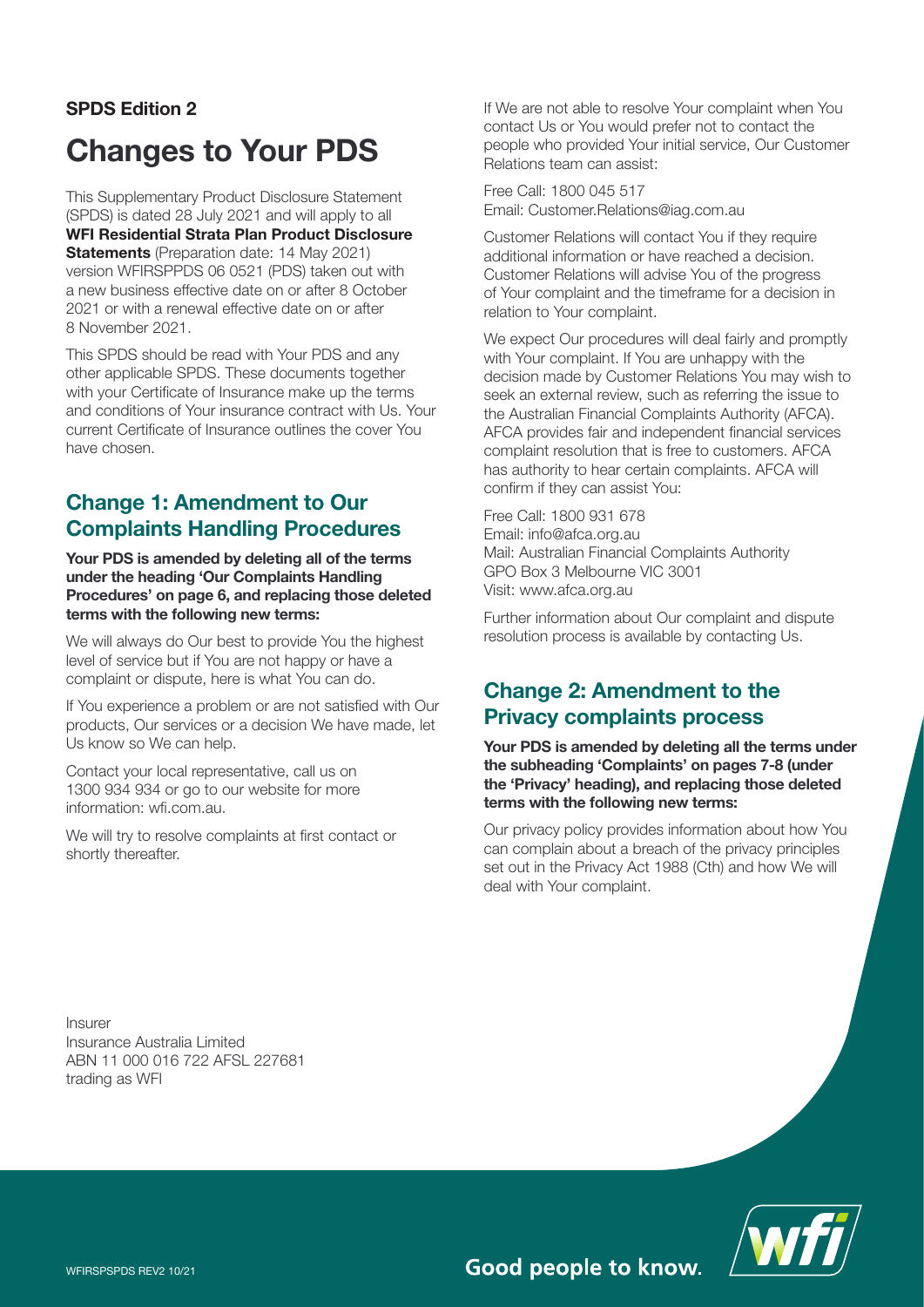# RESIDENTIAL STRATA PLAN Product Disclosure Statement

Date of preparation: 14 May 2021

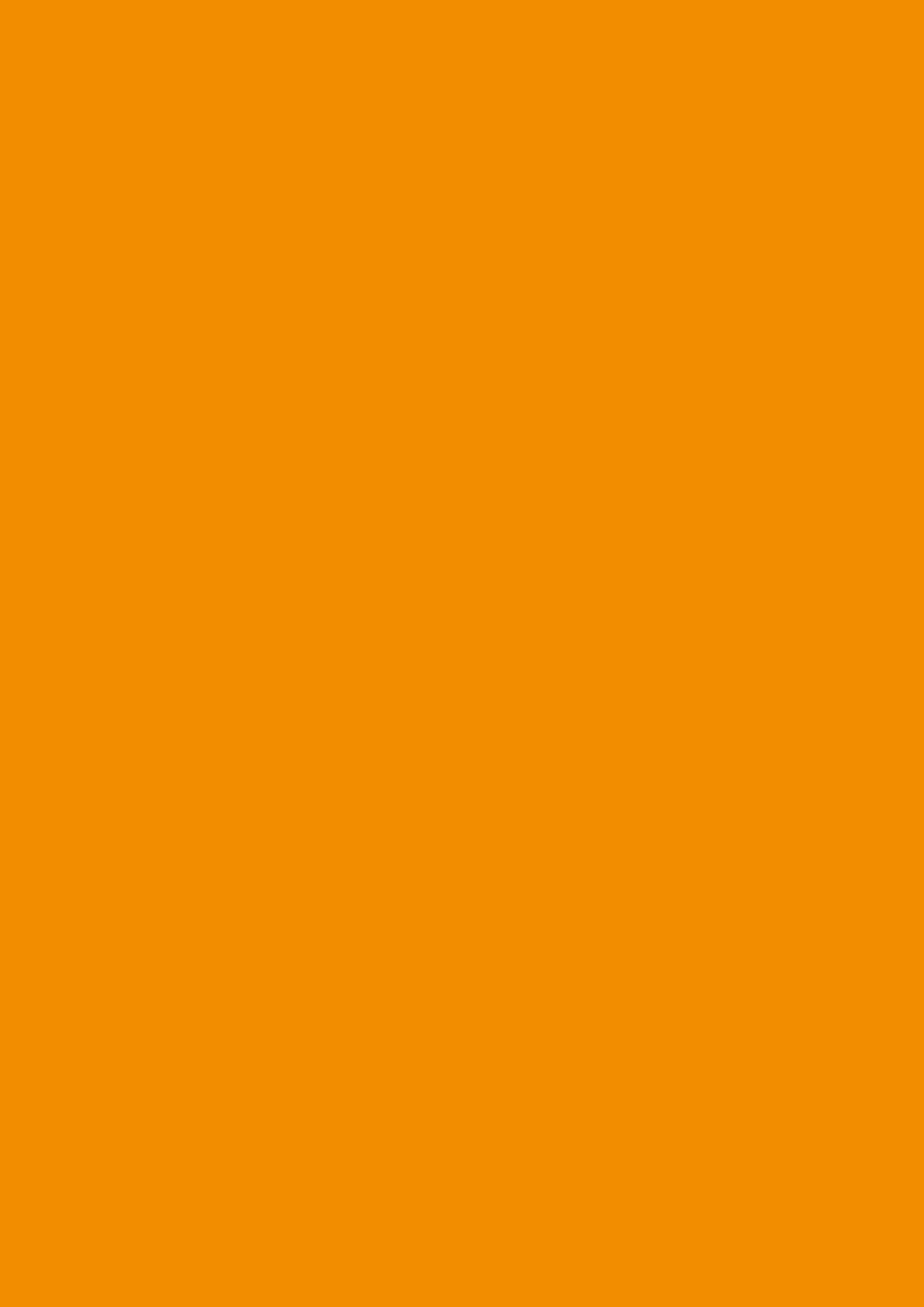# How the Residential Strata Plan works

**Date of preparation: 14 May 2021**

## About the insurer and WFI

The insurer for this Residential Strata Plan is Insurance Australia Limited (ABN 11 000 016 722) trading as WFI (WFI) whose contact details are:

|       | Telephone: 1300 934 934                |
|-------|----------------------------------------|
| Post: | Locked Bag 1,<br>Bassendean DC WA 6942 |

Email: info@wfi.com.au

WFI is an Australian Financial Services Licensee (AFSL No. 227681) authorised to issue, vary and cancel general insurance products and provide general financial product advice in relation to general insurance.

The Residential Strata Plan consists of 7 different policies You can choose from, covering a wide range of risks.

This approach gives You great flexibility as You can arrange Your insurance to meet Your particular needs.

It also means that if Your circumstances change and You need more extensive insurance, it is easy for You to add another of the policies to Your Plan.

Insurance against liability for workers' compensation is compulsory for employers throughout Australia.

This Plan does not insure You for Your liability for workers' compensation. Nor does the Plan include insurance for a range of other risks You might want to insure Yourself against. You need to determine whether this is the case and make sure You are appropriately protected.

Any advice We or Our representatives provide is general advice only and does not take into account Your personal objectives, financial circumstances or needs. Before You decide to acquire any of the policies, You should carefully consider the appropriateness of the policies having regard to Your objectives, financial situation and needs.

## Understanding the significant features and benefits

To properly understand the significant features and benefits of each of the policies, You need to:

- read the:
	- Important information (pages 3 to 8)
	- General conditions (pages 9 and 10)
	- General exclusions (pages 11 and 12)
	- General definitions (pages 13 and 14)

which apply to all policies; and

- read the policy wording  $-$  it tells You:
	- what the policy covers
	- what the policy does not cover
	- any additional benefits We provide
	- any special conditions We apply
	- what We pay for a claim.

There is an index on the front of each of the policies for easy reference.



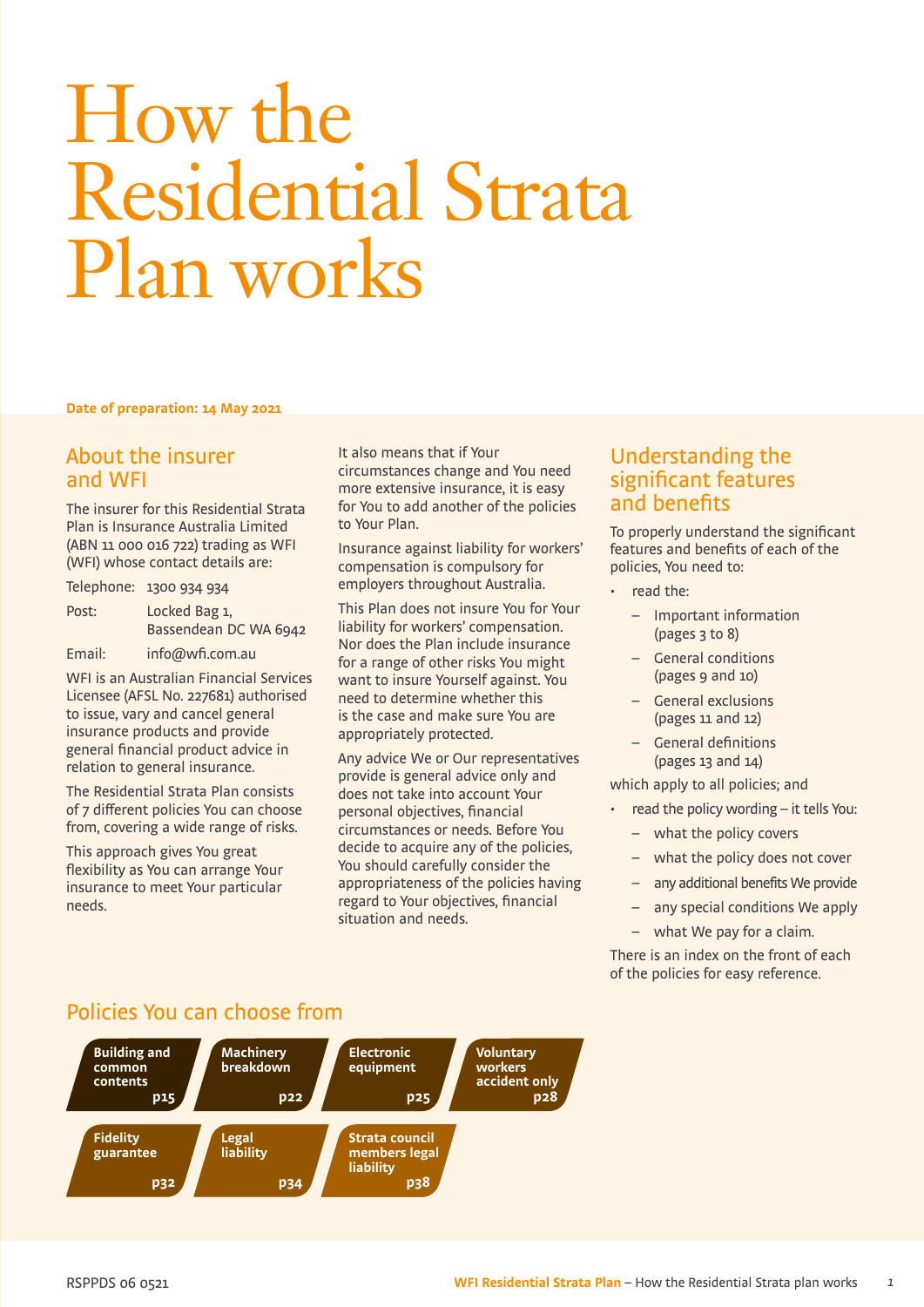# Summary of contents

## [Important information](#page-10-0)

| Our words                                                                                      | 4 |
|------------------------------------------------------------------------------------------------|---|
| No warranty that this policy<br>complies with Strata Titles<br><b>Legislation requirements</b> | 4 |
| <b>Applying for insurance cover</b>                                                            | 4 |
| The agreement between<br><b>You and Us</b>                                                     | 4 |
| The cost of Your insurance                                                                     | 4 |
| <b>Excess (Your contribution)</b>                                                              | 4 |
| <b>Utmost good faith</b>                                                                       | 5 |
| <b>Jurisdiction</b>                                                                            | 5 |
| <b>Good and Services Tax (GST)</b>                                                             | 5 |
| <b>How GST affects claim payments</b>                                                          | 5 |
| <b>Dishonest claims</b>                                                                        | 5 |
| Keep up to date records of<br>insured property                                                 | 5 |
| Changing the terms of any of<br><b>Your policies</b>                                           | 6 |
| Your cooling-off right                                                                         | 6 |
| When You can cancel                                                                            | 6 |
| When We can cancel                                                                             | 6 |
| <b>Code of Practice</b>                                                                        | 6 |
| <b>Our Complaints Handling</b><br><b>Procedures</b>                                            | 6 |
| <b>Privacy</b>                                                                                 | 6 |
| <b>Flood</b>                                                                                   | 8 |
| <b>General advice warning</b>                                                                  | 8 |
| <b>Information about Our Product</b><br><b>Disclosure Statement (PDS)</b>                      | 8 |
| <b>Financial Claims Scheme</b>                                                                 | 8 |
| <b>Contacting Us</b>                                                                           | 8 |
| Terrorism Insurance Act 2003 (Cth)                                                             | 8 |
|                                                                                                |   |

## [General conditions](#page-16-0)

| What You must do when You<br>have a policy                                                                           | q |
|----------------------------------------------------------------------------------------------------------------------|---|
| What You must and must not do<br>if You make a claim or an event<br>happens that might lead to You<br>making a claim | q |
| What We may do                                                                                                       | q |
| <b>What can affect Your entitlements 10</b>                                                                          |   |

## [General exclusions](#page-18-0)

| What is not insured by any of the |    |
|-----------------------------------|----|
| policies in this Plan             | 11 |

## [General definitions](#page-20-0)

| applying to words We use in<br>this Plan |    |
|------------------------------------------|----|
|                                          | 13 |

## [Building and common](#page-22-0)  [contents policy](#page-22-0)

| <b>What You are insured against</b>                                                                                                     | 16 |
|-----------------------------------------------------------------------------------------------------------------------------------------|----|
| What is not insured                                                                                                                     | 16 |
| <b>What We pay if the Building</b><br>is damaged (or goods, plant<br>or equipment included in the<br>definition of Building are stolen) | 17 |
| <b>What We pay if Common Contents</b><br>are damaged or stolen                                                                          | 17 |
| <b>Additional benefits</b>                                                                                                              | 18 |
| Inflation protection                                                                                                                    | 20 |
| <b>Excess</b>                                                                                                                           | 20 |
| <b>Special condition</b>                                                                                                                | 20 |
| <b>Special definitions of words used</b><br>in this policy                                                                              | 21 |

## [Machinery breakdown](#page-29-0) [policy](#page-29-0)

| What You are insured against                               | 23 |
|------------------------------------------------------------|----|
| What is not insured                                        | 23 |
| What We pay                                                | 23 |
| <b>Additional benefit</b>                                  | 23 |
| <b>Special definitions of words used</b><br>in this policy | 24 |
| <b>Special condition</b>                                   | 24 |

## [Electronic equipment](#page-32-0)  [policy](#page-32-0)

| The types of cover We offer                                                           | 26 |
|---------------------------------------------------------------------------------------|----|
| Section 1: what is insured for<br>electronic equipment                                | 26 |
| What is not insured for electronic<br>equipment                                       | 26 |
| <b>What We pay for electronic</b><br>equipment                                        | 26 |
| Special conditions for the insurance<br>for electronic equipment                      | 26 |
| Section 2: what is insured for<br>electronic data processing media<br>and information | 26 |
| What is not insured for electronic<br>data processing media and<br>information        | 26 |

**[What we pay for electronic data](#page-34-0)  [processing media and information](#page-34-0) 27 [What is not insured under](#page-34-0)  [sections 1 and 2 of this policy](#page-34-0) 27**

| <b>Special definitions of words used</b> |    |
|------------------------------------------|----|
| in this policy                           | 27 |

## [Voluntary workers](#page-35-0)  [accident only policy](#page-35-0)

| What You are insured against                               | 29 |
|------------------------------------------------------------|----|
| What is not insured                                        | 29 |
| <b>What We pay</b>                                         | 29 |
| <b>Special conditions</b>                                  | 31 |
| <b>Special definitions of words used</b><br>in this policy |    |

## [Fidelity guarantee policy](#page-39-0)

| <b>What You are insured against</b>                        | 33 |
|------------------------------------------------------------|----|
| What is not insured                                        | 33 |
| What We pay                                                | 33 |
| What We do not pay                                         | 33 |
| <b>Reinstatement of fidelity</b><br>guarantee limit        | 33 |
| <b>Special definitions of words used</b><br>in this policy |    |

## [Legal liability policy](#page-41-0)

| <b>What You are insured against</b>                        | 35 |
|------------------------------------------------------------|----|
| What is not insured                                        | 35 |
| How much We pay                                            | 37 |
| <b>Additional benefits</b>                                 | 37 |
| <b>Discharge of liabilities</b>                            | 37 |
| <b>Special definitions of words used</b><br>in this policy |    |

## [Strata council members](#page-45-0)  [legal liability policy](#page-45-0)

| <b>What You are insured against</b>                        | 39 |
|------------------------------------------------------------|----|
| What is not insured                                        | 39 |
| <b>Additional benefits</b>                                 | 40 |
| <b>Aggregate Limit of Indemnity</b>                        | 40 |
| <b>Special conditions</b>                                  | 40 |
| <b>Special definitions of words used</b><br>in this policy |    |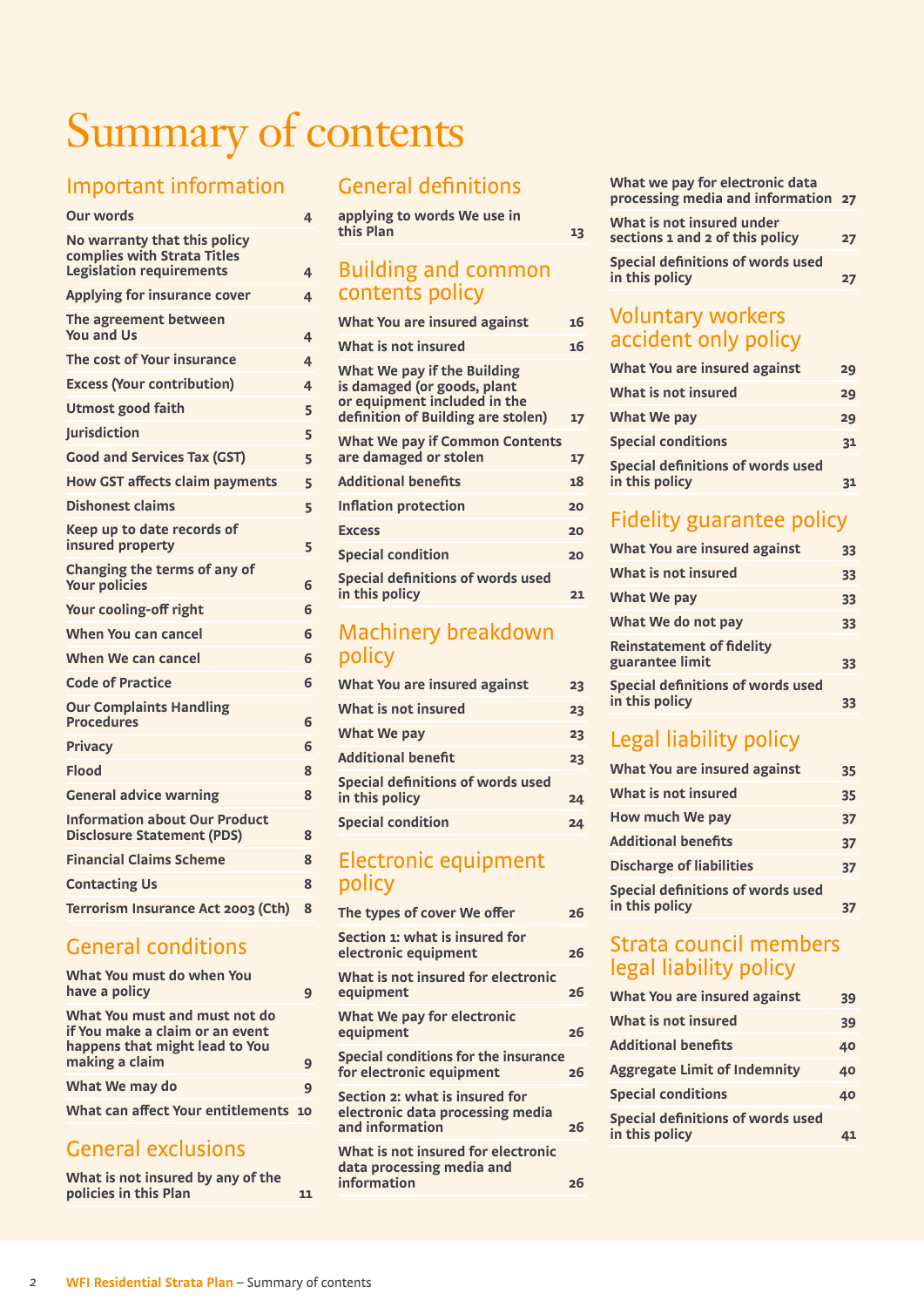# <span id="page-10-0"></span>Important information applying to all policies

## **Our words 4**

| No warranty that this policy<br>complies with Strata Titles |   |
|-------------------------------------------------------------|---|
| <b>Legislation requirements</b>                             | 4 |
| <b>Applying for insurance cover</b>                         | 4 |
| The agreement between                                       |   |
| <b>You and Us</b>                                           | 4 |
| The cost of Your insurance                                  | 4 |
| <b>Excess (Your contribution)</b>                           | 4 |
| <b>Utmost good faith</b>                                    | 5 |
| <b>Jurisdiction</b>                                         | 5 |
| <b>Goods and Services Tax (GST)</b>                         | 5 |
| <b>How GST affects claim payments</b>                       | 5 |
| <b>Dishonest claims</b>                                     | 5 |
| <b>Keep up to date records</b>                              |   |
| of insured property                                         | 5 |

| <b>Changing the terms of any</b>     |   |
|--------------------------------------|---|
| of Your policies                     | 6 |
| Your cooling-off right               | 6 |
| When You can cancel                  | 6 |
| When We can cancel                   | 6 |
| <b>Code of Practice</b>              | 6 |
| <b>Our Complaints Handling</b>       |   |
| <b>Procedures</b>                    | 6 |
| <b>Privacy</b>                       | 6 |
| Flood                                | 8 |
| <b>General advice warning</b>        | 8 |
| <b>Information about Our Product</b> |   |
| <b>Disclosure Statement (PDS)</b>    | 8 |
| <b>Financial Claims Scheme</b>       | 8 |
| <b>Contacting Us</b>                 | 8 |
| Terrorism Insurance Act 2003 (Cth)   | 8 |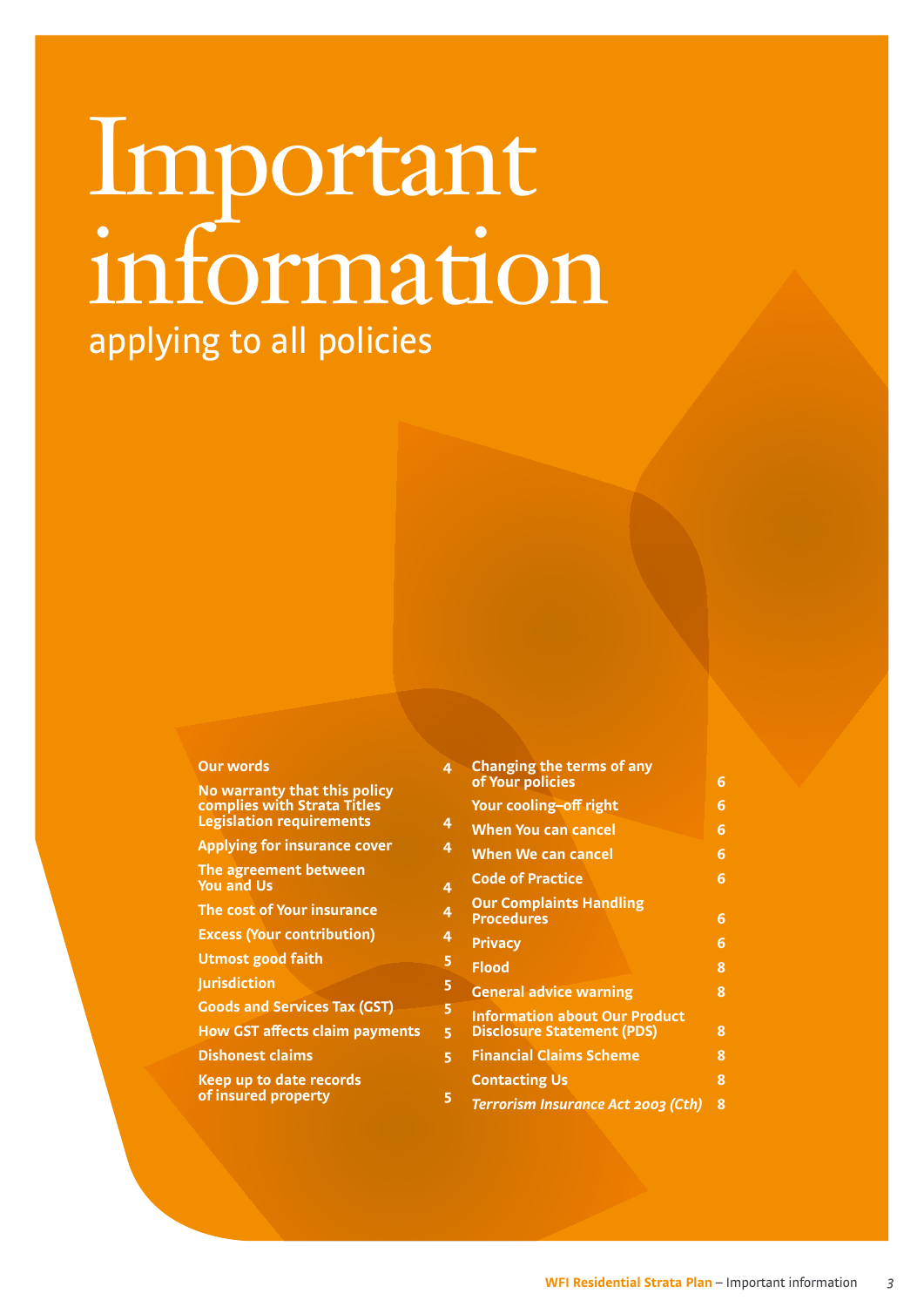## <span id="page-11-0"></span>Our words

To make sure You can readily understand Your rights and obligations, We have written this Residential Strata Plan in plain English. For easy reference, We have capitalised the first letter of each word which We define in Our 'General definitions' (which apply to all policies), and in Our 'Special definitions' found at the end of each policy (which apply only to words used in that particular policy). Where a word is defined in both the 'General definitions' and in the 'Special definitions', the 'Special definitions' meaning will take precedence for that policy only.

Words capitalised in headings do not have definitions.

All of the other words in this Plan have the meanings set out in the Macquarie Dictionary (current edition) so that You can easily find out what they mean.

A reference to the singular includes the plural and vice versa, unless the context otherwise requires.

## No warranty that this policy complies with Strata Titles Legislation requirements

Under the applicable Strata Titles Legislation, there are specific insurance requirements that a Strata Company must put in place. You must make Your own enquiries and confirm whether or not this insurance meets the requirements set out under the relevant Strata Titles Legislation. We do not warrant or represent that the cover provided under this insurance meets the insurance requirements under the Strata Titles Legislation.

## Applying for insurance cover

You must apply to Us for insurance cover and meet Our relevant eligibility criteria before cover will be provided. It is also important You understand how We manage Your personal information which We tell You about in Our 'Privacy' information on pages 6–8.

Where We have agreed to issue You with insurance, We will:

- identify the policies You want and matters particular to them (e.g. the property You want to cover, the limits You may want for certain covers, any excesses that may apply and any variations required to the standard terms).
- pay up to the sum insured or other limits specified in relation to the policies and their covers. It is important that You make sure these amounts suit Your needs. If You do not do this some of Your loss might not be insured.
- identify the Period of Insurance during which Your policies will operate.
- inform You what policies We are able to offer You and the total premium You need to pay for Your policies (see 'The cost of Your insurance' on this page).

The above details are recorded in the Certificate of Insurance We issue to You. You need to read it carefully to ensure You are happy with the cover provided and check that the details are correct. You should keep the Certificate of Insurance and the policy documents in a safe place.

### The agreement between You and Us

We only provide You with insurance under those policies for which We issue You with a Certificate of Insurance and only for the Period of Insurance shown on the Certificate of Insurance. The insurance provided under any of Our policies is also subject to Our General conditions and General exclusions, together with provisions shown on the Certificate of Insurance issued to You.

Subject to what We tell You on pages 4 and 5 about excesses, if a provision shown on the Certificate of Insurance is inconsistent with a provision contained in the policy to which it relates then, to the extent of the inconsistency, the provision shown on the Certificate of Insurance prevails.

## The cost of Your insurance

We determine the base premium by considering a number of criteria.

When You apply for insurance cover We ask You to provide information about Your personal risk situation relevant to each policy, such as:

- the type of property being insured and its size, construction, use and where it is located
- the type(s) and amount(s) of cover You require, excess levels and the period for which You want the cover (where this is optional); and
- Your relevant claims and insurance experience.

Factors that increase the risk to Us generally increase the premium (e.g. higher sums insured or a high claims experience) and those that lower the risk generally reduce the premium (e.g. lower sums insured, higher excesses or low claims experience). If You have any queries about this You can ask Us when You apply for cover.

Your premium also includes amounts that take into account Our obligation (actual or in some cases estimated) to pay any relevant compulsory government charges, taxes or levies (e.g. Stamp Duty, GST and Fire Services Levy) in relation to Your policy(ies). We show the amounts on Your Certificate of Insurance.

Where We are required to pay an estimated amount (e.g. for a Fire Services Levy) based on criteria set by the government, We allocate to the policy Our estimate of the amount We will be required to pay. We may over or under recover in any particular year but We will not adjust Your premium because of this. You can obtain further information on Our website [www.wfi.com.au](http://www.wfi.com.au).

We tell You when You apply for insurance how and when the premium (i.e. total amount payable) needs to be paid. It is a term of Your policy that You pay the premium to Us by the time required by Us.

## Excess (Your contribution)

An excess is the amount which You will be required to contribute to any claim on a policy. The amount We must pay under the policy is reduced by the amount of the excess. You will only be required to pay an excess if it is mentioned in the policy You have taken out or shown on the Certificate of Insurance.

Where the excess for an event selected or imposed on the Certificate of Insurance is higher than the amount of excess mentioned in the policy for the same event, You will be required to pay the higher excess specified in the Certificate of Insurance.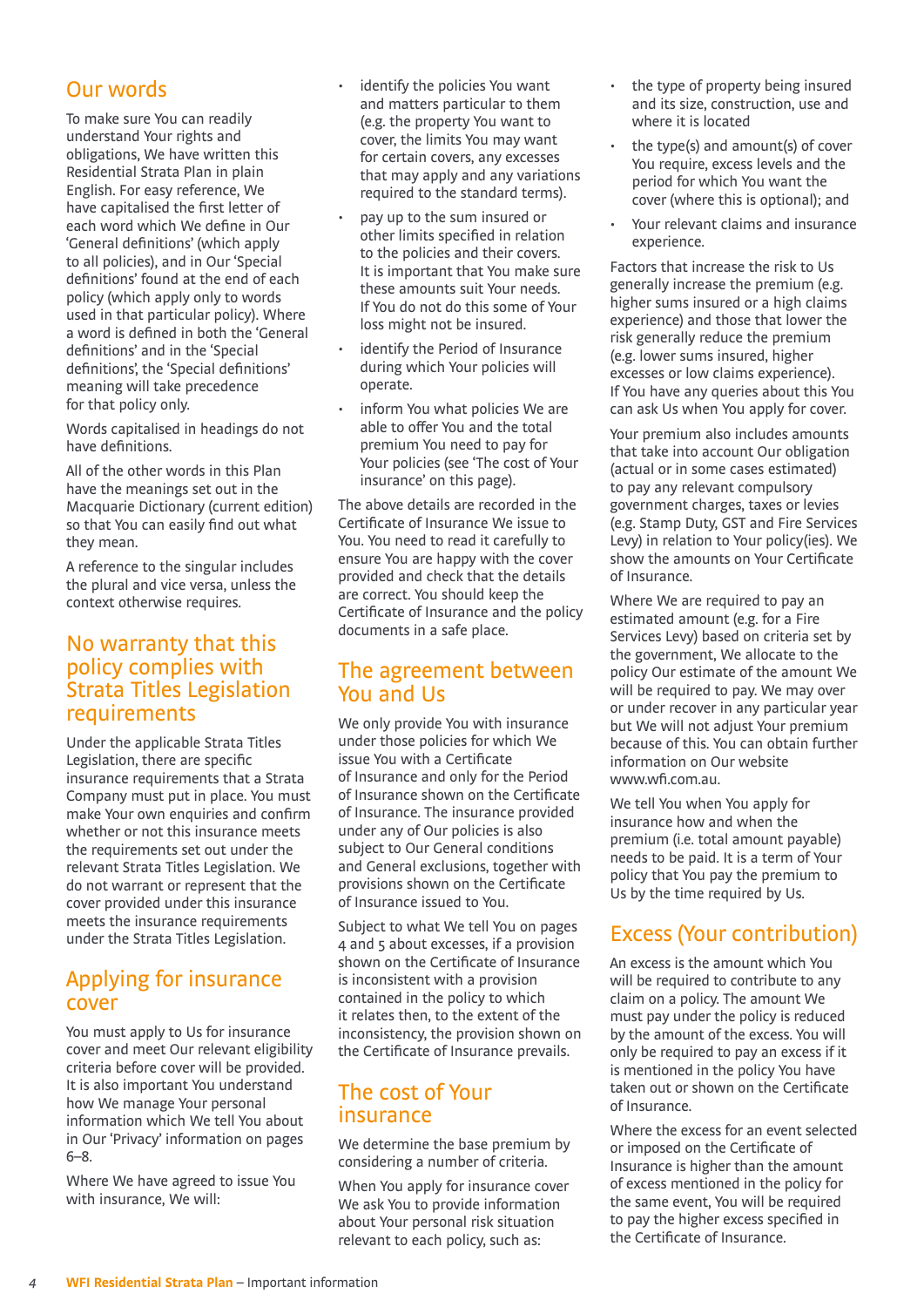<span id="page-12-0"></span>You will only be required to pay one excess on claims You make under a number of the policies in this Plan that arise out of the one event, being the highest one payable under the policies.

Sometimes We introduce or increase an excess on renewal of a policy. We generally do this because of rising claim numbers and costs and to minimise any increase in premium that would otherwise be required to cover those rising claim numbers and costs.

We show the new excess on the Certificate of Insurance that We issue to You confirming cover.

## Utmost good faith

The law requires each of Us to act towards the other with utmost good faith (fairly, openly and honestly) in the performance of the policy and in the making and handling of claims under the policy.

## Jurisdiction

The policies in this Plan are governed by and will be construed in accordance with the laws of Australia and the parties agree to submit to the jurisdiction of the courts of Australia.

## Good and Services Tax (GST)

The amount of premium payable by You for the policies includes an amount on account of the GST on the premium. All amounts insured by the policies are in accordance with the advice You have given to Us regarding Your GST status and the GST status of items to be insured. We will not be liable to pay any GST, or any fine, penalty or charge that You are liable for arising out of Your misrepresentation of, or failure to disclose, Your proper input tax credit entitlement on the premium relating to the policies. In respect of Your policies with Us where You are registered for GST purposes, You should calculate Your proposed sums insured with reference to the GST status of each item of property to be insured.

Depending on the GST status of each item of property to be insured, the sums insured may or may not include a GST component. An amount for GST should only be included in the sum insured if the item of property to be

insured is not used 100% for business use. All items of property used 100% for business use and for which You are or would be entitled to a full input tax credit should be insured on a GST exclusive basis.

This outline of the effect of the GST on Your policies is for general information only. You should not rely on this information without first seeking expert advice on the application of the GST to Your particular circumstances.

## How GST affects claim payments

#### **Where We insure Your property**

If We arrange to replace, repair or reinstate an item which is the subject of a claim, We will pay the cost to replace, reinstate or repair the item inclusive of GST. However, We will not replace, reinstate or repair an item where the cost (inclusive of GST) to Us to do so will exceed the amount of the relevant sum insured or other limit of insurance cover in the policies that apply to the item.

If We settle Your claim by making a payment to You, or on Your behalf, Your GST status and the GST status of the property which is the subject of the claim, will determine the amount We pay. When You are:

not registered for GST, the amount We pay is inclusive of any relevant GST component.

The maximum amount We pay is the sum insured or other limit of insurance cover inclusive of any relevant GST component.

• registered for GST and the property which is the subject of the claim is used 100% for business use and is property for which You are or would be entitled to a full input tax credit, the amount We pay is exclusive of any relevant GST component, including, but not limited to, any input tax credit to which You are entitled for any acquisition which is relevant to Your claim, or to which You would have been entitled were You to have made a relevant acquisition.

The maximum amount We pay is the sum insured or other limit of insurance cover exclusive of any relevant GST component.

registered for GST and the property which is the subject of the claim is used 100% for personal use, the amount We pay is inclusive of any relevant GST component.

The maximum amount We pay is the sum insured or other limit of insurance cover inclusive of any relevant GST component.

registered for GST and the property which is the subject of the claim is used for business and personal use, the amount We pay is inclusive of any relevant GST component with reference to the percentage of personal use and exclusive of any relevant GST component with reference to the percentage of business use of the item that is the subject of the claim.

The maximum amount We pay is the sum insured or other limit of insurance cover inclusive or exclusive of GST as the case may be.

You must advise Us of Your correct entitlement to an input tax credit on Your premium and the correct entitlement to an input tax credit on each item of property to be insured. Should the item of property which is the subject of the claim be used for both personal and business use, any amounts We pay will be determined in accordance with the percentage of personal and business use.

Any GST liability arising from Your incorrect advice is payable by You.

#### **Where We insure Your liability to third parties**

We pay up to the limit of indemnity shown on the Certificate of Insurance inclusive of GST.

## Dishonest claims

If You make a dishonest claim, We can refuse to pay it. We may also cancel the policy.

## Keep up to date records of insured property

To help Us to process any claim You may have, You should take reasonable steps to keep a record or evidence of ownership, value and detailed description of any insured property in a safe place. This includes contracts of sale, valuations, receipts, credit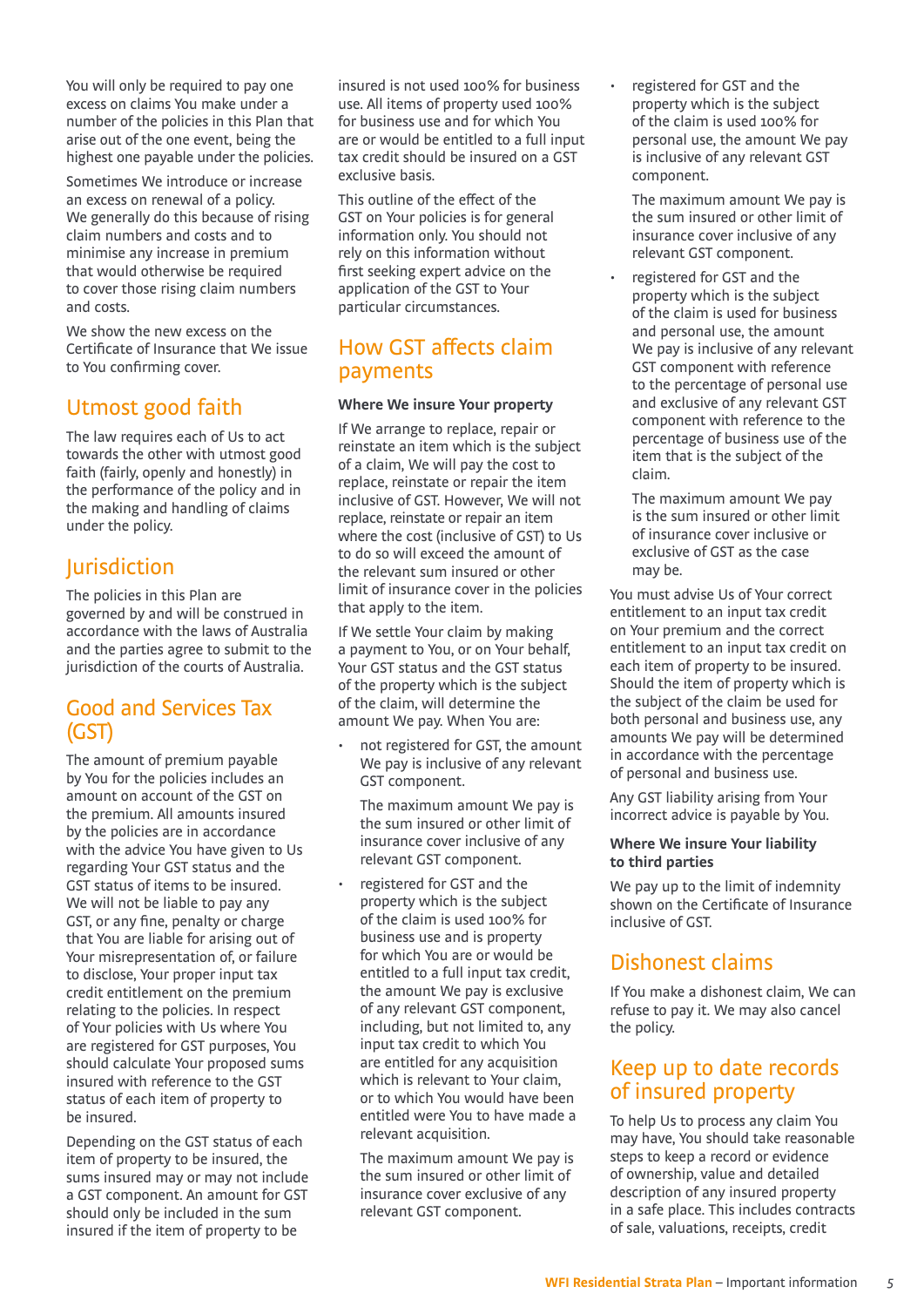<span id="page-13-0"></span>card and bank statements, instruction manuals or photographs. Failure to take reasonable steps to keep a record or evidence of ownership, value and detailed description of insured property may result in a reduction or denial of Your claim. We also recommend You keep Your valuations up to date.

## Changing the terms of any of Your policies

You may ask Us to change a term of any of Your policies. If We agree, We will confirm the change in writing.

## Your cooling-off right

If You wish to reconsider Your decision to insure with Us, please contact Us to discuss Your concern. If You decide not to proceed, You may cancel Your policies by notifying Us in writing within 30 days of You receiving the Certificate of Insurance that You wish to do this. If You do this and You have not made a claim and nothing has happened which would entitle You to make a claim, We will refund the premium You paid to Us.

You still have cancellation rights after this cooling-off period ends and these rights are set out below in 'When You can cancel'.

## When You can cancel

You can cancel a policy at any time by writing to Us requesting cancellation. If You cancel, other than under 'Your cooling-off right', We refund the premium less an amount which covers the period for which You were insured, reasonable administrative costs relating to the issue and cancellation of the policy and any government taxes or duties We cannot recover.

However, if You have made a claim or are entitled to make one under the policy:

- there is no return of premium for any unused portion; and
- We may deduct from any claim payment premium already refunded to You.

We do not refund premium if the Certificate of Insurance specifically says there is no refund of premium.

## When We can cancel

We may cancel a policy as allowed by the Insurance Contracts Act 1984 (Cth). We give You a notice in writing.

If We cancel, We refund the premium less an amount to cover the period for which You were insured.

## Code of Practice

We proudly support the General Insurance Code of Practice (Code). The purpose of the Code is to raise the standards of practice and service in the general insurance industry.

The objectives of the Code are:

- to commit Us to high standards of service;
- to promote better, more-informed relations between Us and You;
- to maintain and promote trust and confidence in the general insurance industry;
- to provide fair and effective mechanisms for resolving complaints You make about Us; and
- to promote continuous improvement of the general insurance industry through education and training.

The Code Governance Committee is an independent body that monitors and enforces insurers' compliance with the Code.

#### **Our Commitment to You:**

We have adopted and support the Code and are committed to complying with it.

Please contact Us if You would like more information about the Code or the Code Governance Committee.

## Our Complaints Handling Procedures

To access Our 'Complaints Handling Procedures', simply contact Your local WFI Area Manager, Client Service Team or the Claims Officer handling Your claim. If You have a complaint, We will do everything possible to resolve the matter on Your initial contact with Us. If a complaint is not resolved, You may access Our 'Complaints Handling Procedures' and Our internal dispute resolution (IDR) process. The complaint

will then be considered by a designated Internal Dispute Resolution Officer of WFI with the appropriate experience, knowledge and authority to deal with it.

Details of Our 'Complaints Handling Procedures' are set out in Our brochure 'Handling Complaints and Dispute Resolution Our Commitment to You' and in Our 'Privacy' brochure. The brochures tell You how to access Our 'Complaints Handling Procedures'. You can contact Us for these brochures or access them online at [www.wfi.com.au](http://www.wfi.com.au).

If We are unable to resolve Your complaint through Our 'Complaints Handling Procedures', You may be able to have Your complaint dealt with by the Australian Financial Complaints Authority, which is a free, independent and impartial external dispute resolution service. Its contact details are as follows:

Australian Financial Complaints Authority

Online: [www.afca.org.au](http://www.afca.org.au) Email: info@afca.org.au Phone: 1800 931 678 (free call) Mail: Australian Financial Complaints Authority GPO Box 3, Melbourne VIC 3001.

If Your complaint is to do with a privacy issue, You may refer it to the Privacy Commissioner through the Office of the Australian Information Commissioner.

## **Privacy**

We are committed to meeting Our privacy obligations to You under the Privacy Act 1988 (Cth) ('the Act'). The Act provides for information to be collected, used, disclosed and held in accordance with the Australian Privacy Principles (APPs).

You agree that We may collect, use, disclose and hold Your personal information as set out below.

#### **Collection**

We collect information which is reasonably necessary to provide Our services for underwriting and administering Your insurance, claims handling, market and customer satisfaction research and to develop and identify products and services that may interest You. Collection will only take place by lawful and fair means.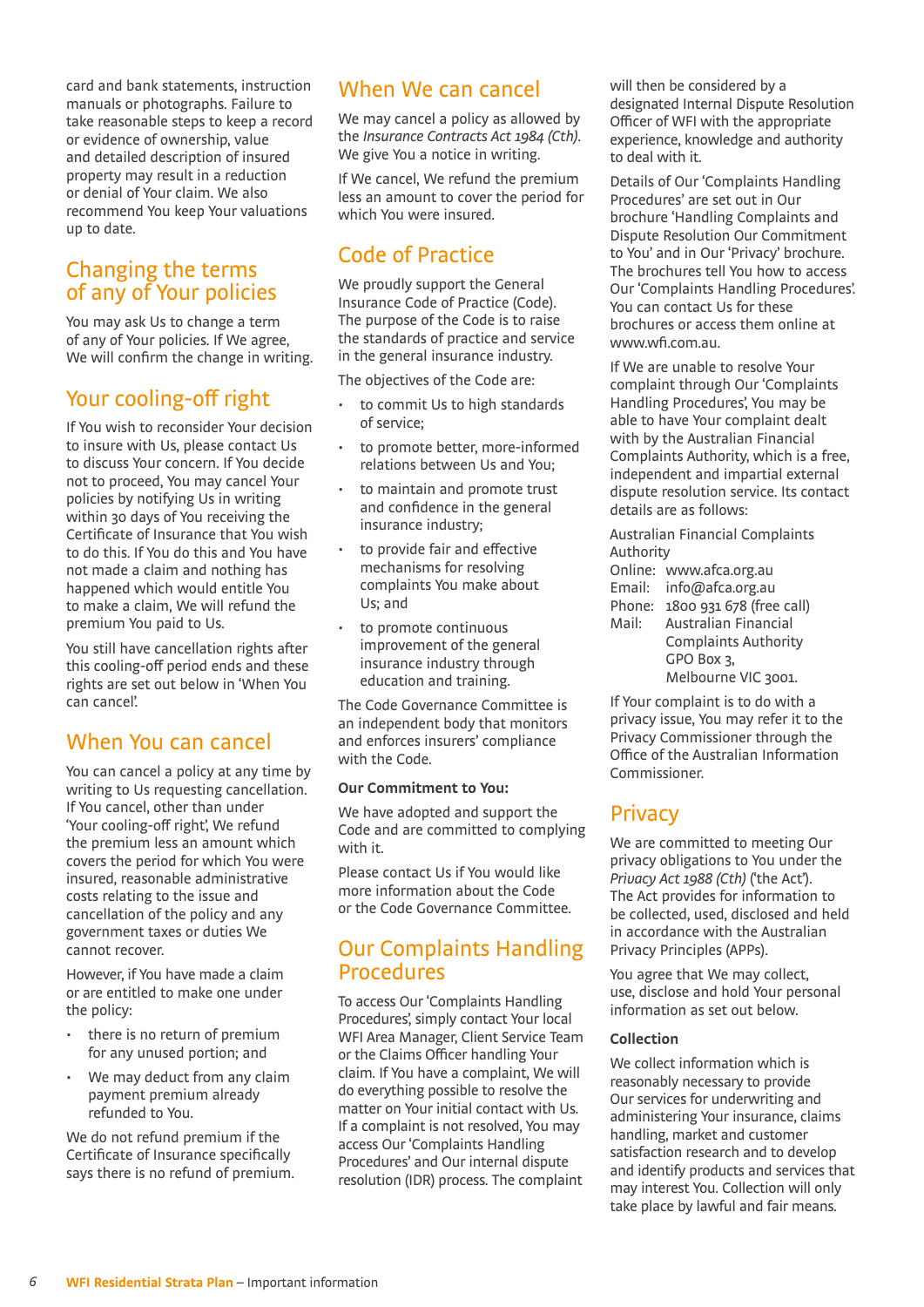We collect information regarding You, other people, any risk to be insured, previous claims or losses, details of previous insurances and insurers, credit status and any matters relevant to the insurance to be provided.

We collect personal information directly or indirectly by telephone, email, facsimile, online, post, external agencies and in person from You or another person or persons.

If We collect information pursuant to a law, regulation, or court order then We will advise You of the law or the court order applicable.

If You fail to provide Us with personal information then this insurance may not meet Your needs.

At the time of collection or as soon as practicable thereafter We will notify You of or make sure You are aware of how to access information about Our identity, contact details, the purposes for which We collect the information, the consequences of not providing the information, how You can access and correct the information, that We will disclose the information overseas and the countries We will so disclose to.

#### **Use and disclosure**

We may disclose Your personal information to WFI related companies, Our agents, overseas service providers, other insurers, mailing houses and document service providers, financial institutions, insurance and claim reference agencies, credit agencies, loss assessors and adjusters, financial or investigative service providers, internal dispute resolution officers and dispute resolution providers such as the Australian Financial Complaints Authority.

We use and disclose Your personal information for the purposes of providing insurance, administration of the policies, claims handling and dispute resolution.

We may also use or disclose Your personal information for a secondary purpose and You agree that We may so use it.

#### **Indirect collection**

When You provide information about other individuals You must make them aware of the disclosure and the use to which their personal information will be put.

We will only collect personal information about an individual from that individual, unless it is unreasonable or impractical to do so.

#### **Overseas recipients**

If Your personal information is collected by or supplied to a foreign organisation We will ensure it will be held, used or disclosed only in accordance with the Act.

#### **Marketing**

We also collect Your information so that We and Our related companies and business alliance partners can offer You services and products that We believe may be of interest to You. You agree that We may so use Your personal information. However, You can opt out of receiving such communications by contacting Us.

#### **Access and correction**

You can seek access to Your personal information by contacting Us. You can require Us to correct the personal information if it is inaccurate, incomplete or out of date. We will respond to any such request within a reasonable time. We will provide You with access within a reasonable time in the manner requested, unless We are entitled to refuse to provide access. If We decline to provide You with access We will provide You with the reasons for Our refusal and how You may access Our internal dispute resolution (IDR) process.

If We correct information We will inform You. If We refuse to amend information We will provide You with Our reasons for the refusal and details of how to access Our IDR process.

#### **Data quality and security**

We will take such steps as are reasonable in the circumstances to ensure the personal information We collect is accurate, up to date, complete and protected from unauthorised access, misuse, modification, interference or loss.

#### **Privacy policy**

For further information, read Our brochure 'Privacy', or visit Our website at [www.wfi.com.au.](http://www.wfi.com.au) Our privacy policy is available free of charge from Our website or You can contact Us for a free copy. We will take such steps as are reasonable to provide a copy of Our privacy policy in a form that You request.

#### **Complaints**

If You have a complaint regarding Our management of Your privacy You may access Our 'Complaints Handling Procedures' and internal dispute resolution (IDR) process by contacting Us. Your complaint will be reviewed by Our Privacy Officer who has up to fifteen business days to resolve Your complaint. If the Privacy Officer cannot resolve Your complaint then it will be escalated to a designated IDR Officer who will make a final IDR decision within fifteen business days of the escalation.

We will also inform You of Your right to take this matter to the Office of the Australian Information Commissioner (OAIC) together with contact details and the time limit for applying to the OAIC. In addition if You have not received a response of any kind to Your complaint within 30 days, then You have the right to take the matter to the OAIC.

The OAIC is the statutory body given the responsibility of complaint handling under the Act. The OAIC is independent and will be impartial when dealing with Your complaint. The OAIC will investigate Your complaint, and where necessary, make a determination about Your complaint, provided Your complaint is covered by the Act. You have 12 months from the date You became aware of Your privacy issue to lodge Your complaint with the OAIC. The contact details of the OAIC are:

Office of the Australian Information Commissioner

| Post: | GPO Box 5218,                |
|-------|------------------------------|
|       | Sydney NSW 2001              |
|       | Phone: 1300 363 992          |
|       | Website: www.oaic.gov.au     |
|       | Email: enquiries@oaic.gov.au |

You also have a right in limited circumstances to have Your privacy complaint determined by the Australian Financial Complaints Authority (AFCA). The AFCA can determine a complaint about privacy where the complaint forms part of a wider dispute between You and Us or when the privacy complaint relates to or arises from the collection of a debt. The AFCA is an independent dispute resolution body approved by the Australian Securities and Investments Commission. We are bound by AFCA's determinations, provided the dispute falls within the AFCA's Terms of Reference. You have two years from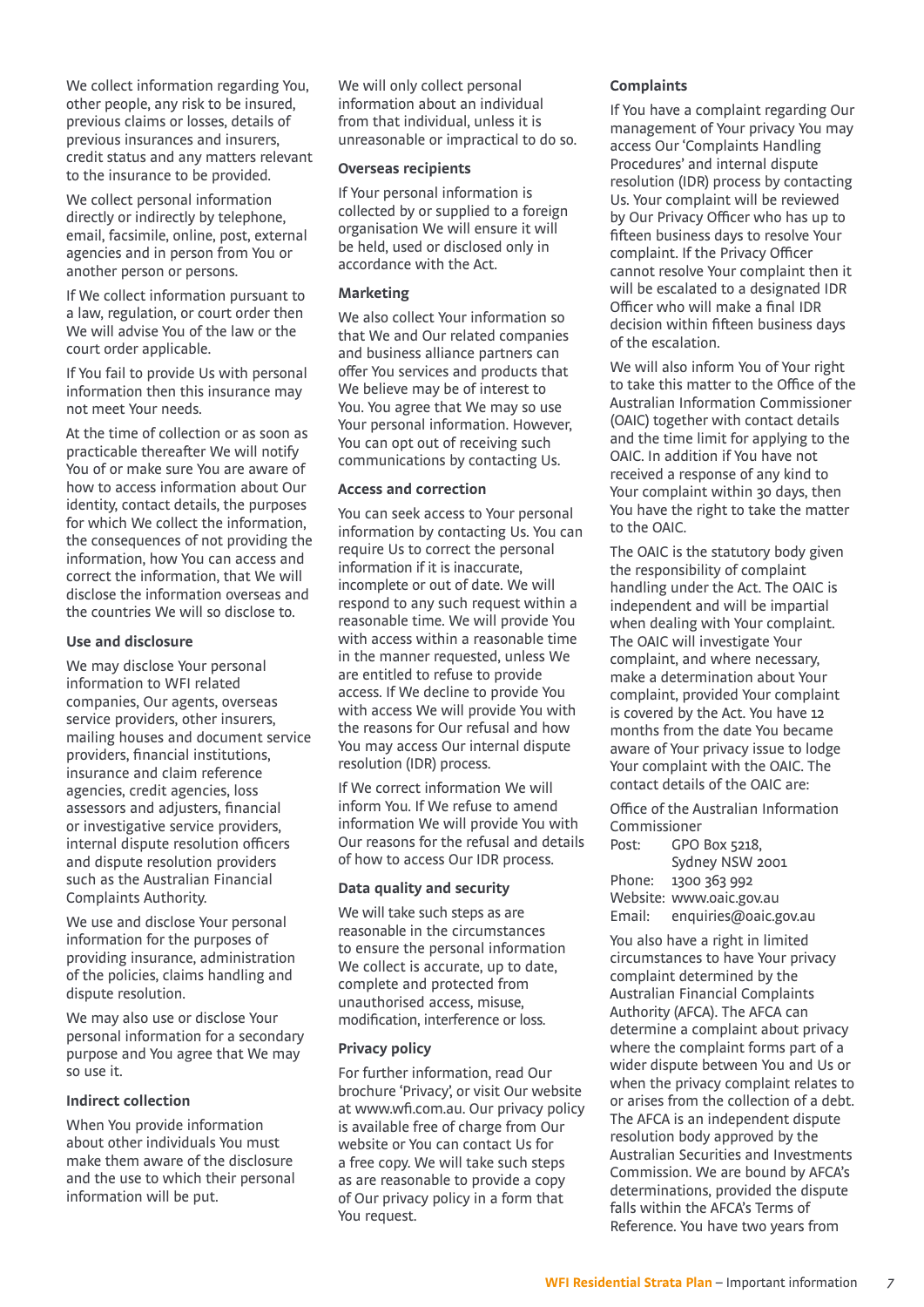<span id="page-15-0"></span>the date of our letter of decision to make an application to the AFCA for a determination. You can access the AFCA dispute resolution service by contacting them at:

Australian Financial Complaints Authority

Online: [www.afca.org.au](http://www.afca.org.au) Email: info@afca.org.au Phone: 1800 931 678 (free call) Mail: Australian Financial Complaints Authority GPO Box 3, Melbourne VIC 3001.

You can seek access to Your personal information and require Us to correct it if it is inaccurate, incomplete or out of date. For further information, read Our brochure 'Privacy', or visit Our website at [www.wfi.com.au](http://www.wfi.com.au).

## Flood

Some of the policies in this Plan provide cover for damage caused by Flood. Please note that there are limitations on the Flood cover provided by those policies.

## General advice warning

Any advice We or Our representatives provide is general advice only and does not take into account Your personal objectives, financial circumstances or needs. Before You decide to acquire any of the policies, You should carefully read this document and consider the appropriateness of the policies having regard to Your objectives, financial situation and needs.

## Information about Our Product Disclosure Statement (PDS)

Only the parts of this document relevant to insurance cover provided to You as a 'retail client' as defined under the Corporations Act 2001 (Cth) and any other documents We tell You are included, make up Our PDS. Where required and where permitted to by law We may need to update this PDS from time to time. If the update is to correct a misleading or deceptive statement or omission that is materially adverse from the point of view of a reasonable person deciding whether to acquire the cover, We will provide You with a new PDS

or a supplementary PDS. You can obtain a paper copy of any updated change without charge by contacting Us. Other documents may form part of Our PDS. Any such documents will include a statement identifying them as part of this PDS.

## Financial Claims Scheme

Each of these policies may be a 'protected policy' under the Federal Government's Financial Claims Scheme (FCS) which only applies in the event of an insurer becoming insolvent and the Federal Treasurer declaring that the FCS will apply to that insurer.

Payment of a claim under the FCS is subject to the Scheme's eligibility criteria being met.

Information about the FCS can be obtained from <http://www.fcs.gov.au>.

## Contacting Us

We are happy to help You with any enquiries You have about any policies or the extent of Your insurance cover or to confirm any policy transaction. Please feel free to contact Us at any time.

## Terrorism Insurance Act 2003 (Cth)

The policies exclude cover for losses as a result of an Act of Terrorism.

In the event that Damage to Property occurs and the cause of the damage is declared a terrorist incident by the responsible Minister, then You may be afforded protection within the limits of indemnity of the policies by virtue of the Terrorism Insurance Act 2003 (Cth). The operation of this Act may also serve to reduce the settlement of Your loss to a percentage of the otherwise recoverable loss. In the event that the settlement is reduced then this will be at the direction of the Minister.

A more detailed explanation of the operation of the Terrorism Insurance Act 2003 (Cth) can be obtained at [www.arpc.gov.au.](http://www.arpc.gov.au)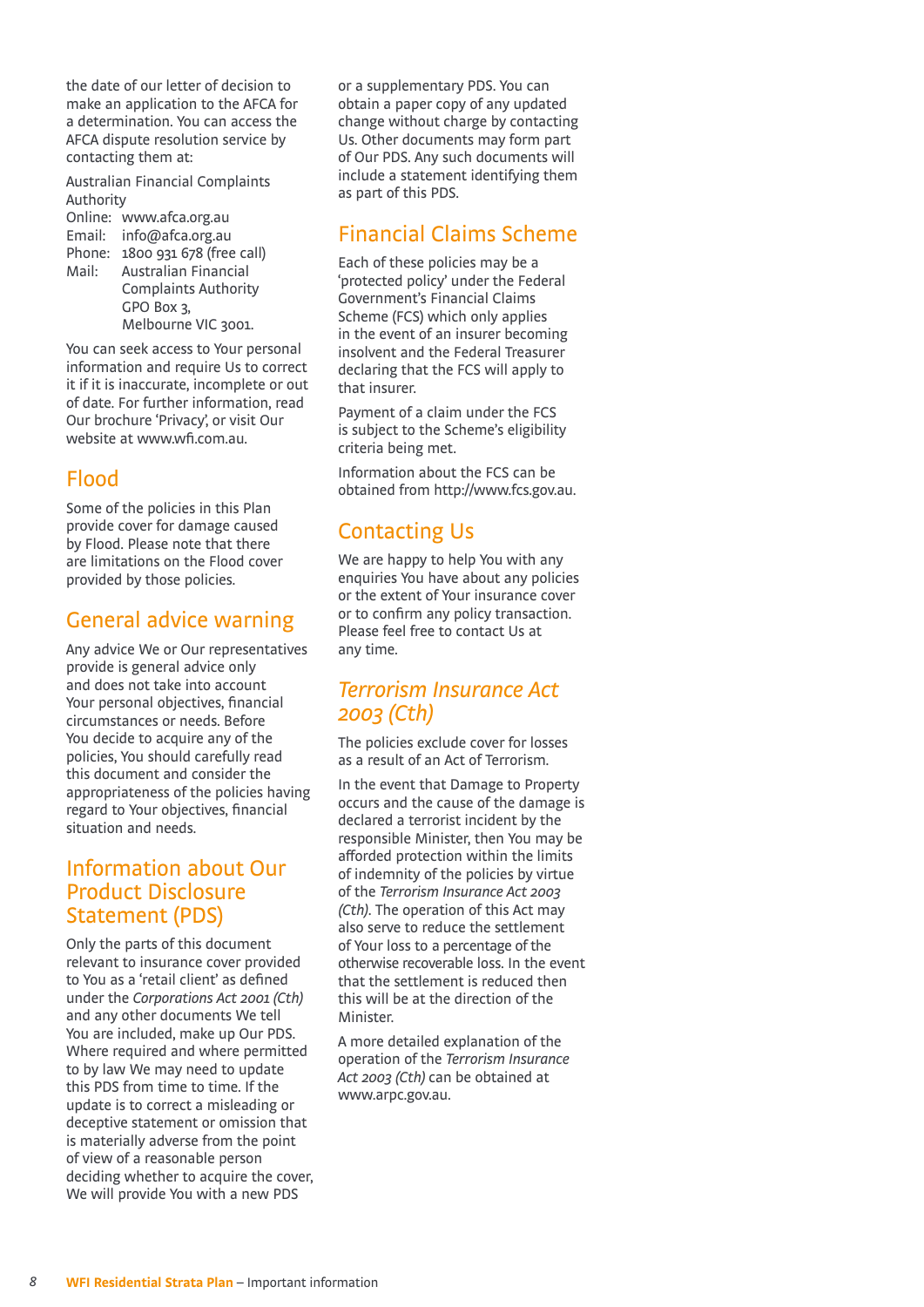# <span id="page-16-0"></span>General conditions applying to all policies

## What You must do when You have a policy

#### **You must:**

- keep all insured property in good condition
- take reasonable steps to comply with all relevant legislation and the requirements of government and statutory authorities
- comply with all relevant Australian Standards published by Standards Australia Limited
- take reasonable care to safeguard Yourself and all insured property
- take reasonable care to avoid causing harm to others or to property belonging to others
- tell Us as soon as reasonably possible:
	- if there is, or there will be, any material change relating to the insured property (including where it is kept) or the nature of the risk. When We receive a notification of change, We may decide to either communicate to You an adjustment to the premium or terms of the policy or cancel Your policy in accordance with the provisions of the Insurance Contracts Act 1984. If You do not provide such notification before the happening of an event giving rise to a claim under this policy then, subject to the Insurance Contracts Act, 1984, We may refuse to pay a claim, either in whole or in part. The course of action We take when You fail to provide such notification

will be considered in each circumstance based on what impact or effect Your failure caused or contributed to the claim or Our decision to issue Your policy

- if You no longer have an interest in the insured property
- if You take out any other insurance which covers any insured property or liability insured by any of the policies You take out under this Plan.
- ensure that any safety system or security device installed to protect insured property is in working order and activated.

## What You must and must not do if You make a claim or an event happens that might lead to You making a claim

#### **You must:**

- take reasonable steps to limit loss, damage or injury and to prevent further loss, damage or injury resulting from the event
- as soon as reasonably possible tell the police if a criminal act might have caused the loss, damage or injury
- as soon as reasonably possible tell Us about the claim or the event and send Us written details when We require this
- as soon as reasonably possible send Us any correspondence You receive about the claim or the event

• give Us all relevant information and help We may reasonably need in handling the claim. We will only request information relevant to handling Your claim and will explain why the information, documents and help is required.

#### **You must not without Our prior consent:**

- carry out repairs or dispose of any damaged property until We have had the opportunity to inspect it, provided that it is reasonable and safe to do so
- admit liability for the event, loss, damage or injury
- negotiate, pay or settle a claim by or against anyone else for the loss, damage or injury.

## What We may do

If an event happens that causes loss, damage or injury, We may:

- take over and conduct in Your name the defence or settlement of any claim against You. We have sole discretion in how the defence is conducted or a claim is settled; and
- represent You at any inquest or official enquiry.

If We indemnify or agree to indemnify You, We have the right to proceed in Your name against any Person responsible for the loss, damage or injury. We take this action at Our expense. You must not do anything which limits Our right to do so.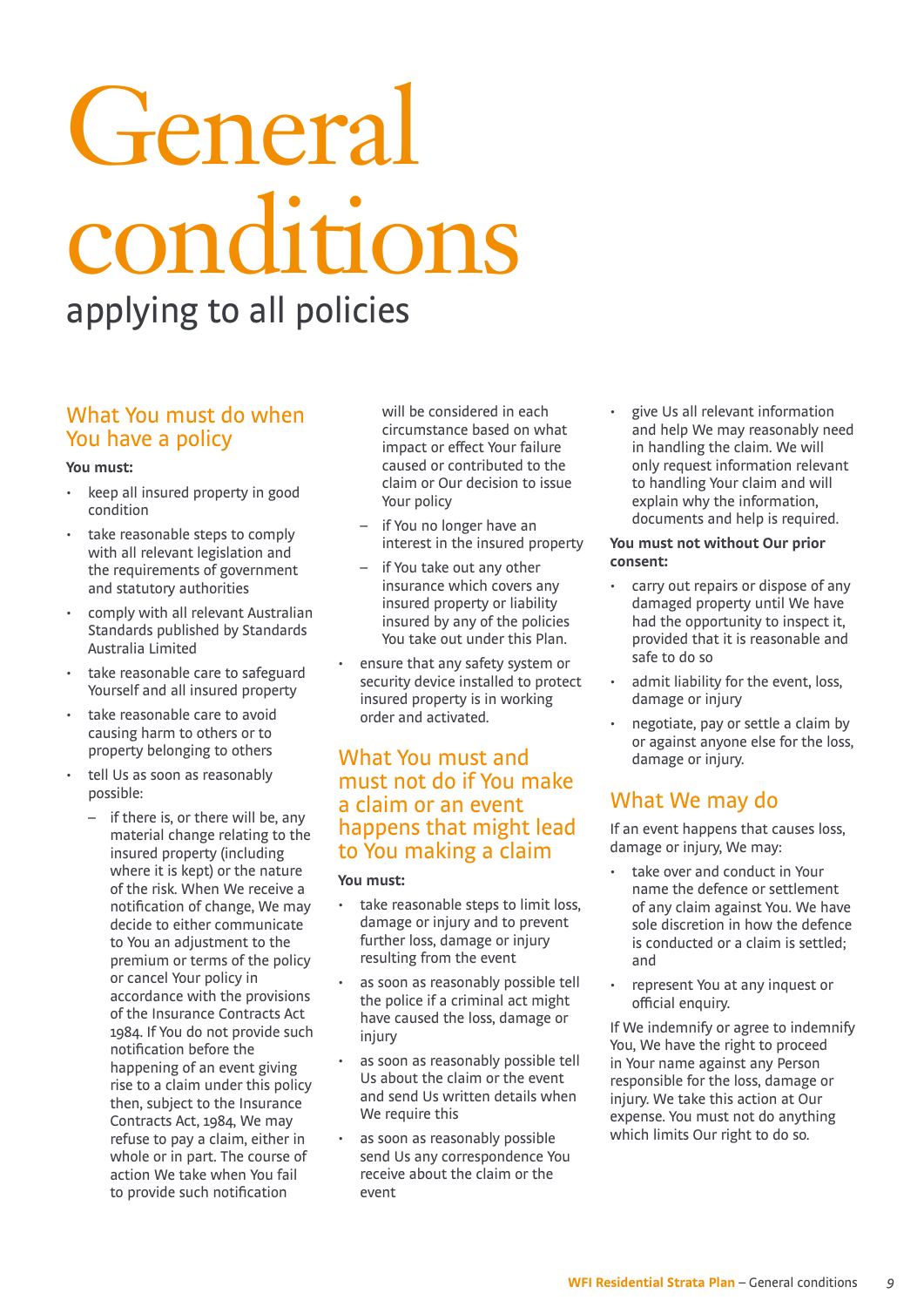## <span id="page-17-0"></span>What can affect Your entitlements

We may decline or reduce the amount of any claim under this policy for loss, damage or liability, or refuse to indemnify You, if You enter, or have entered (even before this contract of insurance) into an agreement, release or undertaking which excludes or limits Our right to recover damages or a contribution from any third party who would otherwise have been liable to compensate You with respect to such loss, damage or liability unless such agreement, release, or undertaking has been allowed in this policy or by specific mention in Your Certificate of Insurance.

If You do not do what You are obliged to do under Your policy and such failure to comply with Your policy contributes to the loss, damage or liability, We may refuse to pay a claim or any part of it.

If We would otherwise be entitled to decline or reduce the amount of Your claim or refuse to indemnify You, We will not do so if the only reason We would do so is because of an act or omission by Your Strata Manager and You did not know and could not reasonably have been expected to know of that act or omission at the time of that act or omission.

The course of action We take when You fail to follow a condition will be considered in each circumstance based on what impact or effect Your failure to comply caused or contributed to the claim or Our decision to issue Your policy.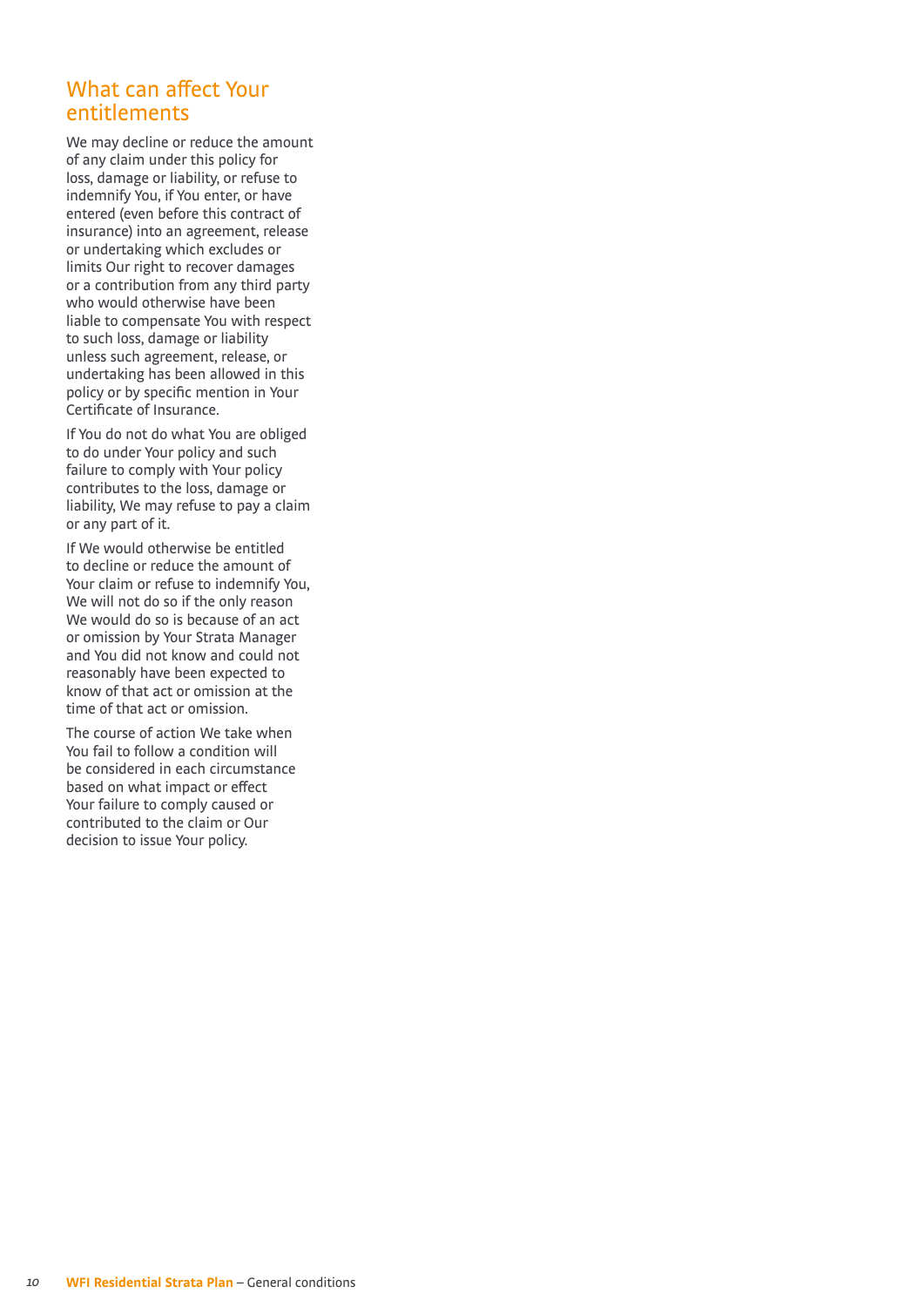# <span id="page-18-0"></span>General exclusions applying to all policies

## What is not insured by any of the policies in this Plan

The policies do not insure You for the following types of loss. Please read each of Your policies as they do not cover other losses as well.

#### **None of the policies in this Plan insure against:**

#### **1 asbestos**

any liability for Personal Injury, Damage to Property or loss of income directly or indirectly caused by or arising out of or in connection with asbestos.

#### **2 consequential loss**

- consequential loss of any kind or description whatsoever. This means We will not pay for any direct or indirect financial or economic loss, for example loss of use or enjoyment, loss of profits or depreciation.
	- the Voluntary workers accident only, the Legal liability and Strata council members legal liability policies in this Plan; and
	- the extent that an additional or optional benefit in a policy in this Plan expressly extends to cover consequential loss.

#### **3 deliberate acts**

- any deliberately or wilfully caused Personal Injury, Damage to Property, loss of income or cost by:
	- You; or
	- anyone acting with Your express or implied consent; or
- anyone entitled to benefit under a policy in this Plan.
- **4 electronic data, cyber, e-commerce**
- any Personal Injury, Damage to Property, loss of income, cost or liability directly or indirectly caused by or arising out of or in connection with:
	- the total or partial destruction, distortion, erasure, corruption, alteration, misuse, misinterpretation, misappropriation or other use of, Computer Equipment; or
	- an error in creating, amending, entering, directing, deleting or using Computer Equipment; or
	- the total or partial inability or failure to receive, send, access or use Computer Equipment for any time or at all.

#### **5 punitive, exemplary or aggravated damages, fines or civil penalties**

• any punitive, exemplary or aggravated damages or any additional damages resulting from the multiplication of compensatory damages awarded against You or Your family or any fines or civil penalties imposed on You or Your family. Your family means family who normally lives with a Unit Owner at the Unit, including a legal or de facto spouse and any member of their family who normally lives with them at the Unit.

#### **6 radioactive contamination**

- any Personal Injury, Damage to Property, loss of income, cost or liability directly or indirectly caused by or arising out of or in connection with:
	- a nuclear reactor or power station; or
	- radioactive contamination; or
	- nuclear reaction, radiation or fission; or
	- the production, processing, handling, storage, transport, disposal or use of nuclear fuel, energy, material or waste or of any buildings, plant or equipment relating to it.

#### **7 terrorism**

- any Personal Injury, Damage to Property, loss of income, costs or liability directly or indirectly caused by or arising out of or in connection with:
	- an Act of Terrorism; or
	- action taken to control, prevent or suppress, or attempt to control, prevent or suppress, an Act of Terrorism.

#### **8 war**

- any Personal Injury, Damage to Property, loss of income, cost or liability directly or indirectly caused by or arising out of or in connection with:
	- war, invasion, acts of a foreign enemy, hostilities or war-like operations (whether war is declared or not); or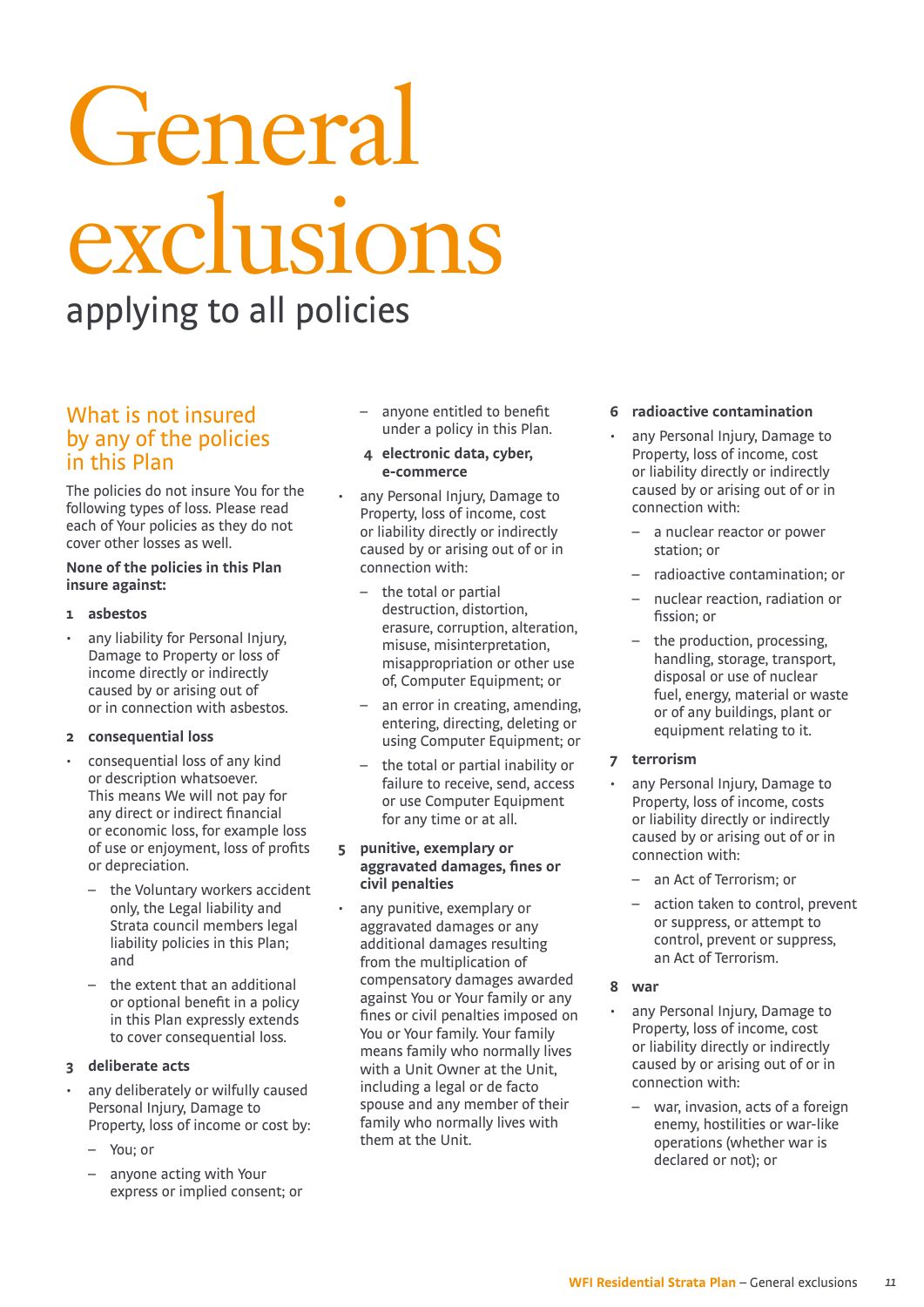- civil war, rebellion, mutiny, civil disturbance or commotion assuming the proportions of or amounting to an uprising, military rising, military or usurped power, insurrection, rebellion or revolution; or
- nationalisation, confiscation, damage, destruction or requisition of property by or under the order of a government or statutory authority.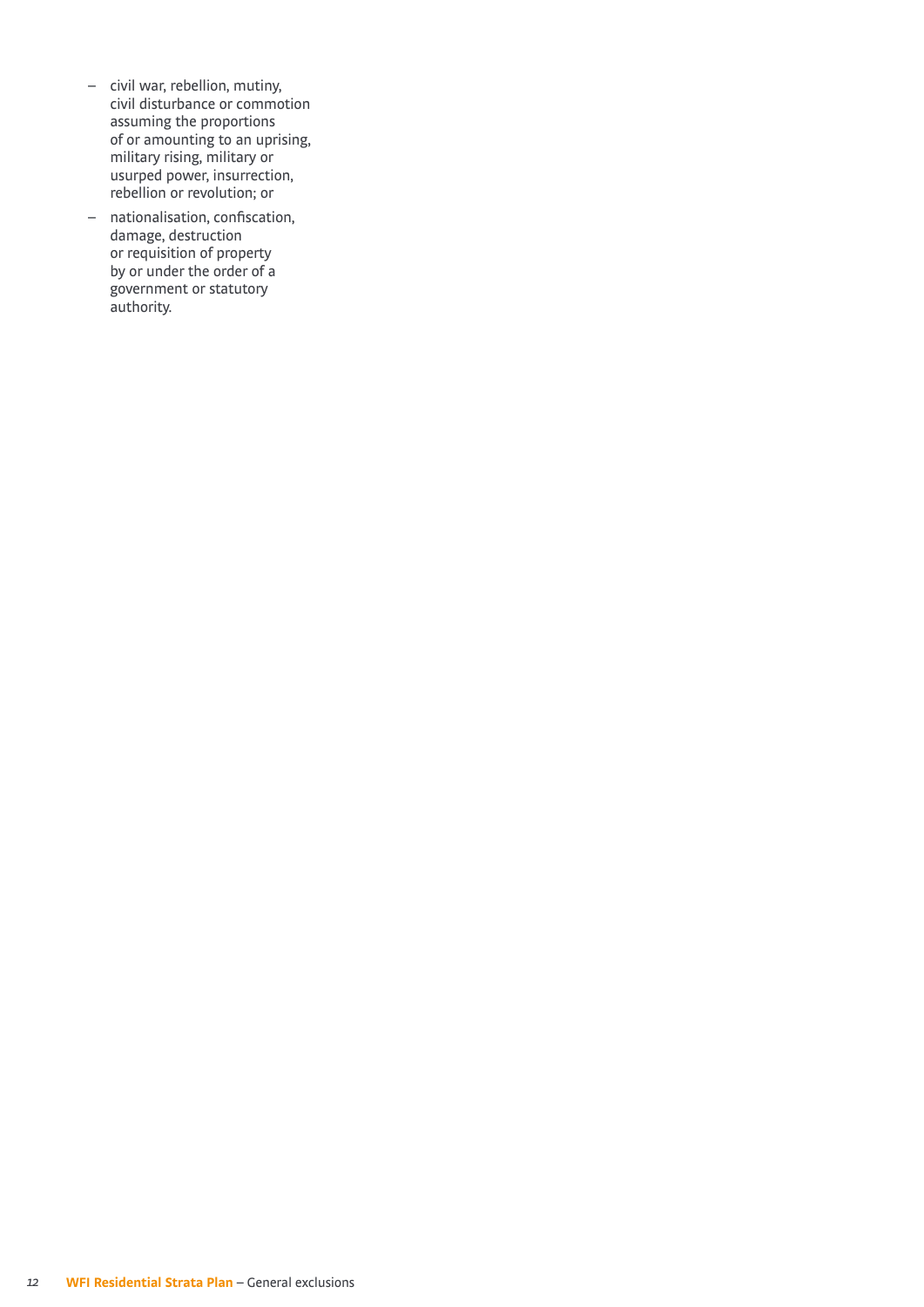# <span id="page-20-0"></span>General definitions

# applying to words We use in this Plan

| <b>WORDS OR TERM</b>                      | <b>DEFINITION</b>                                                                                                                                                                                                                                                                                                                                                                                                                                                                                               |
|-------------------------------------------|-----------------------------------------------------------------------------------------------------------------------------------------------------------------------------------------------------------------------------------------------------------------------------------------------------------------------------------------------------------------------------------------------------------------------------------------------------------------------------------------------------------------|
| <b>Accident</b>                           | means a sudden, unexpected and unintended event which:<br>You did not intend or expect; and<br>$\bullet$                                                                                                                                                                                                                                                                                                                                                                                                        |
|                                           | a reasonable person in Your position and with Your knowledge and experience would not<br>have expected.                                                                                                                                                                                                                                                                                                                                                                                                         |
|                                           | 'Accidental' and 'Accidentally' have corresponding meanings.                                                                                                                                                                                                                                                                                                                                                                                                                                                    |
| <b>Act of Terrorism</b>                   | means an act, including but not limited to the use or threat of force or violence by any<br>Person or group(s) of Persons, whether acting alone or on behalf of or in connection with<br>any organisation(s) or government(s), which from its nature or context is committed for,<br>or in connection with political, religious, ideological, ethnic or similar purposes or reasons,<br>including the intention to influence any government and/or to put the public, or any section<br>of the public, in fear. |
| <b>Breakdown</b>                          | means physical damage to a machine which requires repair to enable continued use.                                                                                                                                                                                                                                                                                                                                                                                                                               |
| <b>Business</b>                           | means the business of the Strata Company as a Strata Company.                                                                                                                                                                                                                                                                                                                                                                                                                                                   |
| <b>Certificate of</b><br><b>Insurance</b> | means the most recent Certificate of Insurance We gave You which contains the specific<br>insurance details for You.                                                                                                                                                                                                                                                                                                                                                                                            |
| <b>Collapse</b>                           | means sudden and dangerous distortion of any part of a boiler, Economiser or pressure<br>vessel caused by external pressure but not if the distortion is the result of slowly developing<br>deformation.                                                                                                                                                                                                                                                                                                        |
| <b>Computer Equipment</b>                 | means data or part of data, computer hardware, operating system, computer network,<br>equipment, web sites, servers, extranet, intranet, software or applications software, computer<br>chip including microprocessor chip or coded instructions, as well as any new technology,<br>product or service replacing existing Computer Equipment.                                                                                                                                                                   |
| <b>Damage to Property</b>                 | means physical loss of or physical damage to property.                                                                                                                                                                                                                                                                                                                                                                                                                                                          |
| <b>Economiser</b>                         | means a device that preheats air or fuel to take pressure off heating elements or help save<br>on fuel.                                                                                                                                                                                                                                                                                                                                                                                                         |
| <b>Employee</b>                           | means a person employed by You under a contract of service.                                                                                                                                                                                                                                                                                                                                                                                                                                                     |
| <b>Explosion</b>                          | means the sudden and violent rending or tearing apart of the structure of a boiler,<br>Economiser or pressure vessel or any of its parts by force of an internal gas, liquid or fluid<br>pressure, causing bodily displacement of its structure and forcible ejection of its contents.                                                                                                                                                                                                                          |
| <b>Flood</b>                              | means the covering of normally dry land by water that has escaped or been released from<br>the normal confines of:                                                                                                                                                                                                                                                                                                                                                                                              |
|                                           | any lake, or any river, creek or other natural watercourse, whether or not altered<br>or modified; or                                                                                                                                                                                                                                                                                                                                                                                                           |
|                                           | any reservoir, canal, or dam.                                                                                                                                                                                                                                                                                                                                                                                                                                                                                   |
|                                           |                                                                                                                                                                                                                                                                                                                                                                                                                                                                                                                 |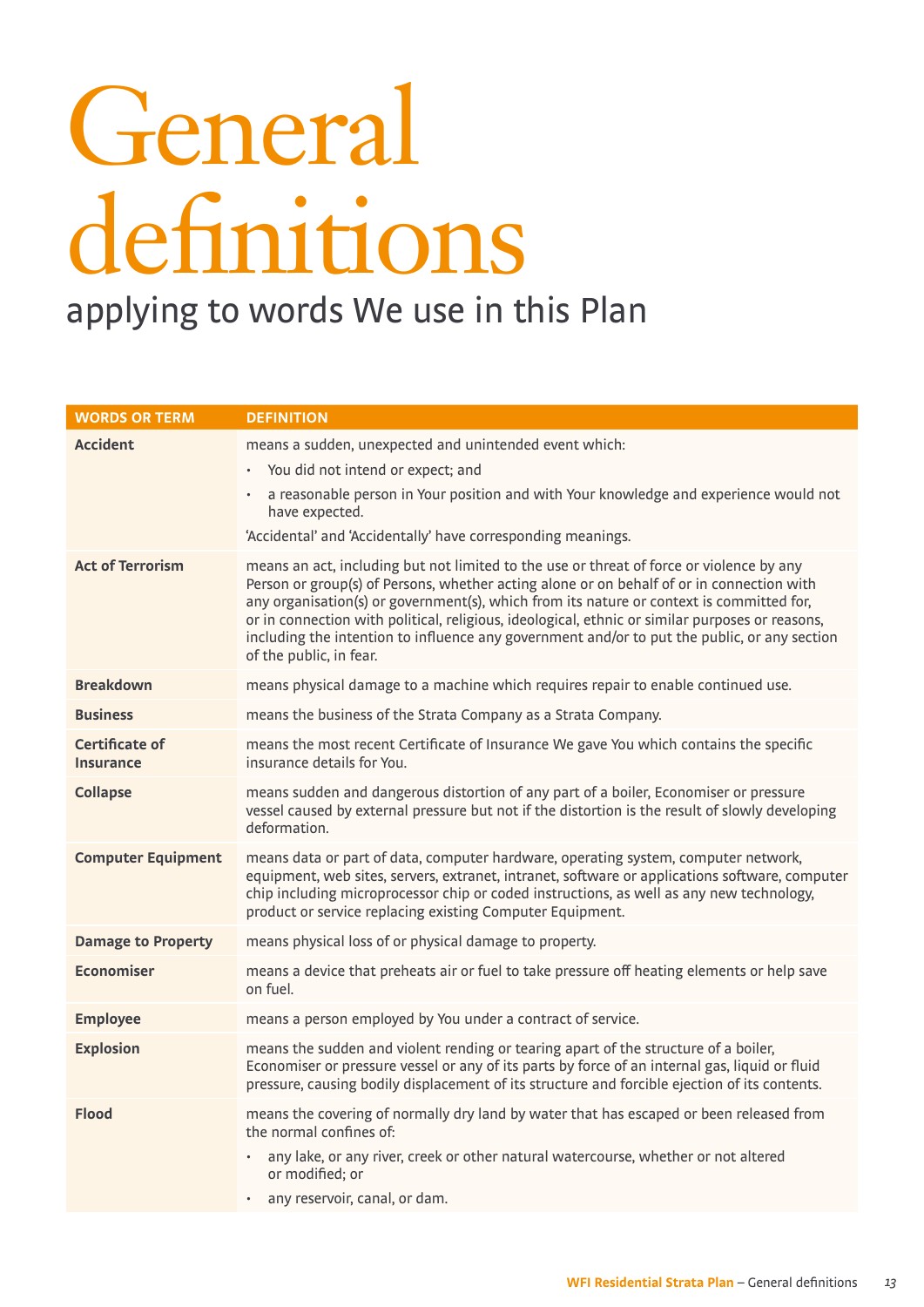| <b>WORDS OR TERM</b>                   | <b>DEFINITION</b>                                                                                                                                                                                                                                                      |
|----------------------------------------|------------------------------------------------------------------------------------------------------------------------------------------------------------------------------------------------------------------------------------------------------------------------|
| Location                               | means the location of the Strata Land shown on the Certificate of Insurance.                                                                                                                                                                                           |
| <b>Period of Insurance</b>             | means the 'Period of Insurance' shown on the Certificate of Insurance.                                                                                                                                                                                                 |
| <b>Person</b>                          | means a natural person, firm, company, partnership, incorporated association, incorporated<br>body or statutory body.                                                                                                                                                  |
| <b>Personal Injury</b>                 | means bodily injury (including death and illness), disability, shock, mental anguish, mental<br>injury or loss of consortium.                                                                                                                                          |
| Plan                                   | means this Residential Strata Plan.                                                                                                                                                                                                                                    |
| <b>Storm</b>                           | means violent wind or thunderstorm (including a tornado or cyclone), hail, rain or snow.                                                                                                                                                                               |
| <b>Storm Surge</b>                     | means an abnormal rise in the level of the sea along a coast caused by the winds of a severe<br>cyclone typically at least 30kms across and 2-5 metres above the average sea level.                                                                                    |
| <b>Strata Company</b>                  | means the body corporate shown on the Certificate of Insurance incorporated by the<br>registration of the Strata Plan, variously described in Strata Titles Legislation as a Strata<br>Company, strata corporation, body corporate, owners corporation or corporation. |
| <b>Strata Council</b><br><b>Member</b> | means a Strata Company office bearer or member of a council, committee or executive of the<br>Strata Company appointed in accordance with Strata Titles Legislation.                                                                                                   |
| <b>Strata Land</b>                     | means the land at the Location.                                                                                                                                                                                                                                        |
| <b>Strata Manager</b>                  | means a professional Strata Manager appointed by the Strata Company and includes the<br>employees and agents of that Strata Manager.                                                                                                                                   |
| <b>Strata Plan</b>                     | means the registered plan or survey showing the division of the Strata Land and the<br>disposition of title relating to it.                                                                                                                                            |
| <b>Strata Titles</b><br>Legislation    | means the legislation in the State or Territory in which the Strata Land is situated relating<br>to the division of land or buildings into Units or lots and common property, all as amended<br>or replaced from time to time, with associated regulations.            |
| <b>Unit</b>                            | means a Unit or lot shown on the Strata Plan.                                                                                                                                                                                                                          |
| <b>Unit Owner</b>                      | means the legal or beneficial owner of a Unit.                                                                                                                                                                                                                         |
| We, Us, Our and WFI                    | means Insurance Australia Limited trading as WFI.                                                                                                                                                                                                                      |
| You                                    | where used in, or in relation to, a policy in this Plan, means 'You' as defined in that policy.                                                                                                                                                                        |
|                                        | 'Your' and 'Yourself' have corresponding meanings.                                                                                                                                                                                                                     |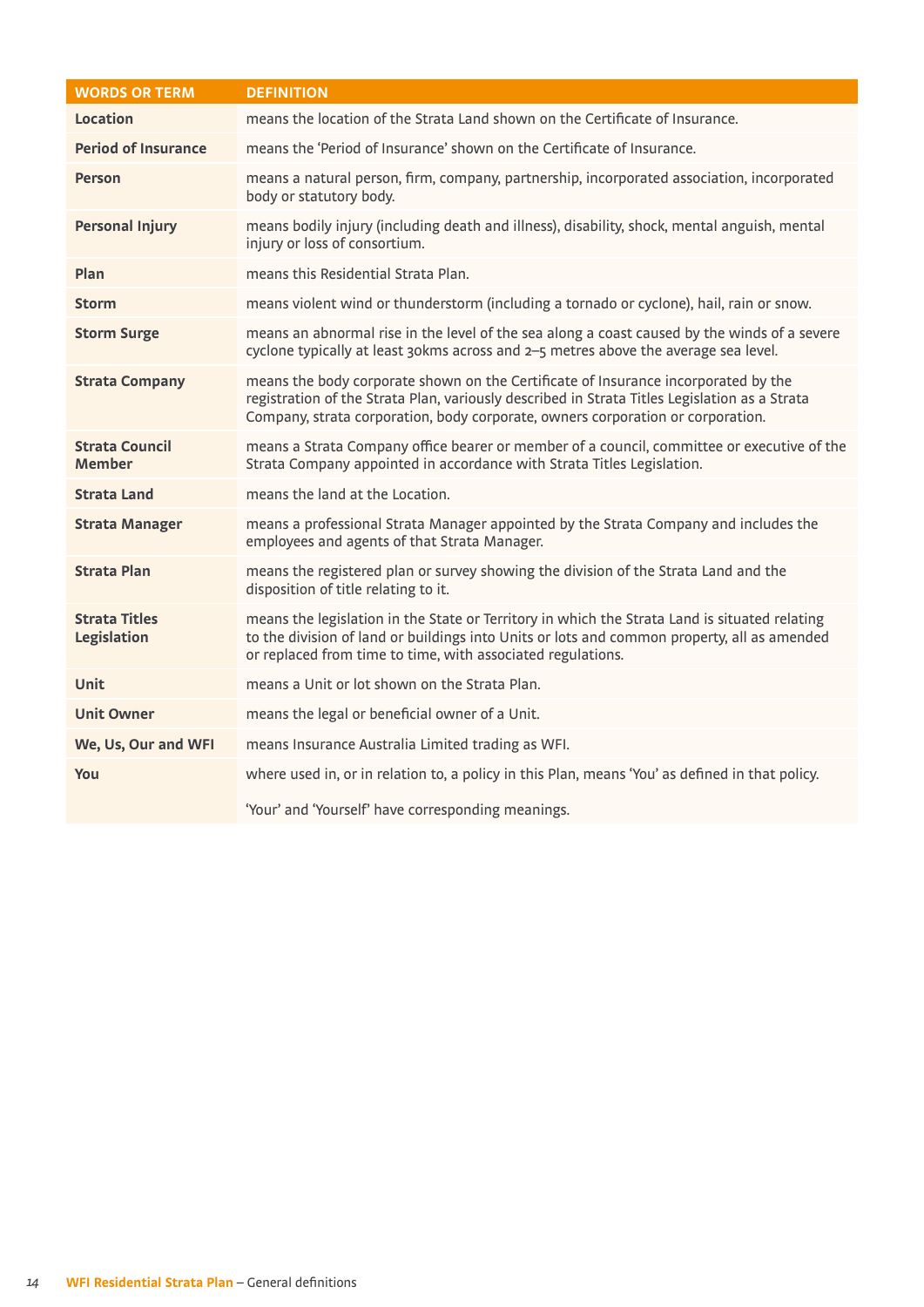# <span id="page-22-0"></span>Building and common contents policy

You only have this policy if the risk 'Building and common contents' is shown on the Certificate of Insurance.

The General conditions on pages 9 and 10 and the General exclusions on pages 11 and 12 apply to this policy. The General definitions on pages 13 and 14 apply to words used in this policy.

| <b>What You are insured against</b>                                                                                                     | 16 |
|-----------------------------------------------------------------------------------------------------------------------------------------|----|
| <b>What is not insured</b>                                                                                                              | 16 |
| <b>What We pay if the Building is</b><br>damaged (or goods, plant or<br>equipment included in the<br>definition of Building are stolen) | 17 |
| <b>What We pay if Common</b><br><b>Contents are damaged or stolen</b>                                                                   | 17 |
| <b>Additional benefits</b>                                                                                                              | 18 |
| <b>Inflation protection</b>                                                                                                             | 20 |
| <b>Excess</b>                                                                                                                           | 20 |
| <b>Special condition</b>                                                                                                                | 20 |
| <b>Special definitions of words</b><br>used in this policy                                                                              | 21 |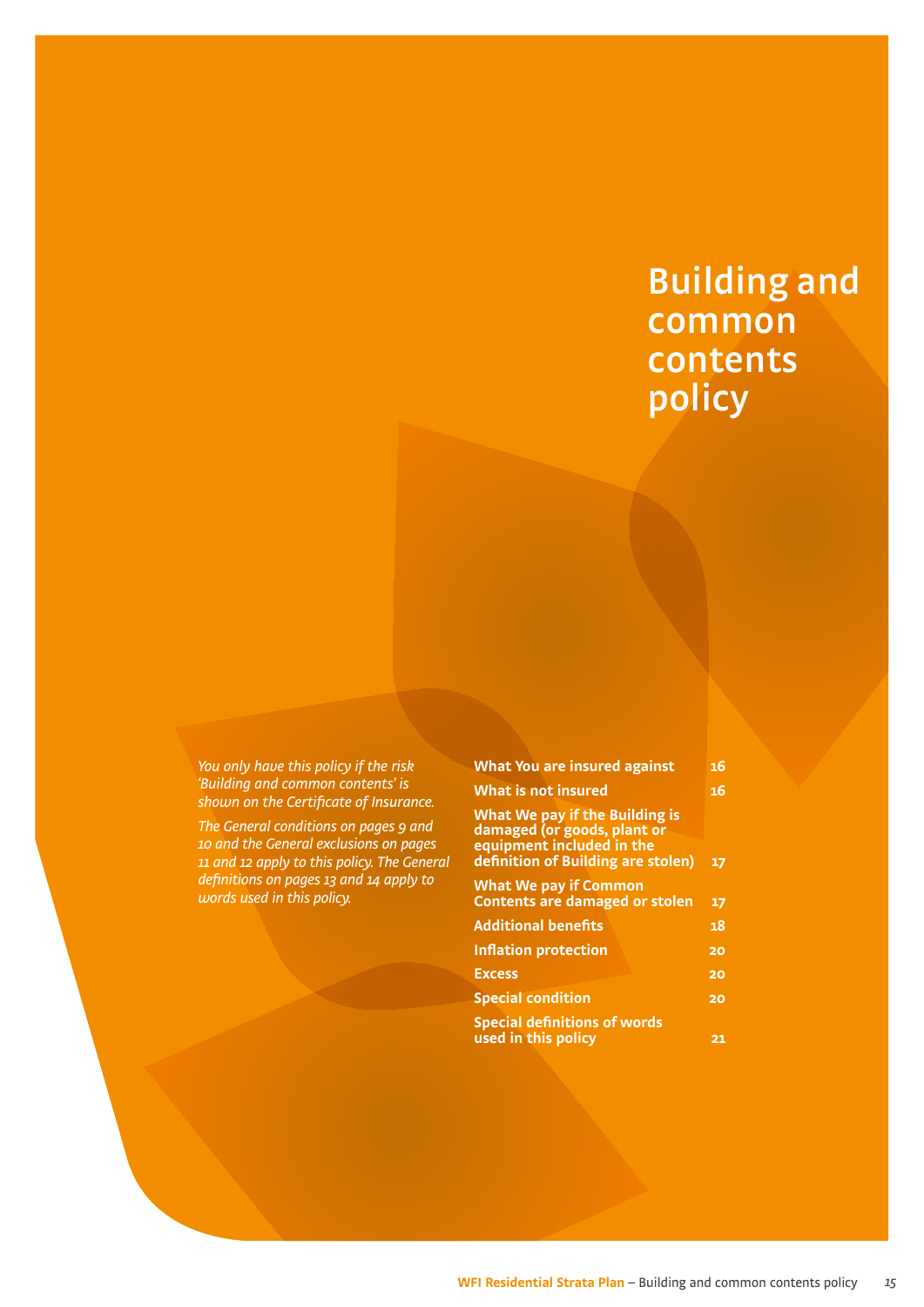<span id="page-23-0"></span>In this Building and common contents policy, '**You**' means the Strata Company.

## What You are insured against

This policy insures You against:

- Accidental damage to the Building and burglary or theft of goods, plant or equipment included in the definition of Building, occurring at the Strata Land during the Period of Insurance for up to the 'Building sum insured' shown on the Certificate of Insurance.
- Accidental damage to Common Contents and burglary or theft of Common Contents occurring at the Strata Land during the Period of Insurance for up to the sum insured shown for 'Common Contents' on the Certificate of Insurance.

## What is not insured

Your policy does not insure You against:

- **1 damage directly caused by:**
- Flood, if under the heading 'Flood cover', Your Certificate of Insurance for this policy states 'Your policy does not include cover for damage caused by Flood'.

If Your Certificate of Insurance for this policy states under the heading 'Flood cover': 'Your policy does not include cover for damage caused by Flood', it is because You chose not to have Flood cover.

- rain, Flood, hail, snow or liquid:
	- penetrating the Building through any opening made for the purpose of additions, alterations, renovations or repairs to the Building

You are not covered for Flood in these circumstances even if Your Certificate of Insurance for this policy states under the heading 'Flood cover': 'Your policy includes cover for damage caused by Flood'.

– to Common Contents unless You have insured them with Us and they are in a fully enclosed and roofed building within the boundary of the Strata Land when the loss or damage occurred.

If Your Certificate of Insurance for this policy states:

- a) under the heading 'Flood cover': 'Your policy includes cover for damage caused by Flood', You do not have Flood cover for Common Contents if they are not in a fully enclosed and roofed building when the loss or damage occurred;
- b) under the heading 'Flood cover': 'Your policy does not include cover for damage caused by Flood', You do not have any Flood cover for Common Contents even if they are in a fully enclosed and roofed building when the loss or damage occurred.
- sea or tidal wave (even if directly caused by an earthquake)
- Storm Surge unless:
	- the same damage to the Building or Common Contents is directly caused by Flood; and
	- Your Certificate of Insurance for this policy states under the heading 'Flood cover': 'Your policy includes cover for damage caused by Flood'
- tsunami
- earth movement no matter how caused, including erosion, vibration, subsidence, seepage, saturation, creeping, landslip, mudslide, collapse, shrinkage, settling, expansion or heaving, unless the damage occurs within 72 hours of, and is directly caused by:
	- a) earthquake; or
	- b) water overflowing, leaking or bursting from a fixed pipe or fixed system; or
	- c) Storm water or Flood, and Your Certificate of Insurance for this policy states under the heading 'Flood cover': 'Your policy includes cover for damage caused by Flood'.

In respect of b) above, We only pay up to \$10,000 for any one claim.

- any process of cleaning, repairing or restoring
- lopping or felling of trees unless the trees are lopped or felled by a professional tree lopper
- any process involving the deliberate application of heat (only the thing intended to be heated is not covered).
- **2 damage directly or indirectly caused by or arising out of:**
- wear, tear, fading, rust, corrosion, oxidation, gradual deterioration, exposure to light or darkness
- steam or condensation
- a structural fault, faulty design or any faulty workmanship or materials where You were responsible for the fault or You knew or reasonably ought to have known about the fault and failed to have it fixed
- incorrect siting of the Building or structure
- lack of maintenance
- the invasion of plant or tree roots (except for water damage resulting from that invasion)
- pets, moths, insects, birds or vermin
- contamination, evaporation or pollution
- smut or smoke from industrial operations
- mildew
- mould or wet or dry rot unless arising from an event covered under this policy
- dampness of atmosphere
- sudden variation in atmospheric conditions
- adjusting, testing, servicing operations, intentional overloading or experiments of any kind
- cracking, scratching, splitting or tearing
- fraud
- data corruption.
- **3 damage to:**
- a Building if directly caused by an alteration or addition to the Building which is in progress if the contract value (inclusive of labour, materials, all taxes including GST specified in the contract and any variations to the contract) for the erection, alteration or addition exceeds \$50,000
- an alteration or addition to the Building which is in progress, unless:
	- the contract value (inclusive of labour, materials, all taxes including GST specified in the contract and any variations to the contract) for the alteration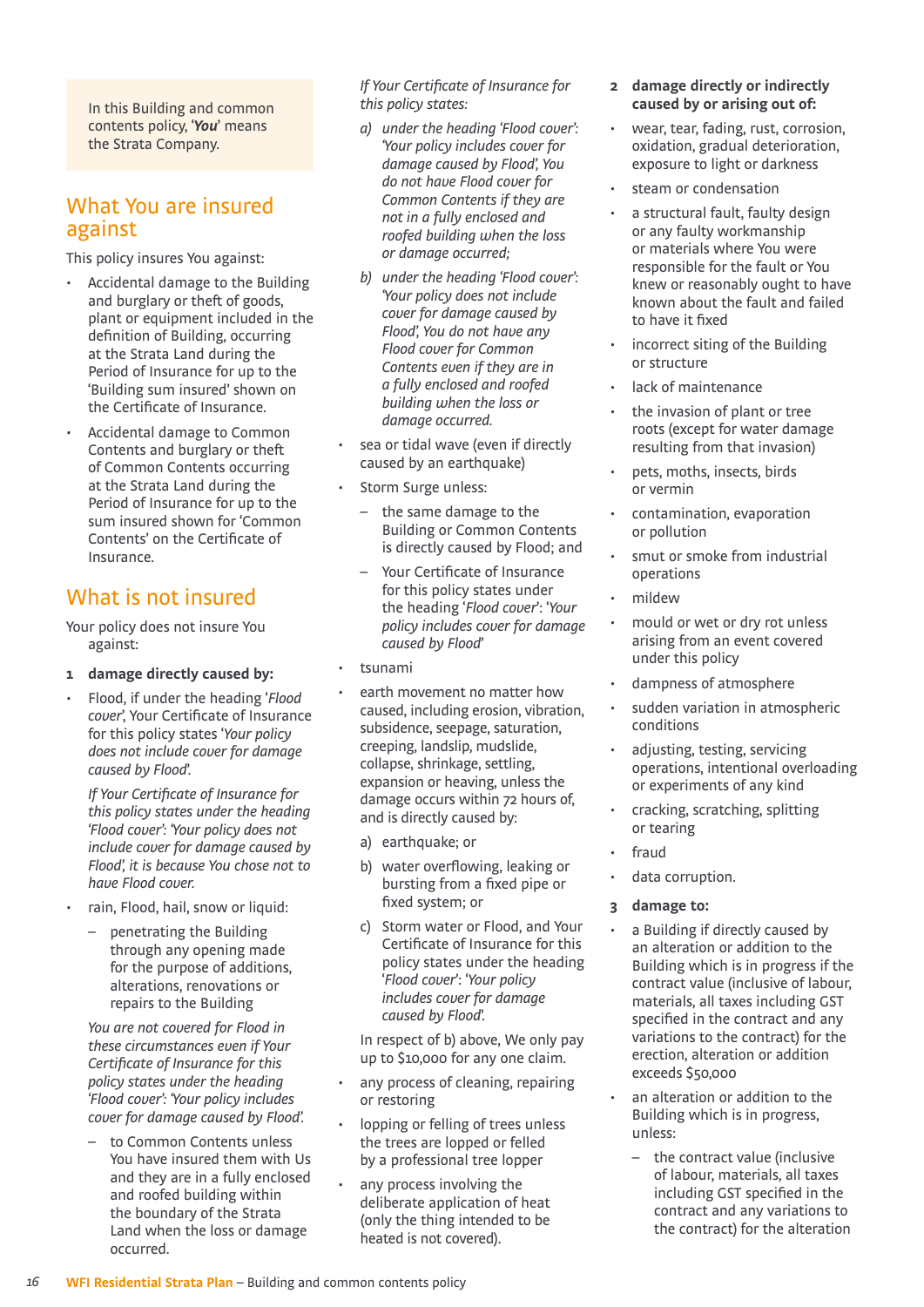<span id="page-24-0"></span>or addition is \$50,000 or less; and

- when the damage occurs, the work on the alteration or addition has been in progress for less than 3 months and the damage is directly caused by:
	- violent winds (but not by rain, hail or snow accompanying the violent winds); or
	- fire, explosion, lightning, earthquake, riot, civil commotion or impact by a vehicle, aircraft or aerial device.
- the Building when it is vacant and undergoing or is to undergo demolition
- or directly caused by hazardous goods
- or loss of electronic data processing media and information, software or computer applications
- goods maintained in a temperature controlled environment where the loss or damage is directly caused by mechanical, electrical, hydraulic or electronic Breakdown of temperature controlling equipment
- sporting or recreational equipment whilst being used
- any appliance or device (including wiring) directly caused by an electric current artificially generated.

#### **4 damage that is:**

- the Accidental breakage, chipping or lifting of tiles in a swimming pool, spa, sauna or its surrounds
- cracking (other than cracking of bath tubs, shower recesses, wash basins, sinks, toilet bowls, cisterns and stovetops), chipping (other than the chipping of a bench top or stove top), splitting, tearing, staining, scratching or denting, unless directly caused by fire, lightning, earthquake, Storm, Explosion, burglary, theft, vandalism or impact by a vehicle, aircraft or aerial device
- electrical or electronic failure, malfunction or derangement of any electrical equipment or electronic data processing media and information

Electronic equipment insurance is available under another policy in this plan – see page  $25$ .

- wear, tear, fading, rust, corrosion, oxidation
- mildew
- mould or wet or dry rot unless arising from an event covered under this policy
- recoverable under the terms of a warranty, guarantee, maintenance, service or lease agreement.
- **5 Breakdown of a machine or Collapse of a boiler, Economiser or pressure vessel (or their contents) unless directly caused by fire, lightning, earthquake, burglary, theft, vandalism or impact by a vehicle, aircraft or animal.**

Machinery breakdown insurance is available under another policy in this Plan – see page 22.

- **6 demolition or removal of property ordered by a government or statutory authority as a result of Your failure or the failure of an Employee or Your agent to comply with any lawful requirement.**
- **7 burglary or theft by an Employee, a Unit Owner, an occupier of a Unit or a Strata Council Member.**
- **8 unexplained shortages or loss resulting from clerical or accounting errors or errors in receiving or paying out.**
- **9 the cost of resiting a building or structure incorrectly sited.**
- **10 burglary or theft of Common Contents when not in the Building, except as described under additional benefit 13 'Property in the Open Air' on page 19.**
- **11 breakage of an item that is already damaged.**
- **12 damage directly or indirectly caused by or arising out of or in connection with germs, disease, virus, bacteria, or other contagion.**

## What We pay if the Building is damaged (or goods, plant or equipment included in the definition of Building are stolen)

If an amount is shown on the Certificate of Insurance for 'Building sum insured', We replace, reinstate or repair the damaged or stolen part of the Building as far as possible to its original condition, using materials that are readily available in Australia, Or, at Our option, We pay You the reasonable cost to do so. Our choice will have regard to the circumstances of Your claim and consider any preference You may have.

We pay only up to the Building Sum Insured.

If the words 'No Limit' are shown on the Certificate of Insurance for the Building Sum Insured, We replace, reinstate or repair the damaged or stolen part of the Building as far as possible to its original condition, using materials that are readily available in Australia. Or, at Our option, We pay You the reasonable cost to do so. Our choice will have regard to the circumstances of Your claim and consider any preference You may have.

You are only covered for reinstatement, replacement or repair of any walls, ceiling or fixed floor coverings damaged in the rooms where the damage occurred.

If the Building is not destroyed, but a government or statutory authority prevents You from replacing, reinstating, or repairing it or only allows You to reinstate it on another site, We will regard the Building as destroyed. However, to the extent any undamaged portion of the Building has any value, that value will be deducted from the total amount otherwise payable to You.

## What We pay if Common Contents are damaged or stolen

If an item of Common Contents is damaged or stolen We may at Our option:

• repair it to the condition it was in immediately before the damage or theft; or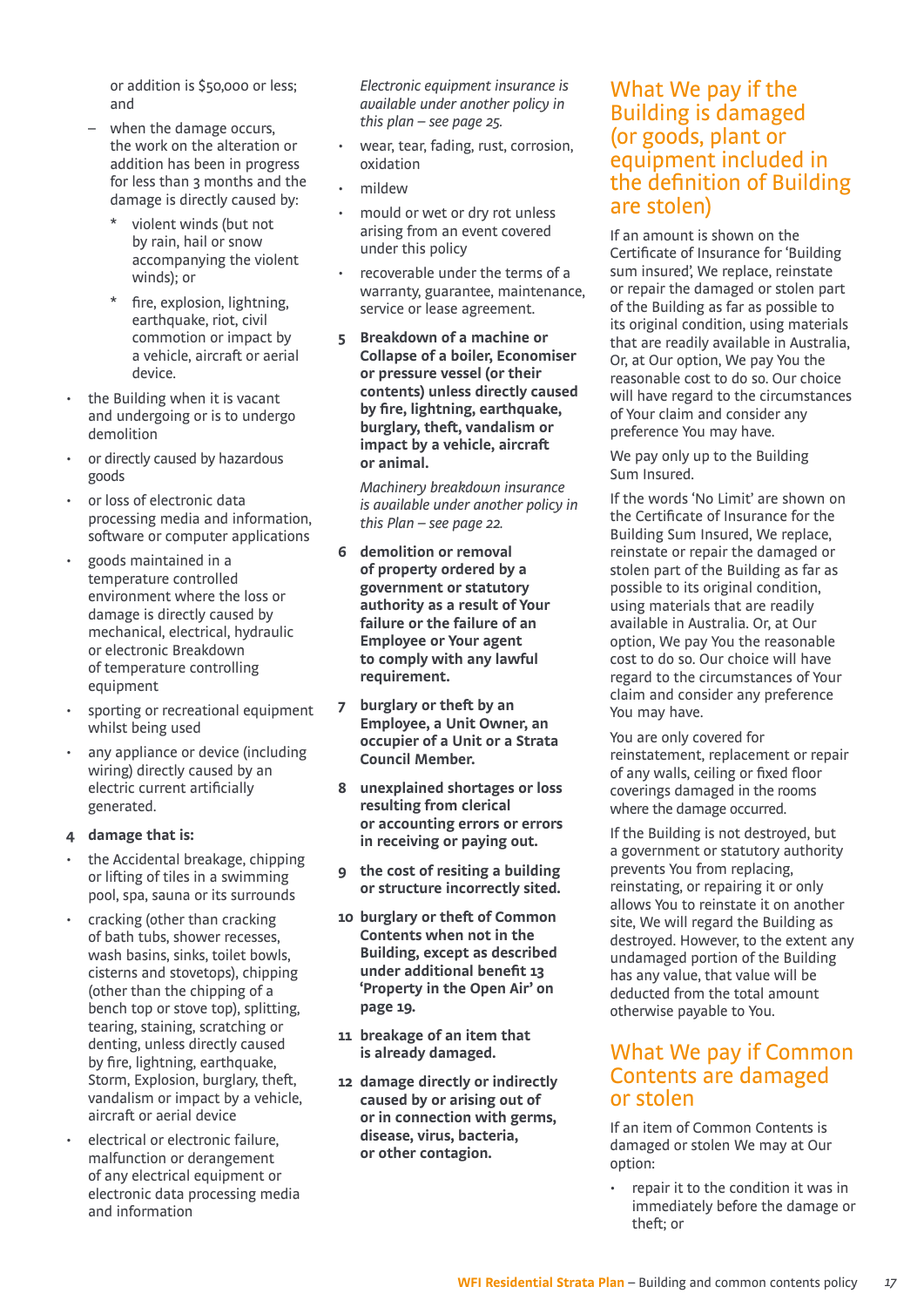<span id="page-25-0"></span>replace it with a new item of a similar make and model.

Or, at Our option, We pay You the reasonable cost to do so. Or, at Our option, We pay You the reasonable cost to do so. Our choice will have regard to the circumstances of Your claim and consider any preference You may have.

For any:

- specified item of Common Contents shown on the Certificate of Insurance, We only pay up to the sum insured shown on the Certificate of Insurance for that item
- curio, picture, painting, antique or other work of art, We only pay up to the greater of \$500 for each item or the sum shown on the Certificate of Insurance for that item.

The sum insured shown for an item of Common Contents on the Certificate of Insurance is included in the total sum insured shown for all Common Contents.

We only pay up to the total sum insured shown on the Certificate of Insurance for all Common Contents damaged or stolen during the Period of Insurance.

## Additional benefits

We pay all additional benefits only to You. We leave it to You to account to the party entitled to benefit from the additional benefit.

#### **The following additional benefits 1–23 are in addition to the Building Sum Insured.**

#### **1 Arson reward**

If We have paid or agreed to pay a claim for fire damage to the Building or any part of it, We will pay in total a reward of up to the greater of \$5,000 or the amount shown on the Certificate of Insurance, for information which leads directly to a conviction for the fire damage.

#### **2 Cash**

We pay up to the greater of \$5,000 or the amount shown on the Certificate of Insurance, for all loss or destruction of cash during the Period of Insurance while in the custody of a Strata Council Member or a Strata Manager in Australia, but not if the loss or destruction is due to theft, fraud,

embezzlement or misappropriation by a Strata Council Member, Strata Manager, Unit Owner or Employee.

#### **3 Damage to safe or strongroom**

If We have paid or agreed to pay a claim for burglary or theft, We will pay up to the greater of \$500 or the amount shown on the Certificate of Insurance, towards the costs You reasonably incur to repair any damage to a safe or strongroom in the Building directly caused by the burglary or theft.

#### **4 Demolition and removal of debris**

If We have paid or agreed to pay a claim for damage to the Building, We will pay up to the greater of \$20,000 or the amount shown on the Certificate of Insurance for 'Demolition and removal of debris', towards the costs You reasonably incur for demolition, clearing debris and any necessary temporary repairs as a consequence of that damage. We pay up to this amount for all costs arising out of the one event or series of events.

#### **5 Electrical damage**

We pay up to \$1,000 towards the costs You reasonably incur to repair or replace an electric motor forming part of the Building or any item of Common Contents which has been burnt out by an electric current during the Period of Insurance.

We pay up to \$10,000 in the aggregate for all claims arising out of the one event or series of events.

We do not pay for damage:

- recoverable under the terms of a warranty, guarantee, maintenance, service, or lease agreement; or
- to a motor over 4 kilowatts or which is more than 20 years old; or
- to lighting or heating elements, fuses or protective devices in any motor.

You must **pay a \$250 excess** for damage to electrical components of each item damaged.

#### **6 Escape of liquid**

If water, oil or other liquid overflows, leaks or bursts from a fixed system at the Strata Land during the Period of Insurance and damages, or is likely to damage, the Building or Common Contents, We pay up to the greater

of \$5,000 or the amount shown on the Certificate of Insurance, towards the costs You reasonably incur to investigate the cause of damage or likely damage and to repair any damage caused by the investigation.

#### **7 Failure of essential services**

If during the Period of Insurance there is a total failure of the supply of electricity, water or gas to the Building for a consecutive period of 48 hours or more, We will pay up to the greater of the reasonable costs incurred by a Unit Owner who lives in a Unit at the time of the failure to live in a comparable Unit in the same or a nearby location until the service is reinstated to that Unit up to a maximum of \$1,000 any one Unit Owner or the amount shown on the Certificate of Insurance. We pay up to a maximum of \$10,000 in the aggregate for all Unit Owners.

We will pay this additional benefit for a maximum 30 consecutive days commencing on the date on which the failure first occurred.

#### **8 Fees of architects, surveyors and other professionals**

If We have paid or agreed to pay a claim for damage to the Building We will pay up to the greater of \$10,000 or the amount shown on the Certificate of Insurance, towards the fees of architects, surveyors and other professionals You reasonably incur as a consequence of that damage, as long as the fees are incurred with Our prior written consent (which consent shall not be unreasonably withheld).

#### **9 Fire containment**

If We have paid or agreed to pay a claim for damage to the Building or Common Contents by fire, We pay up to the greater of \$5,000 or the amount shown on the Certificate of Insurance, towards the costs You reasonably incur to extinguish or contain the fire at or adjoining the Strata Land and to replenish Your fire fighting equipment.

#### **10 Improved environmental aspects**

If We replace, reinstate or repair the Building following a total loss of the Building, We pay an additional \$5,000 when replacing, reinstating or repairing it towards the costs reasonably incurred in adding environmental features which the Building did not have before the total loss (such as rainwater tanks,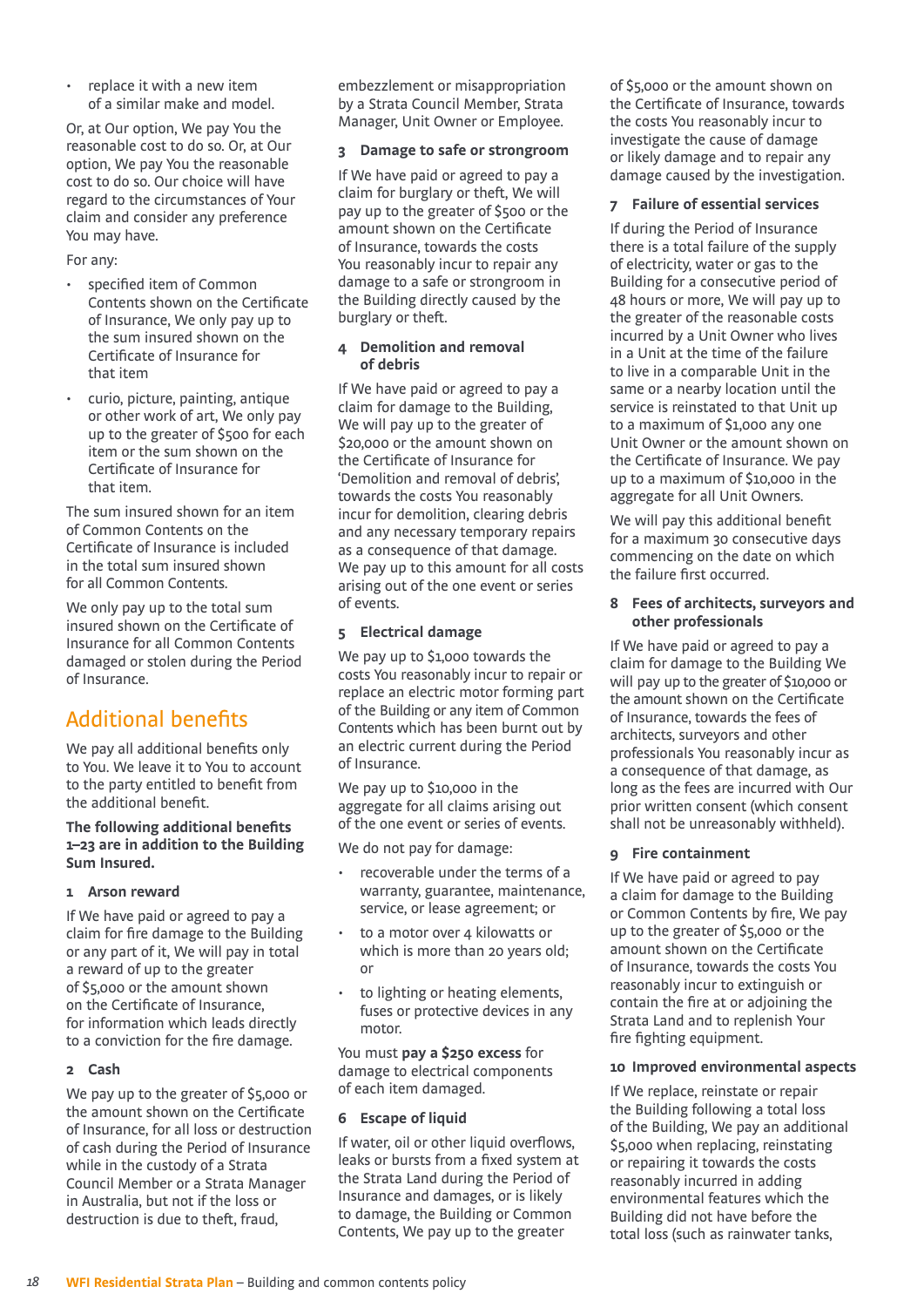solar energy or grey water recycling systems).

This benefit only applies to such costs after the deduction of any government or council rebate that You are eligible for; and it only applies if You decide to rebuild Your Building on the existing site and if You actually install the system this benefit covers within 2 years of the total loss.

#### **11 Landscaping**

We pay up to the greater of \$5,000 or the amount shown on the Certificate of Insurance. for Accidental damage to landscaping (including trees, shrubs, plants, turf, grass and lawn) directly caused by fire, lightning, explosion, earthquake, subterranean fire or volcanic eruption, burglars or thieves, riot or civil commotion, vandalism or impact by a vehicle or animal, occurring on the Common Property during the Period of Insurance.

#### **12 Pets**

If We have paid or agreed to pay a claim for damage to the Building, We pay You up to the greater of \$500 or the amount shown on the Certificate of Insurance, towards the costs a Unit Owner reasonably incurs in boarding the Unit Owner's domestic pet normally kept on the Strata Land, for as long as that Unit Owner's Unit remains uninhabitable as a direct consequence of that damage.

#### **13 Property in the open air**

We pay up to the greater of \$5,000 or the amount shown on the Certificate of Insurance, for burglary or theft of Common Contents during the Period of Insurance, if:

- the burglary or theft occurs while the Common Contents are in the open air area at the Strata Land; and
- the Common Contents are normally kept in that open air area; and
- that open air area is secured by a gate, wall or fence when the burglary or theft occurs.

#### **14 Property of third parties**

This policy is extended to cover Accidental damage to or burglary or theft of the property of a third party (excluding cash or a negotiable instrument) in Your physical or legal control occurring at the Strata Land during the Period of Insurance.

We pay a claim only if:

- You are not legally liable to that third party for the damage to or burglary or theft of the property; and
- We would have paid the claim if You had owned the property.

We pay up to the greater of \$5,000 or the amount shown on the Certificate of Insurance for all claims arising out of the one event or series of events.

#### **15 Replacement keys and locks**

If We have paid or agreed to pay a claim for burglary or theft, We pay up to the greater of \$5,000 or the amount shown on the Certificate of Insurance towards the costs You reasonably incur to:

- replace keys and locks where a key was stolen
- recode alarms where the alarm system was breached during the burglary or theft.

#### **16 Replacement title deeds**

If We have paid or agreed to pay a claim for damage to the Building or Common Contents, We pay up to the greater of \$5,000 or the amount shown on the Certificate of Insurance, towards the costs You reasonably incur in replacing title deeds relating to the Strata Land which were damaged or destroyed in the course of the damage to the Building or Common Contents.

#### **17 Restoration of records**

If We have paid or agreed to pay a claim for damage to the Building or Common Contents We pay up to the greater of \$5,000 or the amount shown on the Certificate of Insurance, towards the costs You reasonably incur to collate Business information and restore Business records which were damaged or destroyed in the course of the damage to the Building or Common Contents.

#### **18 Strata Company Fund Fees**

If We have paid or agreed to pay a claim for damage to the Building or Common Contents, We pay up to the greater of \$1,000 or the amount shown on the Certificate of Insurance, towards unpaid Strata Company Fund Fees in relation to a Unit if:

- the damage caused the Unit to become uninhabitable; and
- those fees first became due and

owing at the time the Unit was uninhabitable.

We will only pay You this additional benefit if We are satisfied You have made all reasonable efforts to collect those fees from the Unit Owner(s).

#### **19 Temporary shuttering**

If We have paid or agreed to pay a claim for damage to the Building, We pay up to the greater of \$5,000 or the amount shown on the Certificate of Insurance, towards the costs You reasonably incur as a result of the damage for temporary shuttering, boarding up or other protection or emergency measures necessary for securing the Building and Common **Contents** 

#### **20 Tinting, frames and wiring**

If We have paid or agreed to pay a claim for damage to the Building, We pay up to the greater of \$5,000 or the amount shown on the Certificate of Insurance, towards the costs You reasonably incur as a result of the damage for repairing or replacing tinting, alarm tape, alarm wiring, window frames, show case frames, signwriting, ornamentation, sandblasting or embossing.

#### **21 Tree removal costs**

If We have paid or agreed to pay a claim for damage to the Building or Common Contents by falling trees, We pay up to the greater of \$5,000 or the amount shown on the Certificate of Insurance, towards the costs You reasonably incur to remove and dispose of the fallen trees.

#### **22 Removal and storage of Common Contents**

If We have paid or agreed to pay a claim for damage to the Building, We pay up to the greater of \$2,000 or the amount shown on the Certificate of Insurance, towards the costs You reasonably incur to remove and store the Common Contents while the Building is uninhabitable because of the Building damage, and to return the Common Contents when the Building becomes habitable again.

#### **23 Removal and storage of Unit Owner's contents**

If We have paid or agreed to pay a claim for damage to the Building and as a direct consequence of the damage a Unit is uninhabitable, We pay up to the greater of \$2,000 or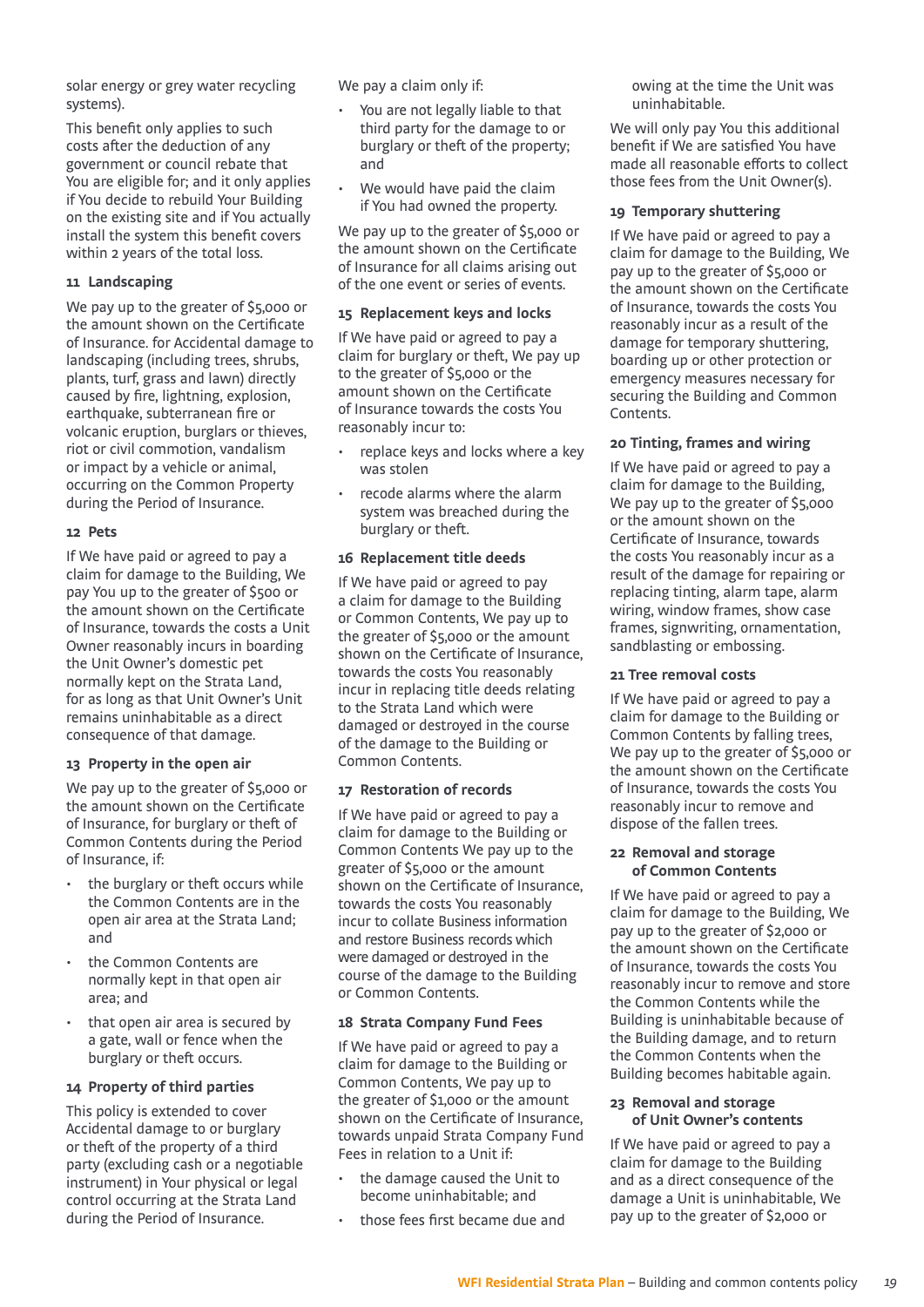<span id="page-27-0"></span>the amount shown on the Certificate of Insurance, towards the costs You reasonably incur to:

- remove and store the Unit Owner's contents for as long as their Unit is uninhabitable because of the Building damage; and
- return the Unit Owners contents to their original location when the Unit becomes habitable again.

We pay up to \$20,000 in the aggregate for all claims for all Unit Owners arising out of any one event or series of events.

You are not entitled to this additional benefit to the extent any Unit Owner is entitled to be indemnified in relation to the cost of the removal and storage of their contents under another policy of insurance.

#### **The following additional benefits 24 and 25 are in addition to the Building Sum Insured.**

**However, the combined total amount We will pay for additional benefits 24 and 25 arising out of all claims in any one Period of Insurance, is limited to the greater of \$50,000 or the amount shown on the Certificate of Insurance.**

#### **24 Loss of rent**

If We have paid or agreed to pay a claim for damage to the Building, We will pay for the loss of rent sustained by a Unit Owner if:

- at some time during the 60 days prior to the date on which the damage occurred that Unit was occupied by a tenant; and
- the Unit is uninhabitable or inaccessible to the tenant as a direct result of the damage.

We stop paying loss of rent once We replace, reinstate or repair the damage to the Building, or pay You to do so or the Unit becomes habitable and accessible for tenants.

#### **25 Temporary and emergency premises**

If We have paid or agreed to pay a claim for damage to the Building, We pay the reasonable costs for a Unit Owner who occupies a Unit at the time of the damage to occupy other similar premises in the same or a nearby location while that Unit is uninhabitable or cannot be accessed as a direct result of the damage to the Building.

We will stop paying for the Unit Owner to live in a comparable Unit once We replace, reinstate or repair the damage to the Building, or pay You to do so or the Unit becomes habitable and accessible for the Unit Owner.

#### **The following additional benefits 26 and 27 are included in the Building Sum Insured.**

#### **26 Compensation for reduced floor space**

If We have paid or agreed to pay a claim for replacement or reinstatement of the Building and a government or statutory authority prevents the full replacement or reinstatement of the Building and this results in the reduction of the floor space of the Building then, in addition to any amount payable on replacement or reinstatement of the Building, We will pay the difference between:

- the actual costs incurred in replacement or reinstatement with reduced floor space; and
- the estimated reasonable cost of full replacement or reinstatement at the time of damage.

#### **27 Costs connected with rebuilding**

If We repair or reinstate the Building or pay You the reasonable costs to do so, We will pay the extra costs You reasonably incur to comply with the requirements of a government or statutory authority, (but not the costs for any work which was required before the damage occurred).

## Inflation protection

When offering renewal terms for Your Building and Common Contents We will (unless We tell You otherwise), automatically adjust:

- the Building Sum Insured (if an amount is shown on the Certificate of Insurance) in accordance with the applicable Cordell Cost Guide; and
- the sum insured shown on the Certificate of Insurance for Common Contents by 4% unless the sum insured shown on the Certificate of Insurance for Common Contents is \$5,000 or less.

## Excess

There is an excess of \$1,000 for every claim directly or indirectly arising out of or in connection with vandalism or grafitti solely to an unoccupied Unit or Units, or by a tenant of an occupied Unit.

For damage by earthquake. subterranean fire or volcanic eruption, there is an excess of \$200 for all claims arising during any one 72 hour period.

You will also be required to bear any excess shown on the Certificate of Insurance for each and every loss or series of losses caused by or arising out of the event specified on the Certificate of Insurance.

## Special condition

#### **Reinstatement of sum insured**

If We pay a claim for:

- partial loss We reinstate the sum insured unless We told You when the claim was accepted that the sum insured would only be reinstated if You paid the additional premium and accept any additional conditions We required
- total loss the sum insured is not reinstated.

If You have a total loss, We suggest You contact Us to discuss insuring the replacement items.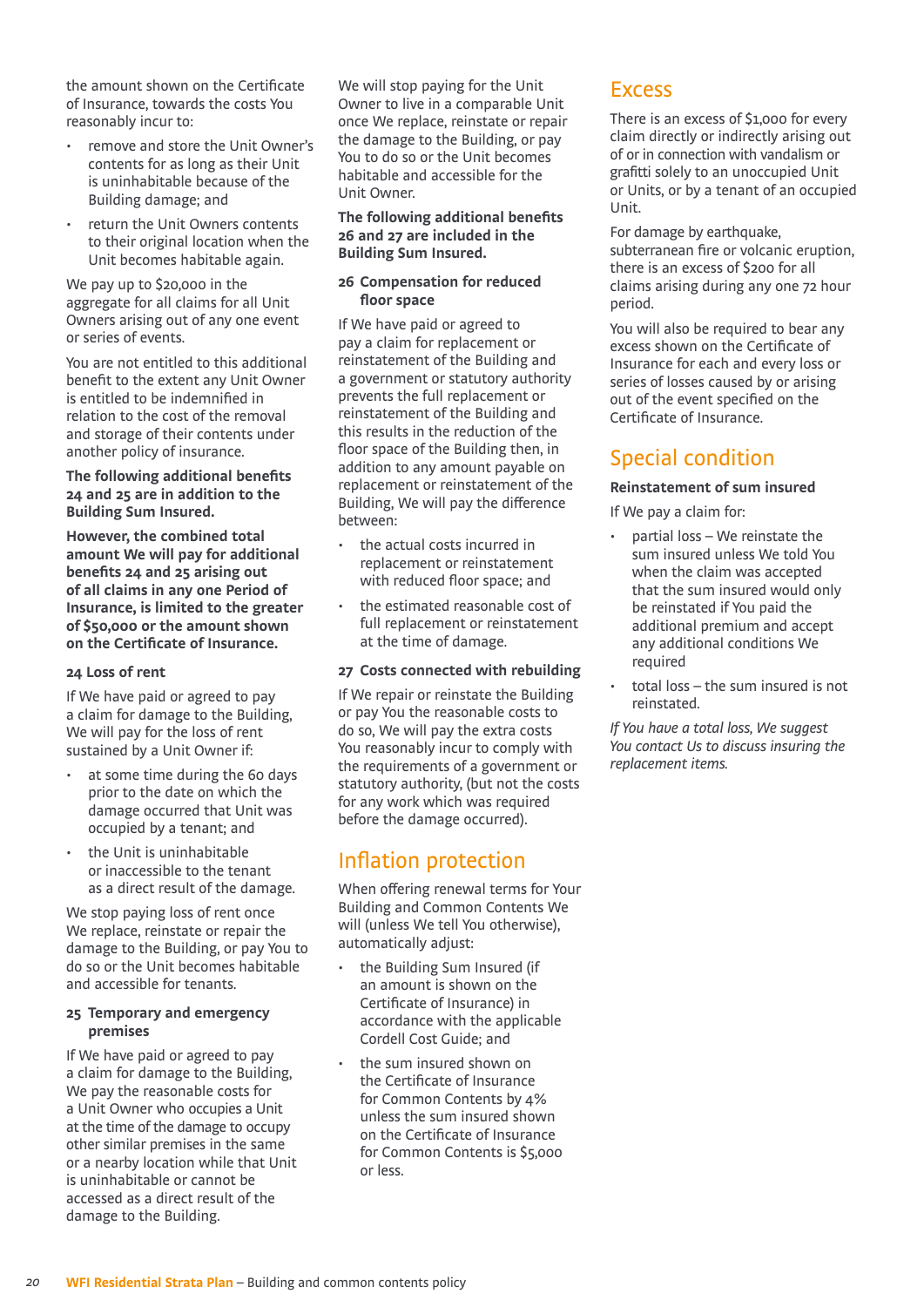## <span id="page-28-0"></span>Special definitions of words used in this policy

The definitions below apply only to this policy and override all other definitions including the 'General definitions applying to words We use in this Plan'.

**Building** means the buildings and structures at the Strata Land and:

- includes:
	- outbuildings and structural improvements, including any below ground swimming pools, saunas and fixed spas
	- fixed floor coverings including tiling, floating floors and floorboards
	- external signs and awnings, elevators, escalators, inclinators, satellite dishes, radio, television and other antennas (including their lead-in wiring), masts and towers
	- paved pathways, paved driveways, retaining walls, fences and gates
	- paint and wallpaper on the Common Property and inside individual Units
	- ducted air-conditioners, non-window mounted split system air-conditioners, stoves, ovens, hot water systems, built in cupboards and bathroom fittings
	- services (whether underground or not) that are Your property or which You are liable to repair or replace or pay to repair or replace; and
	- anything else the Strata Titles Legislation describes as being included in the meaning of building for the purposes of the Strata Titles Legislation
- except where specifically included in the meaning of building in the Strata Titles Legislation, excludes:
	- curtains, blinds or carpets other than in the Common Property
- window mounted air conditioners or any free standing or portable appliance
- any fixture removable by a lessee or tenant at the end of a lease or tenancy
- earth, gravel or other unpaved surfaces
- anything else the Strata Titles Legislation describes as being excluded from the meaning of building for the purposes of the Strata Titles Legislation.

#### **Building Sum Insured** means:

- the amount shown on the Certificate of Insurance as the Building Sum Insured; or
- where the words 'No Limit' are shown on the Certificate of Insurance, the cost to replace, reinstate or repair the damaged part of the Building as far as possible to its original condition, using materials that are readily available in Australia.

**Common Contents** means goods, plant and equipment owned by You or for which You are legally liable and which are kept on the Common Property at the Location or which have been temporarily moved from there to another location for repair or servicing, but does not include:

- vehicles (other than garden appliances not required by law to be registered required by law to be compulsorily insured)
- motor vehicle parts or accessories (other than those required for garden appliances)
- boats or jet skis
- aircraft or aerial devices
- cash or a negotiable instrument
- plants, shrubs, trees or vines
- animals, birds or fish
- goods, plant or equipment owned by a Unit Owner or occupier of a Unit
- goods, plant or equipment included in the definition of Building.

#### **Common Property**

- includes everything the Strata Titles Legislation describes as being included in the meaning of Common Property for the purposes of the Strata Titles Legislation; and
- excludes everything the Strata Titles Legislation describes as being excluded from the meaning of Common Property for the purposes of the Strata Titles Legislation.

**Strata Company Fund Fees** means fees which the Strata Company is entitled under Strata Titles Legislation to collect from the Unit Owners to cover various administration expenses relating to the control and management of the Common Property, the payment of insurance premiums and the discharge of any other obligation of the Strata Company. Such a fund is variously described in Strata Titles Legislation as a fund, an administrative fund, a reserve fund, a special purpose fund or a sinking fund.

**You** means the Strata Company.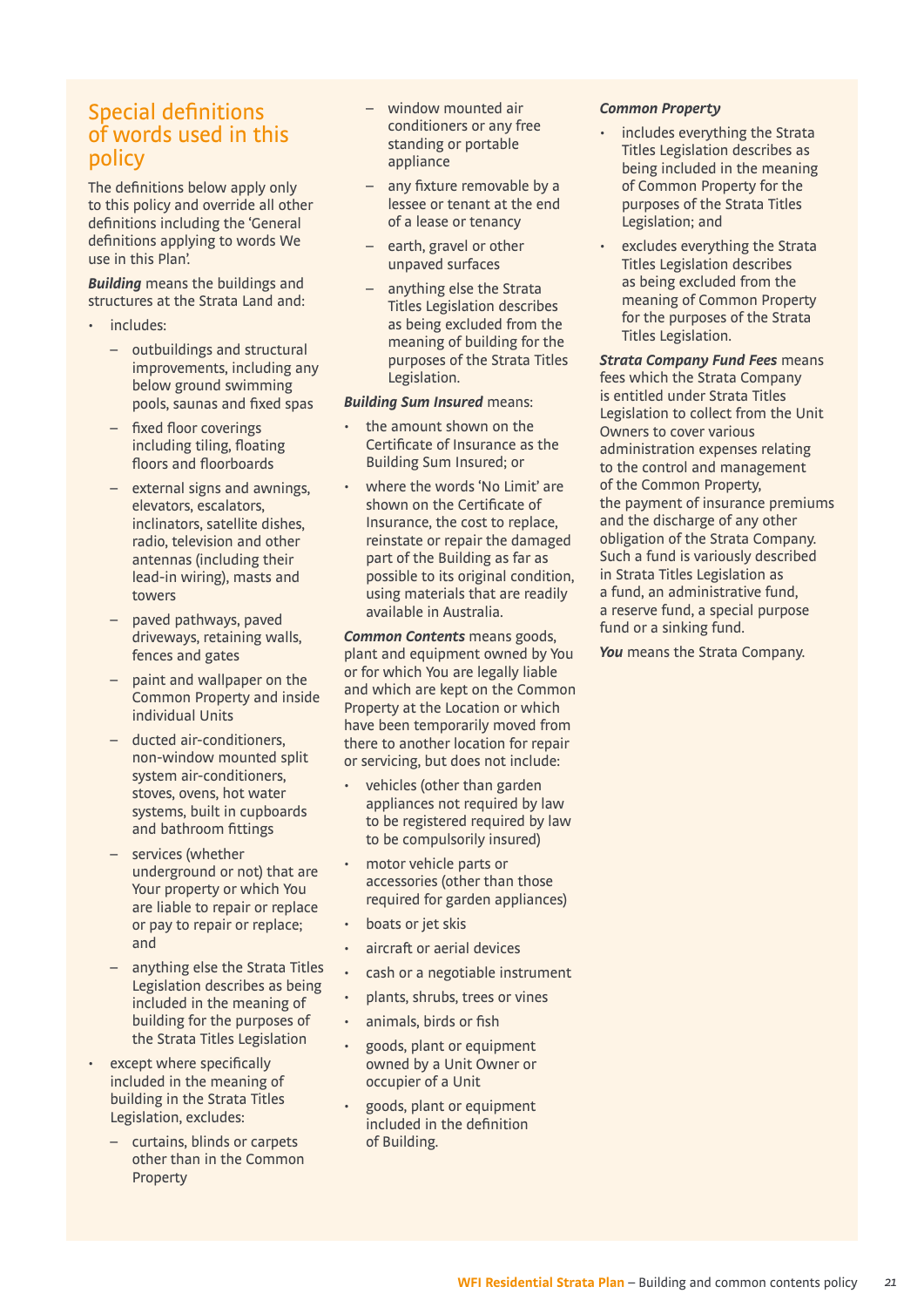# <span id="page-29-0"></span>**Machinery** breakdown policy

You only have this policy if the risk 'Machinery breakdown' is shown on the Certificate of Insurance.

The General conditions on pages 9 and 10 and the General exclusions on pages 11 and 12 apply to this policy. The General definitions on pages 13 and 14 apply to words used in this policy.

| <b>What You are insured against</b> | 23 |
|-------------------------------------|----|
| <b>What is not insured</b>          | 23 |
| What We pay                         | 23 |
| <b>Additional benefit</b>           | 23 |
| <b>Special condition</b>            | 24 |
| <b>Special definitions of words</b> |    |
| used in this policy                 | 24 |

22 **WFI Residential Strata Plan** – Machinery breakdown policy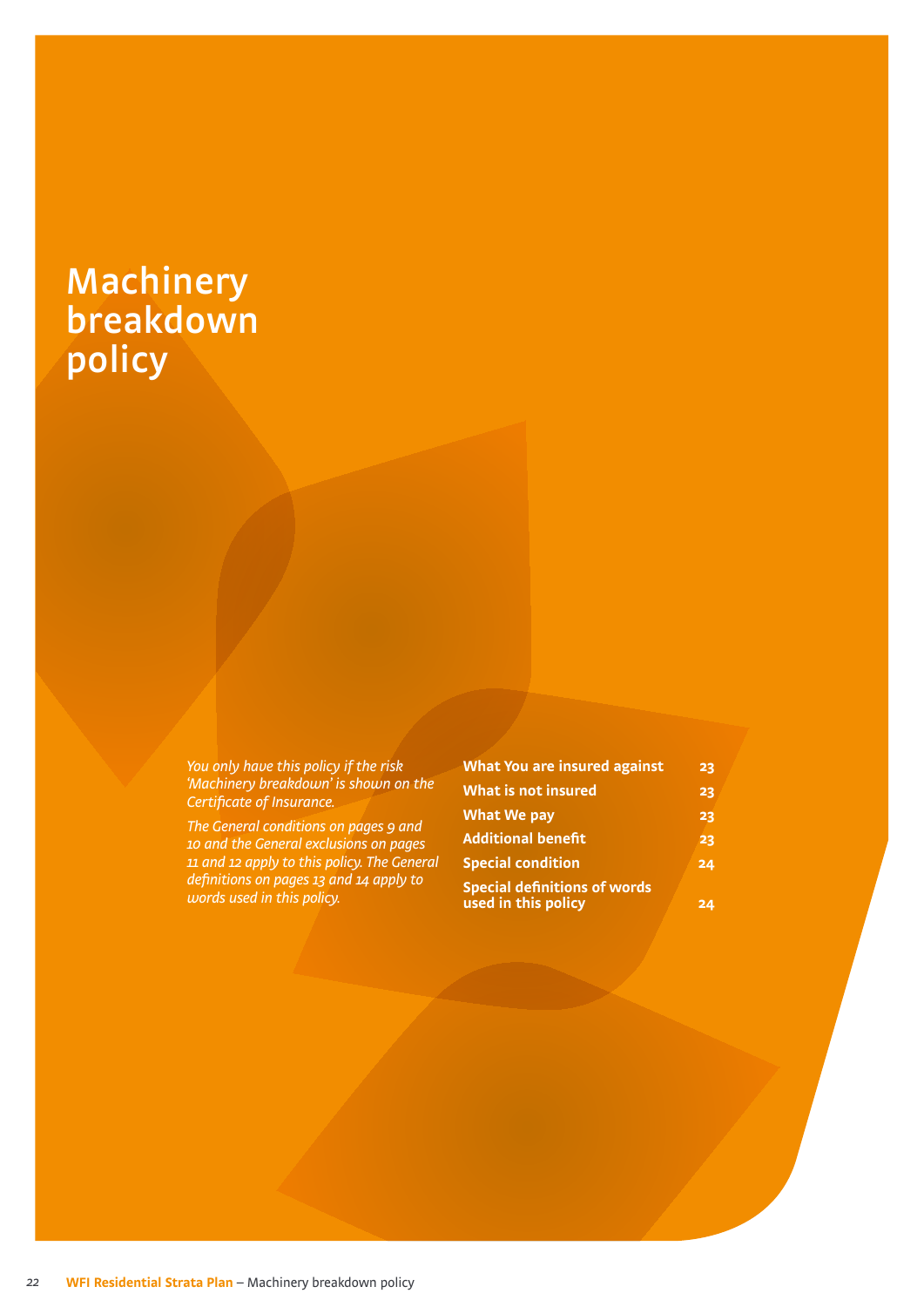<span id="page-30-0"></span>In this Machinery breakdown policy, '**You**' means the Strata Company.

## What You are insured against

This policy insures You against:

- Breakdown of a Machine (other than a boiler, Economiser or pressure vessel); and
- Explosion or Collapse of a boiler, Economiser or pressure vessel shown on the Certificate of Insurance,

at the Strata Land during the Period of Insurance.

## What is not insured

This policy does not insure You against:

- damage that is wear, tear, rust, corrosion, erosion, oxidation, scale or gradual deterioration
- the cost of:
	- preventative maintenance, routine adjustment or cleaning
	- altering, adding to, improving, overhauling or carrying out of a non-essential repair
	- retrofitting a Machine installation to accept alternative refrigerants
	- repairing or replacing a scratched, painted or polished surface
	- disposing of any refrigerant
	- repairing or replacing a belt, rope, wire, chain, tyre, filter, refrigerant, dryer, fuse, electric heating element, electrical contact, thermostat, thermostatic expansion valve, gland packing, seal, cutting blade, die, refractory material, glass or ceramic component, lubricant, fuel or operating medium
	- replacing any oil, liquid or gas resulting from leakage from glands, seals, gaskets or joints or from corroded, pitted or deteriorated parts
	- repairing or replacing a Machine, Economiser, boiler or pressure vessel which You

have hired, leased or loaned unless prior to the Breakdown, Explosion or Collapse We have agreed in writing to insure this cost

- loss or damage directly or indirectly caused by or arising out of:
	- persons taking part in a riot, civil commotion or industrial or political action
	- vandalism
	- burglary, theft or attempted theft
	- a fault which You, an Employee or Your Strata Manager knew, or ought reasonably to have known about at the time of the loss or damage
	- the unsafe or unlawful operation of a Machine, boiler, Economiser or pressure vessel and that operation caused or contributed to the loss or damage
	- the initial set up, installation or erection of a Machine
	- fire, smoke, soot or extinguishment of fire
	- impact by a vehicle, animal or aircraft
	- subterranean fire or volcanic eruption
	- earth movement no matter how caused, including erosion, vibration, subsidence, seepage, saturation, creeping, landslip, mudslide, collapse, shrinkage, settling, expansion or heaving, unless the loss or damage is directly caused by:
		- a) earthquake; or
		- b) water overflowing, leaking or bursting from a fixed pipe or fixed system and that loss or damage occurs within 72 hours of such overflowing, leaking or bursting.

In respect of (b) above We will only pay up to \$10,000 for any one claim.

- wind, rain, hail, snow or lightning
- Flood
- sea or tidal wave
- Storm Surge or tsunami
- seepage or leakage from any vessel, tank, pipe or system
- chemical Explosion
- germs, virus, bacteria, or other contagion
- loss or damage recoverable under the terms of a warranty, guarantee, maintenance, service or lease agreement
- loss or damage directly or indirectly caused by or arising out of or in connection with germs, disease, virus, bacteria, or other contagion.

## What We pay

For Breakdown of a Machine or Explosion or Collapse of a boiler, Economiser or pressure vessel, We pay up to the sum insured:

- for the reasonable cost to repair the item of equipment; or
- what it will cost to buy a new item of equipment of a similar make and model,

#### whichever is less.

We pay up to the sum insured shown on the Certificate of Insurance for all claims arising out of the one event or series of events.

#### We also pay:

- up to \$500 towards the cost to hire a temporary replacement electric motor during the time taken to repair insured damage to an electric motor for all claims arising out of the one event or series of events; and
- up to \$1,000 or 10% of the sum insured shown on the Certificate of Insurance for the damaged electric motor (whichever is greater), towards air and freight charges You reasonably incur because of the insured damage, but We only pay for international freight charges if they are incurred with Our prior written consent.

Repair or replacement includes removal of debris and replacing refrigerant.

## Additional benefit

#### **Additional or replacement machines**

You are automatically insured up to the sum insured shown on the Certificate of Insurance until Your next policy renewal date, for a machine You acquire during the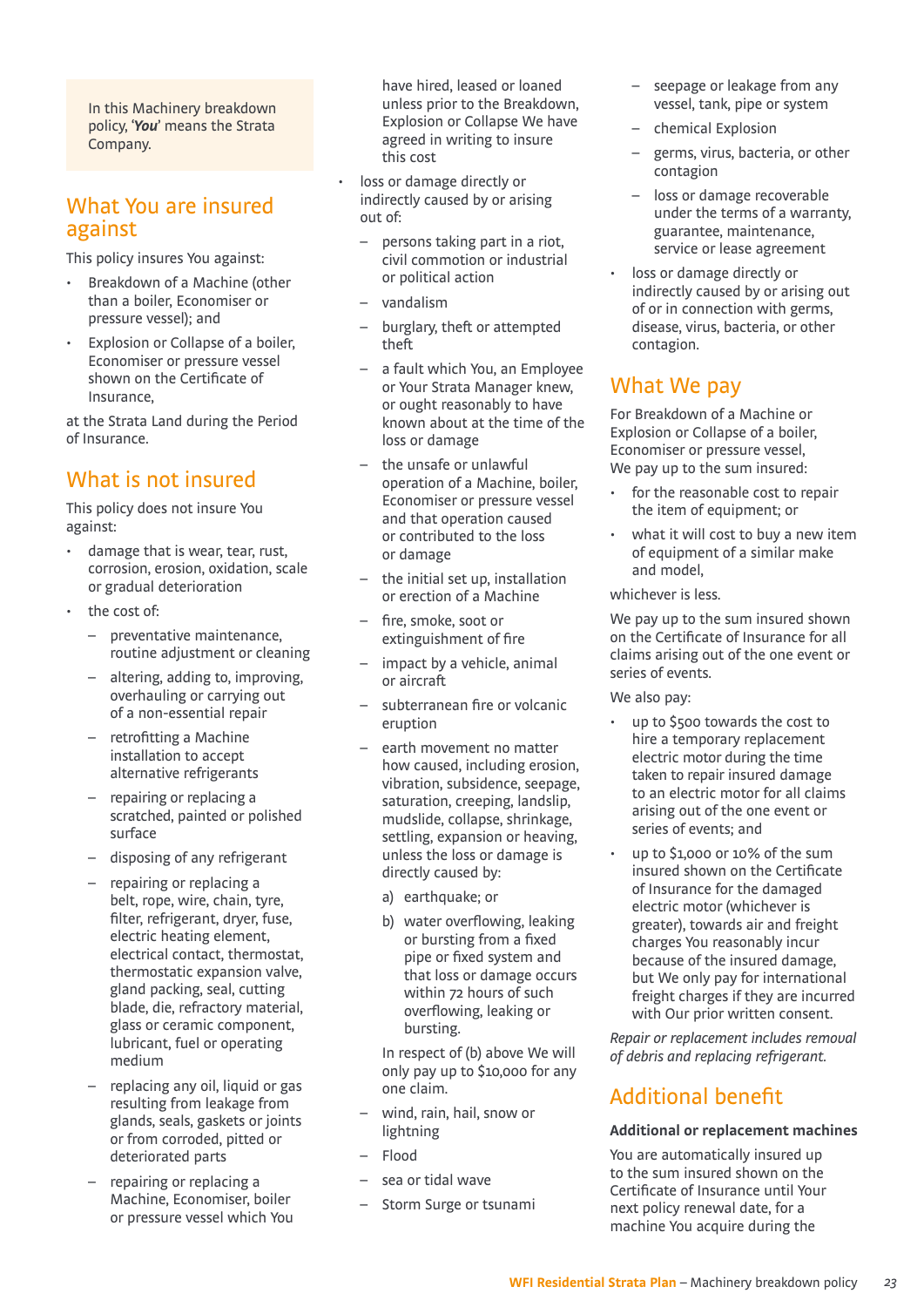<span id="page-31-0"></span>Period of Insurance to replace a Machine, but only if it is similar in type to that shown on the Certificate of Insurance.

## Special condition

#### **Reinstatement of sum insured**

If We pay a claim for:

- a partial loss We reinstate the sum insured shown on the Certificate of Insurance unless We told You when the claim was accepted that the sum insured would only be reinstated if You paid the additional premium and accepted any additional conditions We required
- a total loss the sum insured is not reinstated.

If You have a total loss, We suggest You contact Us to discuss insuring the replacement items.

## Special definitions of words used in this policy

The definitions below apply only to this policy and override all other definitions including the 'General definitions applying to words We use in this Plan'.

**Machine** means the items shown on the Certificate of Insurance but not electronic equipment other than microwave ovens and electronic controls on the Machines shown on the Certificate of Insurance.

**You** means the Strata Company.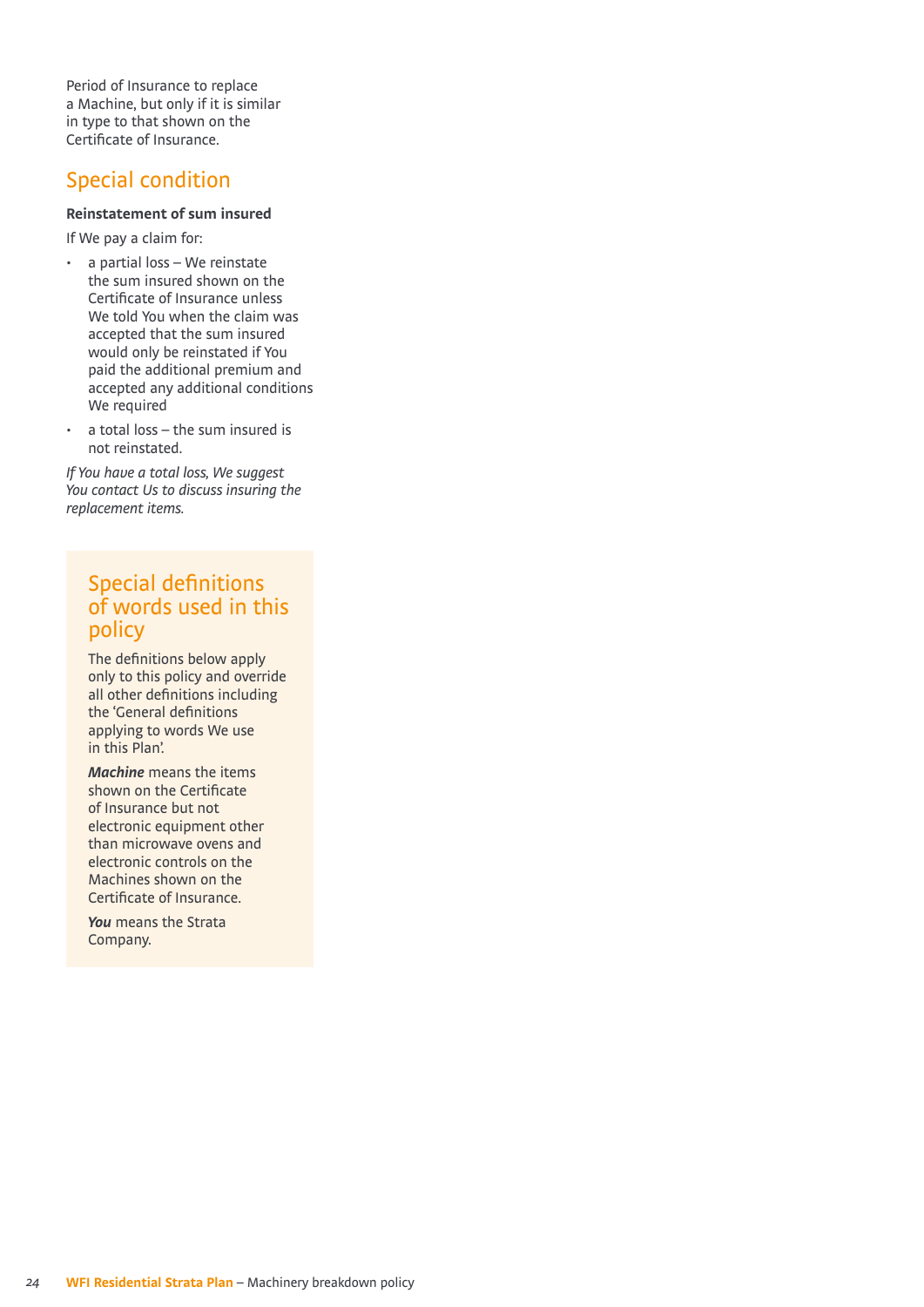# <span id="page-32-0"></span>Electronic equipment policy

You only have this policy if the risk 'Electronic equipment' is shown on the Certificate of Insurance.

The General conditions on pages 9 and 10 and the General exclusions on pages 11 and 12 apply to this policy. The General definitions on pages 13 and 14 apply to words used in this policy.

| The types of cover We offer                                                                  | 26 |
|----------------------------------------------------------------------------------------------|----|
| <b>Section 1: what is insured for</b><br>electronic equipment                                | 26 |
| What is not insured for<br>electronic equipment                                              | 26 |
| <b>What We pay for electronic</b><br>equipment                                               | 26 |
| <b>Special conditions for the</b><br>insurance for electronic<br>equipment                   | 26 |
| <b>Section 2: what is insured for</b><br>electronic data processing<br>media and information | 26 |
| <b>What is not insured for</b><br>electronic data processing<br>media and information        | 26 |
| <b>What We pay for electronic</b><br>data processing media<br>and information                | 27 |
| What is not insured under<br>sections 1 and 2 of this policy                                 | 27 |
| <b>Special definitions of words</b><br>used in this policy                                   | 27 |
|                                                                                              |    |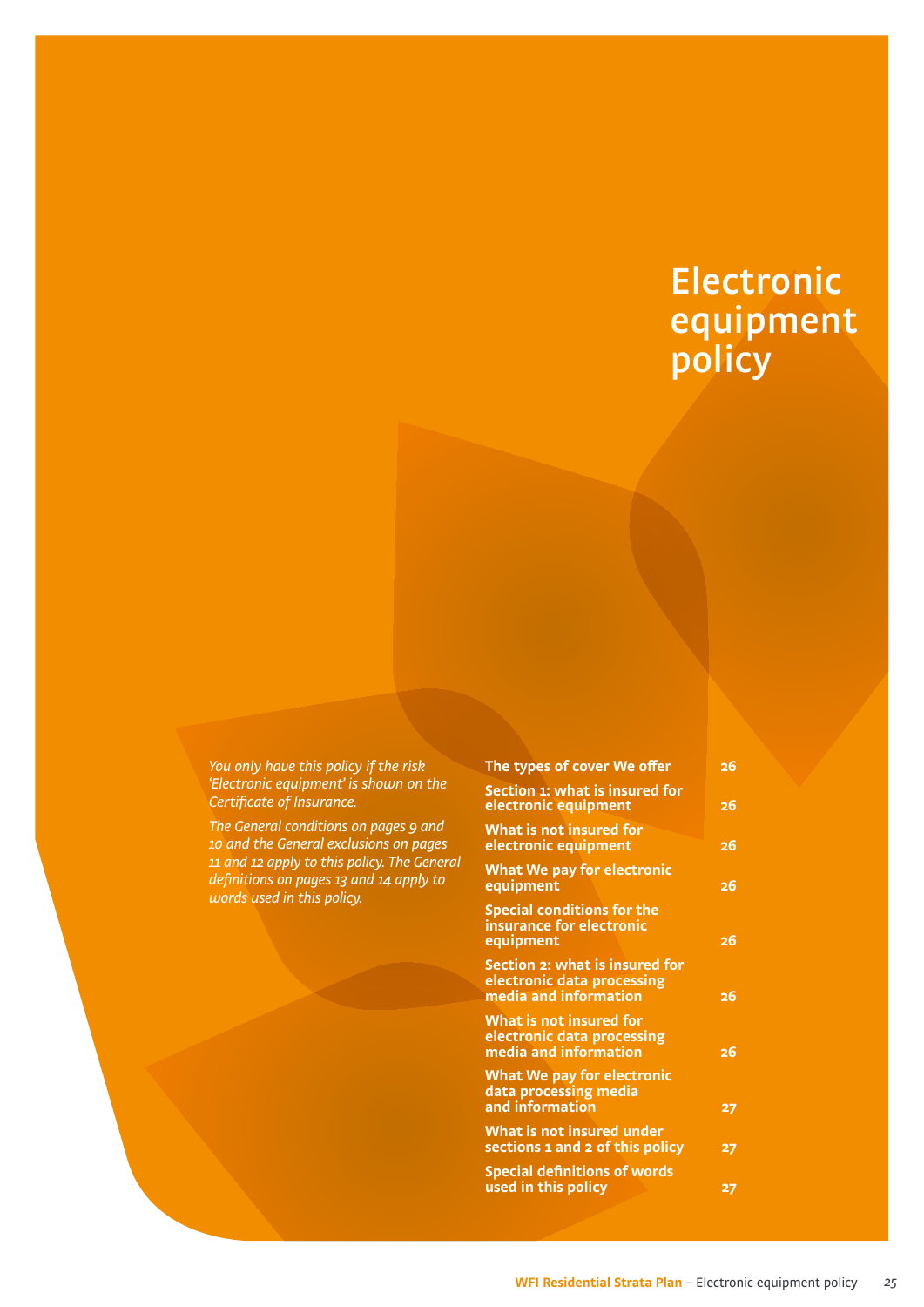<span id="page-33-0"></span>In this Electronic equipment policy, '**You**' means the Strata Company.

## The types of cover We offer

We offer 2 different types of insurance cover:

- cover for Accidental damage to or theft of electronic equipment; and
- cover for loss or damage to electronic data processing media and information.

The type of cover You have is shown on the Certificate of Insurance.

## Section 1: what is insured for electronic equipment

If 'Electronic equipment' is shown on the Certificate of Insurance, this section of the policy insures You against:

- Accidental damage to electronic equipment shown on the Certificate of Insurance; and
- theft of electronic equipment shown on the Certificate of Insurance, from a securely locked vehicle, building or room consequent upon someone gaining entry to the vehicle, building or room by causing physical damage to it at the point of entry and evidence of the damage can be clearly seen,

occurring in Australia during the Period of Insurance.

## What is not insured for electronic equipment

This policy does not insure You against:

- damage that is wear, tear, rust, corrosion, erosion, scale or gradual deterioration
- loss of or damage to a disk or other media
- loss of information or a software program
- the cost:
	- of preventative maintenance, routine adjustment or cleaning
	- of an alteration, addition, improvement, overhaul or nonessential repair

to repair or replace a scratched, painted or polished surface.

Please also refer to the information on page 27 'What is not insured under sections 1 and 2 of this policy'.

## What We pay for electronic equipment

For Accidental damage to or theft of electronic equipment, We pay:

- the reasonable cost to repair the item of equipment; or
- the retail cost as new of the item of equipment,

up to the sum insured shown on the Certificate of Insurance for the item of electronic equipment.

Our choice will have regard to the circumstances of Your claim and consider any preference You may have.

We pay up to the greater of \$1,000 or 10% of the sum insured shown on the Certificate of Insurance for the damaged item of electronic equipment, towards air and freight charges You reasonably incur because of the insured damage, but only for international freight charges if they are incurred with Our prior written consent.

## Special conditions for the insurance for electronic equipment

#### **Reinstatement of sum insured**

If a sum insured is shown on the Certificate of Insurance and We pay a claim for:

- a partial loss  $-$  We reinstate the sum insured unless We told You when the claim was accepted that the sum insured would only be reinstated if You paid the additional premium and accepted any additional conditions We required
- a total loss the sum insured for that item of electronic equipment is not reinstated.

If You have a total loss, We suggest You contact Us to discuss insuring the replacement items.

#### **Unoccupied building**

This policy does not provide any insurance if the insured equipment is stolen from or Accidentally damaged

in a building which is unoccupied and has been so unoccupied for at least 90 consecutive days before the loss or damage unless:

- You tell Us before the 90 days begin and We agree to continue to insure the equipment while it is in the building; and
- You ensure that all of the building's gates, doors and windows are left securely locked.

## Section 2: what is insured for electronic data processing media and information

If 'Electronic data processing media and information' is shown on the Certificate of Insurance, this section of the policy insures You against physical loss of or physical damage to electronic data processing media and information of computers, word processors and typesetting computers shown on the Certificate of Insurance if it occurs during the Period of Insurance when it is:

- at the Strata Land
- at a media storage location in Australia
- anywhere in Australia where the computer, word processor or typesetting computer is temporarily located for processing purposes
- in Transit between any of the above locations.

## What is not insured for electronic data processing media and information

This policy does not insure You against:

- damage that is wear and tear
- loss or distortion of data information or a record which is not directly caused by physical damage to the data media material
- loss or damage directly or indirectly caused by or arising out of:
	- a fault which You, an Employee or Your Strata Manager knew, or ought reasonably to have known about at the time of the loss or damage; or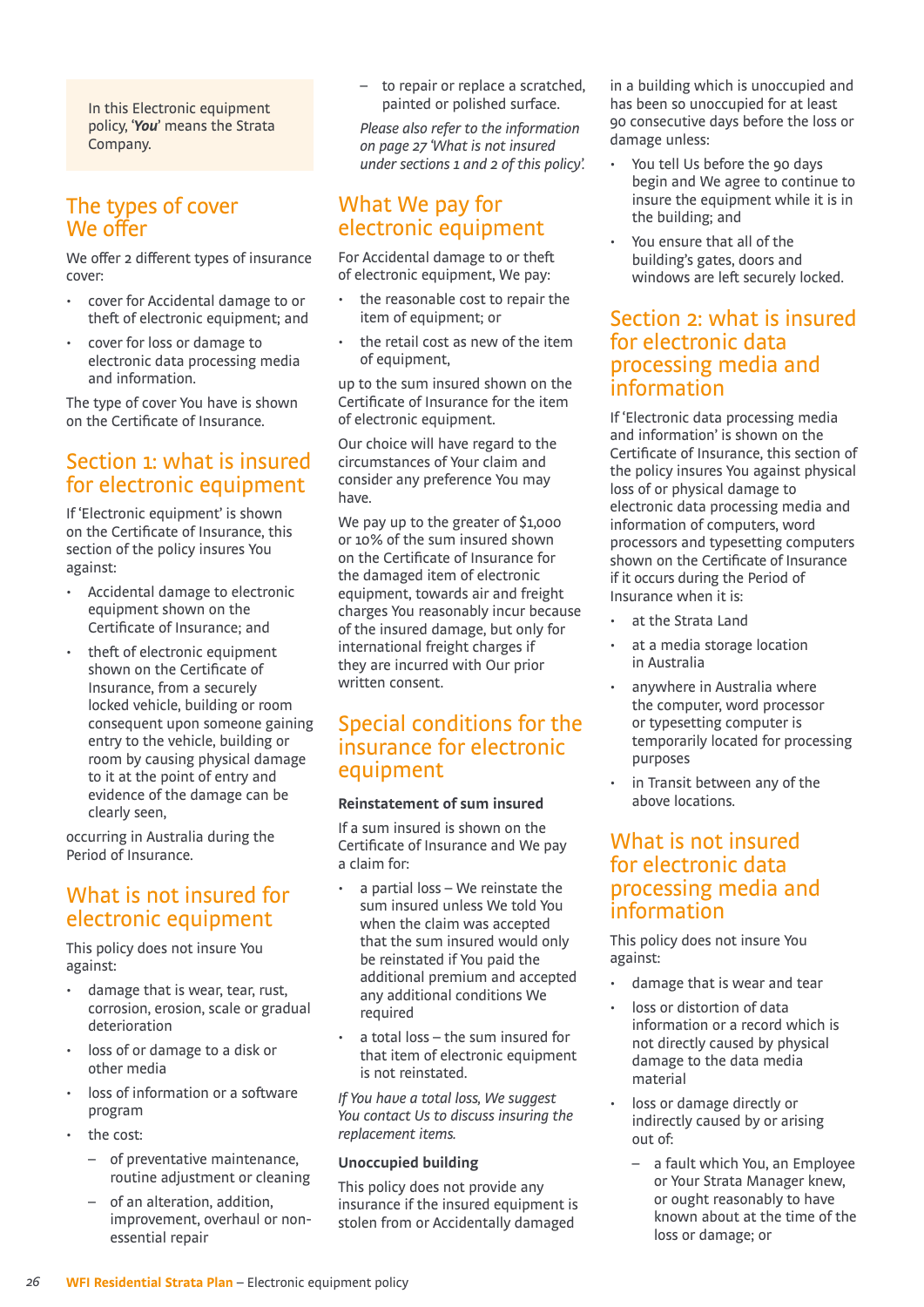<span id="page-34-0"></span>– atmospheric moisture or temperature, unless directly caused by physical damage to or a malfunction of an air conditioner at the Strata Land.

### What we pay for electronic data processing media and information

We pay:

- the retail cost to replace the damaged data processing media with media of a similar make and model; and
- the reasonable cost You incur to restore the information lost, destroyed, disrupted or corrupted by the damage to the data processing media to a condition equivalent to that existing immediately prior to the damage; and
- the extra charges You reasonably incur for overtime and work on public holidays necessitated by the damage to replace the media and restore the information,

but only if You replace the media and restore the information within 3 months of the loss or damage occurring.

We pay up to the sum insured shown on the Certificate of Insurance for 'Electronic data processing media and information'.

## What is not insured under sections 1 and 2 of this policy

Whatever type of cover You have, this policy does not insure You against loss or damage:

- **1 directly caused by rain, hail or snow to an insured item unless that item is in a fully enclosed and roofed building or vehicle when the loss or damage occurred**
- **2 directly caused by earth movement no matter how caused, including erosion, vibration, subsidence, seepage, saturation, creeping, landslip, mudslide, collapse, shrinkage, settling, expansion or heaving unless the loss or damage is directly caused by:**
- a) earthquake; or
- b) water overflowing, leaking or bursting from a fixed pipe or fixed system and that loss or damage occurs within 72 hours of such overflowing, leaking or bursting.

In respect of (b) above We only pay up to \$10,000 for any one claim.

- **3 directly caused by Flood**
- **4 directly caused by sea or tidal wave (even if caused by an earthquake)**
- **5 directly caused by Storm Surge or tsunami**
- **6 that is recoverable under the terms of a warranty, guarantee, maintenance, service or lease agreement.**

## Special definitions of words used in this policy

The definitions below apply only to this policy and override all other definitions including the 'General definitions applying to words We use in this Plan'.

**Transit** means being transported by You in or on a vehicle from one place to another and includes the process of loading and unloading of the vehicle and packing, unpacking, stacking and unstacking.

**You** means the Strata Company.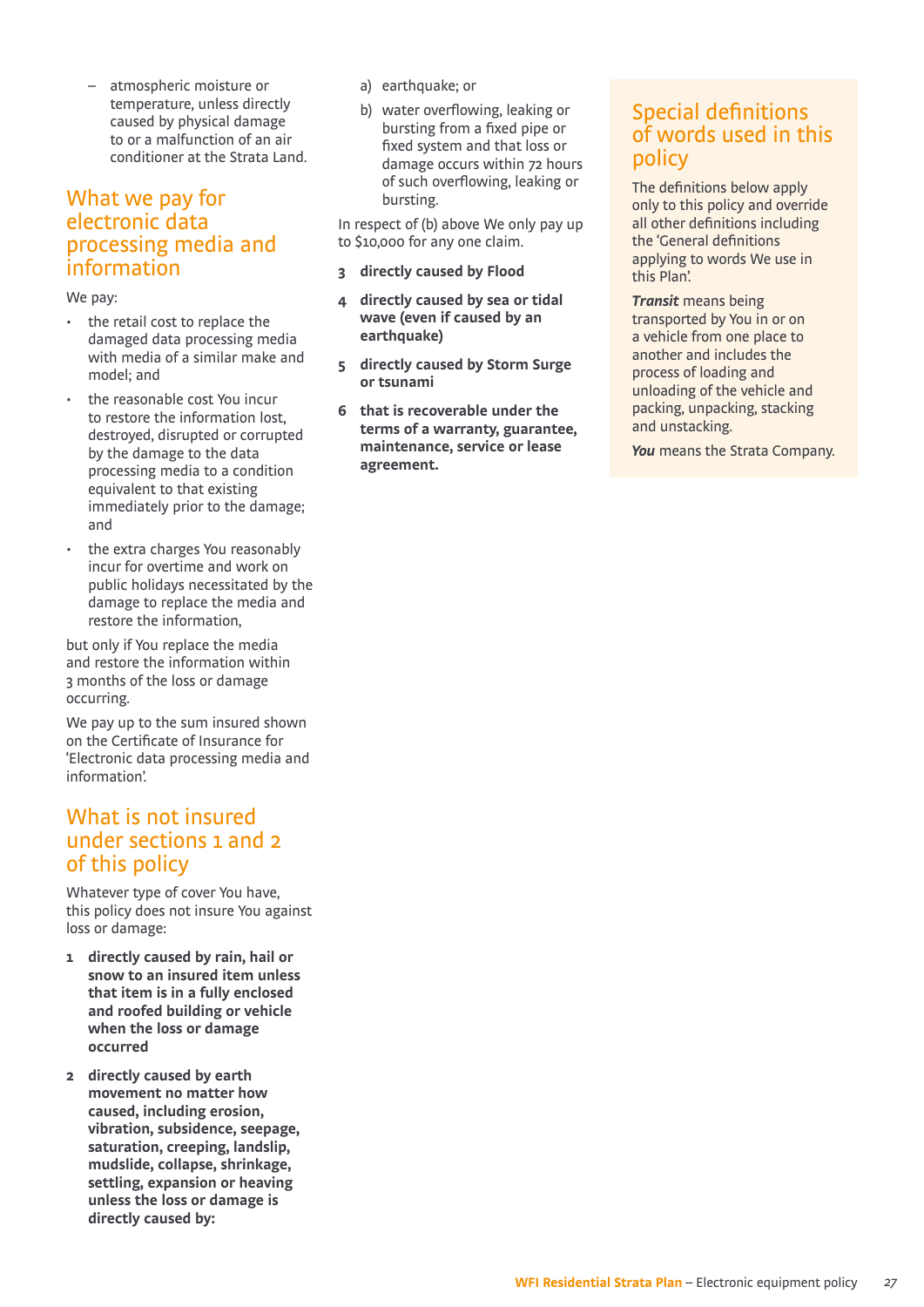## <span id="page-35-0"></span>Voluntary workers accident only policy

You only have this policy if the risk 'Voluntary workers accident only' is shown on the Certificate of Insurance.

The General conditions on pages 9 and 10 and the General exclusions on pages 11 and 12 apply to this policy. The General definitions on pages 13 and 14 apply to words used in this policy.

| <b>What You are insured against</b>                        |    |
|------------------------------------------------------------|----|
| <b>What is not insured</b>                                 | 29 |
| <b>What We pay</b>                                         | 29 |
| <b>Special conditions</b>                                  | 31 |
| Aggregate limit per Period<br>of Insurance                 | 31 |
| Compensation from other<br>sources                         | 31 |
| No cover for initial period                                | 31 |
| <b>Special definitions of words</b><br>used in this policy |    |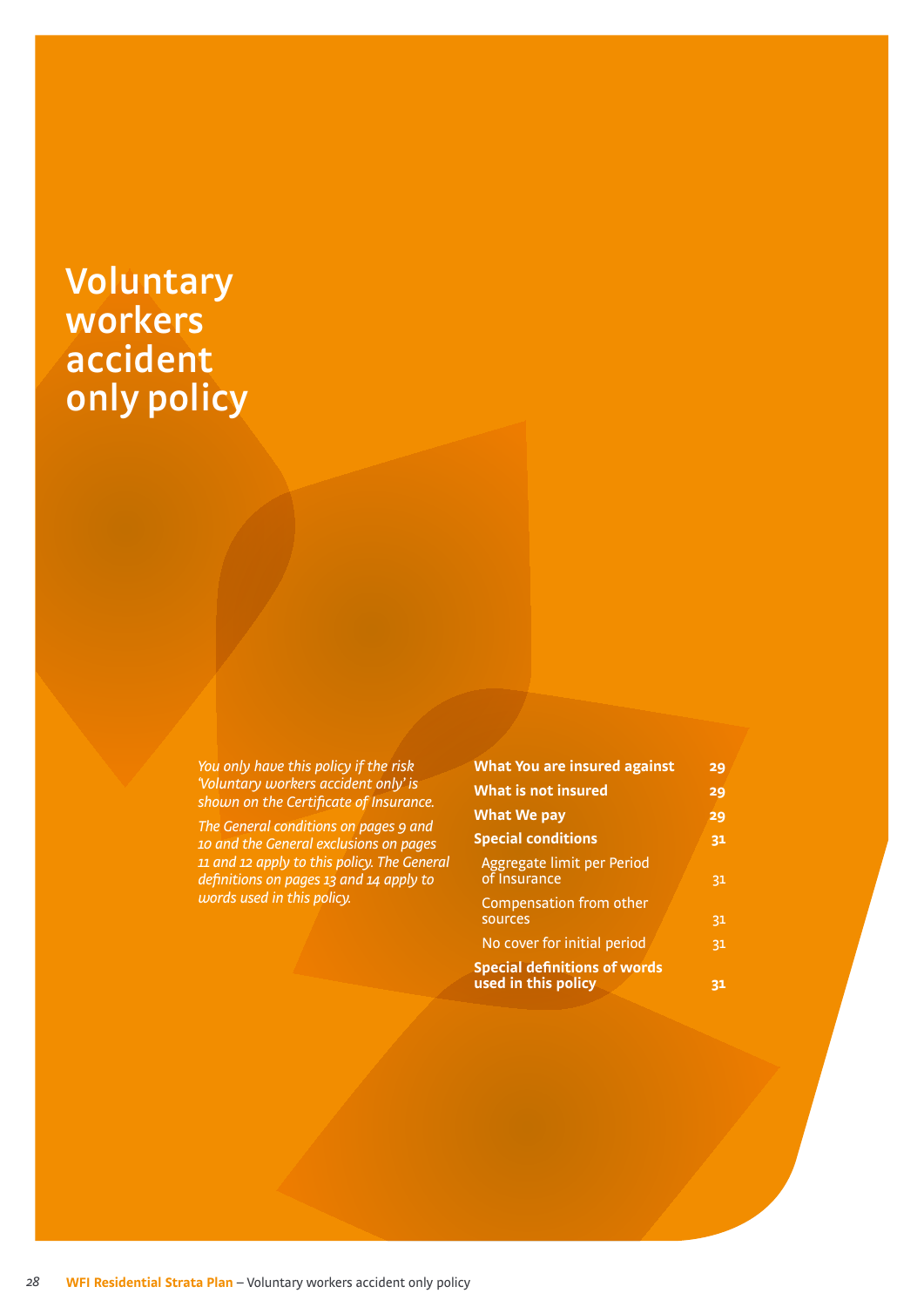<span id="page-36-0"></span>In this Voluntary workers accident only policy '**You**' means a Voluntary Worker, as if each Voluntary Worker had his or her own policy.

### What You are insured against

This policy insures You against bodily injury, inability to work or death directly caused by an Accident which:

- occurred whilst You were performing Voluntary Work; and
- occurred in Australia during the Period of Insurance; and
- caused bodily injury, inability to work or death solely, directly and

independently of any other cause; and

• was directly caused by violent, external and visible means.

## What is not insured

This policy does not insure You if:

- You were under the age of 16 years when the Accident occurred; or
- the Accident occurred whilst You were:
	- under the influence of alcohol or a drug
	- taking part in a riot or civil commotion
	- engaging in a sporting or recreational activity
- travelling by air or engaging in any aerial activities, unless travelling as a passenger in a licensed aircraft operated by a licensed pilot on a recognised airline over an established air route; or
- the injury, inability to work or death is attributable wholly or in part to:
	- pregnancy or childbirth, even if the childbirth may have been accelerated or induced by the Accident; or
	- intentional or attempted self injury or suicide; or
	- a sexually transmissible disease; or
	- asbestos.

## What We pay

We pay the compensation set out in the table on this page and on the next page if You die (item 1) or suffer a total loss of the effective use of any of items 2–23 in the table on this page and on the next page directly caused by the insured Accident. The compensation is the percentage of the 'Capital benefit' shown on the Certificate of Insurance.

| DEATH OR INJURY DIRECTLY CAUSED BY THE INSURED ACCIDENT |                |                                                              |                                             |
|---------------------------------------------------------|----------------|--------------------------------------------------------------|---------------------------------------------|
|                                                         |                |                                                              | <b>COMPENSATION</b><br>% of capital benefit |
| death                                                   | 1              |                                                              | 100%                                        |
| sight                                                   | $\overline{2}$ | loss of sight both eyes                                      | 100%                                        |
|                                                         | 3              | loss of sight in one eye                                     | 50%                                         |
|                                                         | $\overline{4}$ | loss of binocular vision                                     | 50%                                         |
| hearing                                                 | 5              | loss of hearing in one ear                                   | 50%                                         |
|                                                         | 6              | loss of hearing in both ears                                 | 75%                                         |
| speech                                                  | $7^{\circ}$    | loss of power of speech                                      | 75%                                         |
| arm                                                     | 8              | loss of arm above elbow                                      | 90%                                         |
|                                                         | 9              | loss of arm below elbow                                      | 80%                                         |
| leg                                                     | 10             | loss of leg at or above knee                                 | 90%                                         |
|                                                         | 11             | loss of leg below knee                                       | 80%                                         |
| hand, thumb or finger                                   | 12             | loss of both hands                                           | 100%                                        |
|                                                         | 13             | loss of hand or thumb and 4 fingers                          | 80%                                         |
|                                                         | 14             | loss of thumb or forefinger                                  | 30%                                         |
|                                                         | 15             | loss of any finger other than forefinger                     | 20%                                         |
|                                                         | 16             | loss of end joint (distal phalanx) of thumb or of any finger | 15%                                         |
| hand and foot                                           | 17             | loss of a hand and a foot                                    | 100%                                        |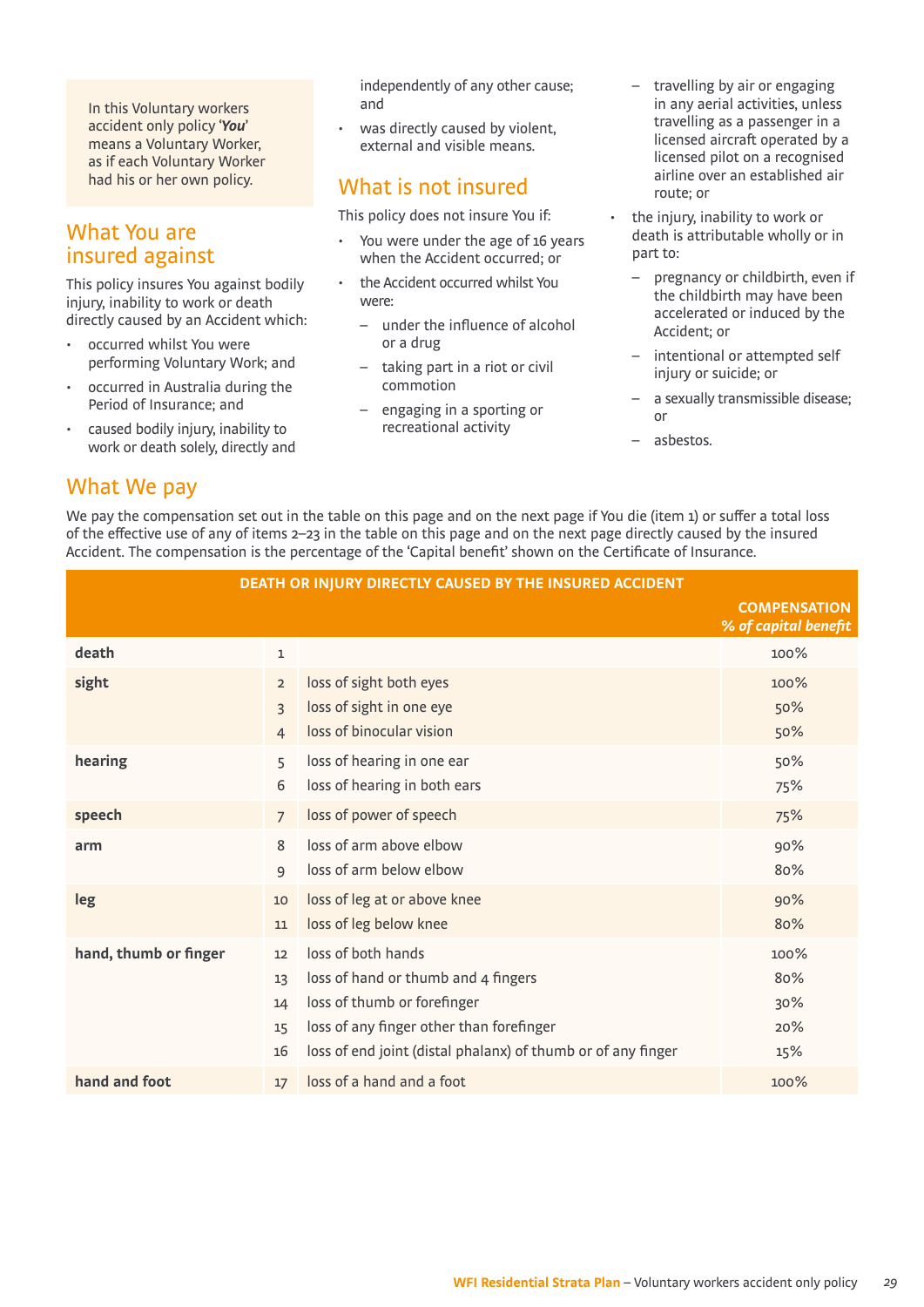#### **DEATH OR INJURY DIRECTLY CAUSED BY THE INSURED ACCIDENT**

|             |    |                                              | <b>COMPENSATION</b><br>% of capital benefit |
|-------------|----|----------------------------------------------|---------------------------------------------|
| foot or toe | 18 | loss of both feet                            | 100%                                        |
|             | 19 | loss of one foot                             | 75%                                         |
|             | 20 | loss of big toe                              | 25%                                         |
|             | 21 | loss of any toe other than big toe           | 10%                                         |
|             | 22 | loss of end joint (phalanx) of big toe       | 10%                                         |
|             | 23 | loss of end joint (phalanx) of any other toe | 5%                                          |

We pay the compensation set out in the table below if You are permanently or temporarily unable to work or perform Your usual domestic duties directly caused by the insured Accident.

| INABILITY TO WORK OR PERFORM DOMESTIC DUTIES |                                                                                                                                                                                                                             | <b>COMPENSATION</b>                                                                                                                                                                                                                                                   |  |
|----------------------------------------------|-----------------------------------------------------------------------------------------------------------------------------------------------------------------------------------------------------------------------------|-----------------------------------------------------------------------------------------------------------------------------------------------------------------------------------------------------------------------------------------------------------------------|--|
| 24                                           | total and permanent inability to engage in or attend to<br>any profession, business or occupation - the benefit is not<br>payable until after the inability has continued for a period<br>of 12 consecutive calendar months | 100% of the capital benefit                                                                                                                                                                                                                                           |  |
| 25                                           | total or partial inability to engage in or attend to Your usual<br>profession, business or occupation, occurring within 12<br>calendar months of the date of the Accident                                                   | the lesser of:<br>the 'Weekly benefit' shown on the<br>Certificate of Insurance; and<br>80% of the average amount You earned<br>$\bullet$<br>per week over the 12 month period ending<br>immediately before the Accident                                              |  |
| 26                                           | total or partial inability to perform Your usual domestic<br>duties occurring within 12 calendar months of the date of<br>the Accident                                                                                      | the lesser of:<br>the 'Weekly benefit' shown on the<br>$\bullet$<br>Certificate of Insurance; and<br>the reasonable expenses You incur for<br>$\bullet$<br>domestic help during the period the<br>Accident prevents You from performing<br>Your usual domestic duties |  |

#### **Funeral expenses**

If We pay compensation under item 1 in the table, We also pay Your Estate \$5,000 for funeral expenses.

#### **Limits on compensation**

If more than one type of injury is caused by an Accident, We pay only for the one that gives the highest benefit.

Any benefit paid for items 1–23 is reduced by any benefit paid for items 24, 25 or 26 (and vice versa) if the benefits are all payable as a result of the one Accident.

We do not pay more than the 'Capital benefit' shown on the Certificate of Insurance to any Voluntary Worker in relation to any one Accident.

The following applies in relation to payments under items 25 and 26:

- We do not pay a benefit for more than one of items 25 and 26 at the one time; and
- We do not pay a benefit for more than the number of weeks shown as the 'Compensation period' on the Certificate of Insurance; and
- All compensation will be paid fortnightly in arrears; and
- Compensation paid for a period of less than one week will be paid at a rate of 1/7th of the applicable percentage of the 'Weekly benefit' shown on the Certificate of Insurance for each day; and
- We do not pay a benefit when You are on unpaid leave or maternity leave; and
- Any benefits paid for item 25 will cease when the total inability or partial inability to attend to Your usual profession, business or occupation ceases; and
- Any benefits paid for item 26 will cease when the total inability or partial inability to perform Your usual domestic duties ceases; and
- Any payments will cease on the date You die; and
- Any payments will cease on the date You retire.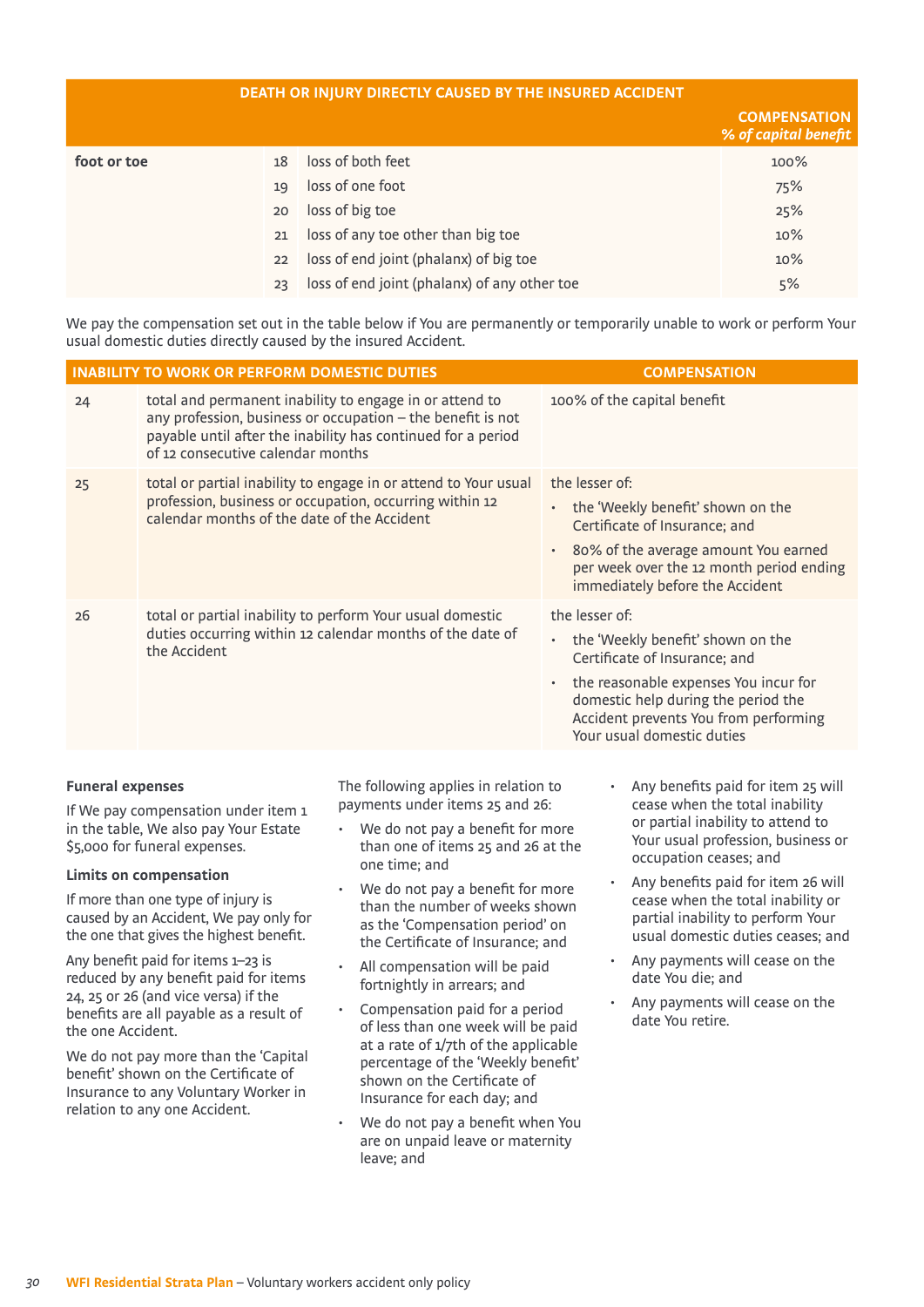## <span id="page-38-0"></span>Special conditions

#### **Aggregate limit per Period of Insurance**

We only pay up to the 'Aggregate limit per period' shown on the Certificate of Insurance for all Accidents during the Period of Insurance.

#### **Compensation from other sources**

If You or Your Estate have been paid or are entitled to be paid compensation for the injury, inability to work or death by a Person legally liable to compensate You (other than under a personal accident, sickness, illness or life insurance policy which You have taken out), the amount We have to pay under this policy is reduced by the amount of that compensation.

If You receive that compensation after payment has been made under this policy, You must refund what We have paid under this policy to the extent of the compensation received.

#### **No cover for initial period**

When a 'Claims exclusion period' is shown on the Certificate of Insurance, We do not pay any compensation for items 25 or 26 during this initial period.

## Special definitions of words used in this policy

The definitions below apply only to this policy and override all other definitions including the 'General definitions applying to words We use in this Plan'.

**Voluntary Work** means work performed for the Strata Company with the prior approval of the Strata Council Members and for which the Voluntary Worker did not expect or receive a fee, reward or remuneration.

**Voluntary Worker** means a person whilst he or she is performing Voluntary Work.

**You** means a Voluntary Worker, as if each Voluntary Worker had his or her own policy.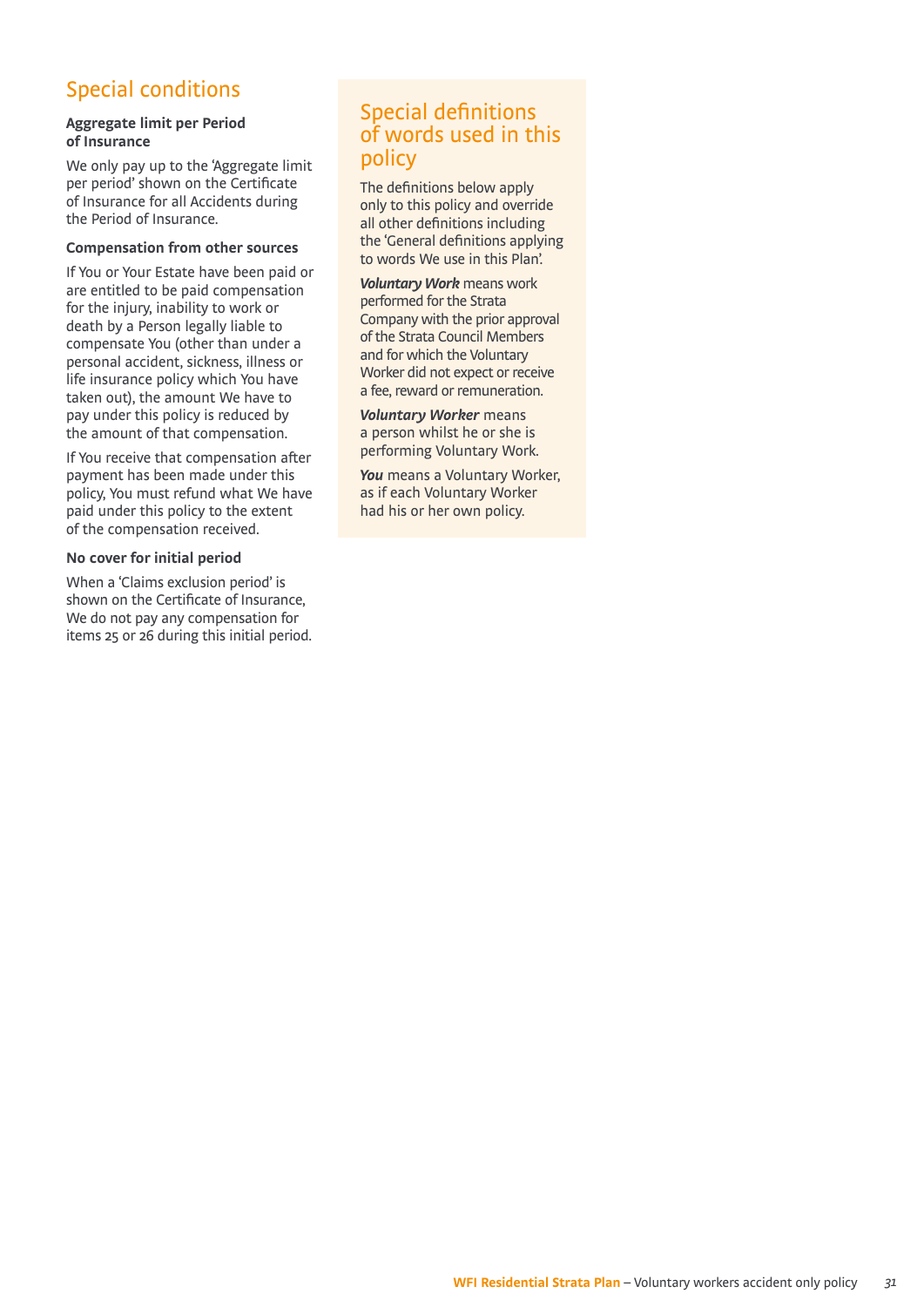# <span id="page-39-0"></span>Fidelity guarantee policy

You only have this policy if the risk 'Fidelity guarantee' is shown on the Certificate of Insurance.

The General conditions on pages 9 and 10 and the General exclusions on pages 11 and 12 apply to this policy. The General definitions on pages 13 and 14 apply to words used in this policy.

| <b>What You are insured against</b>                        | 33 |
|------------------------------------------------------------|----|
| <b>What is not insured</b>                                 | 33 |
| What We pay                                                | 33 |
| What We do not pay                                         | 33 |
| <b>Reinstatement of fidelity</b><br>guarantee limit        | 33 |
| <b>Special definitions of words</b><br>used in this policy | 33 |

32 **WFI Residential Strata Plan** – Fidelity guarantee policy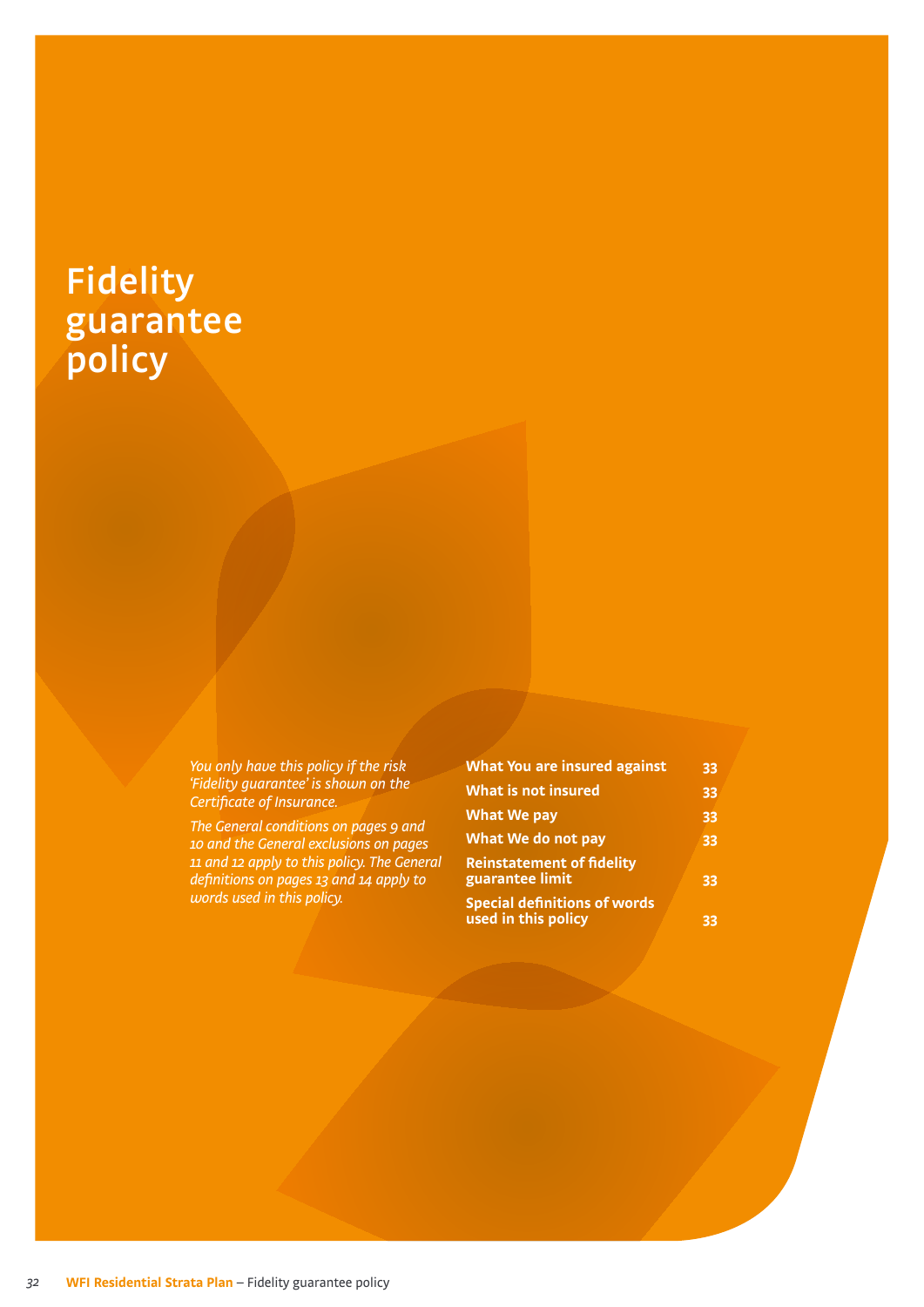<span id="page-40-0"></span>In this Fidelity guarantee policy, '**You**' means the Strata Company.

## What You are insured against

This policy insures You up to the amount shown on the Certificate of Insurance as the 'Fidelity guarantee limit' against loss of Contents, cash or negotiable instruments belonging to You or received or collected by You, due to a fraud committed by a Strata Council Member or an Employee during the Period of Insurance if:

- the fraud was committed and the whole of the loss arising from the fraud occurs in Australia; and
- You discover the fraud during the Period of Insurance or within 9 calendar months of the date on which Your policy expires or is cancelled; and
- the Strata Council Member or Employee has been prosecuted for the fraud or the evidence provided by You reasonably demonstrates that the fraud has been so committed.

## What is not insured

This policy does not insure You against any claim:

- for loss of trade secrets or confidential information; or
- for fraud committed by a Strata Council Member or Employee after You discover any fraud committed by that Strata Council Member or Employee; or
- proof of which is dependent upon a profit and loss computation or comparison or a comparison of book inventory with physical count. In the event of a loss You will be required to provide relevant evidence to substantiate Your claim. If You are unable to provide the requested evidence, this may result in a reduction or denial of Your claim.

## What We pay

We pay the:

- face value of cash
- the lesser of the market value or cost of replacement of negotiable instruments
- the lesser of the retail cost as new less an amount for wear, tear and depreciation or the market value of Contents, as at the close of business on the business day immediately preceding the day on which the fraud is discovered.

We pay up to the 'Fidelity guarantee limit' shown on the Certificate of Insurance for all loss of Contents, cash or negotiable instruments arising out of the one fraud or series of frauds.

## What We do not pay

We do not pay the cost to reproduce any information contained in a manuscript, record, account, microfilm, tape, computer media or other record.

## Reinstatement of fidelity guarantee limit

If We pay:

- less than the 'Fidelity guarantee limit' shown on the Certificate of Insurance, We will reinstate the 'Fidelity guarantee limit' to the original amount
- the 'Fidelity guarantee limit' shown on the Certificate of Insurance, We will reinstate that limit once only during the Period of Insurance.

If We pay the 'Fidelity guarantee limit' and that limit has been reinstated once, We suggest You speak to Us about taking out a new policy.

## Special definitions of words used in this policy

The definitions below apply only to this policy and override all other definitions including the 'General definitions applying to words We use in this Plan.

**Contents** means goods, plant and equipment owned by You or for which You are legally liable.

**You** means the Strata Company.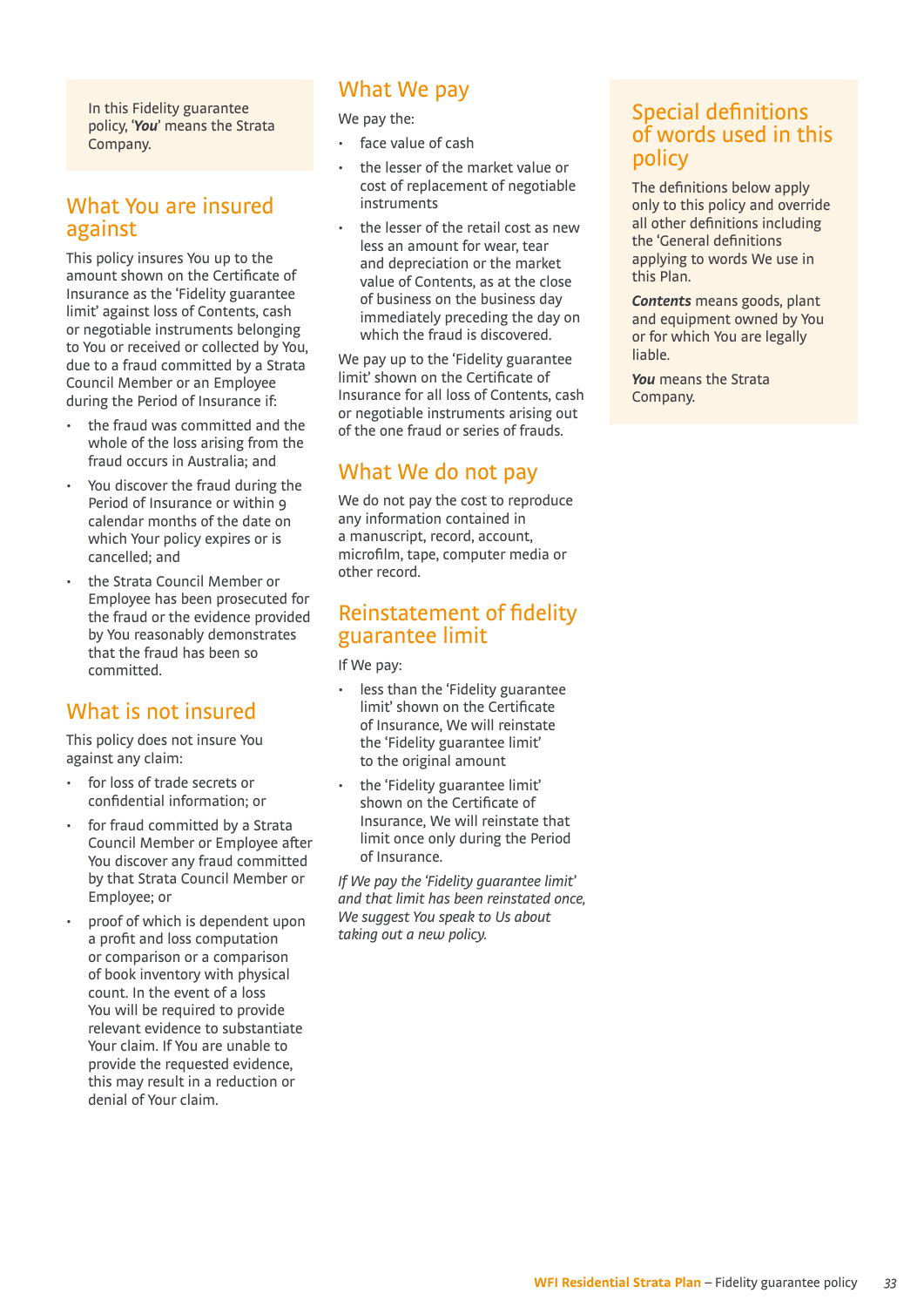# <span id="page-41-0"></span>Legal liability policy

You only have this policy if the risk 'Legal liability' is shown on the Certificate of Insurance.

The General conditions on pages 9 and 10 and the General exclusions on pages 11 and 12 apply to this policy. The General definitions on pages 13 and 14 apply to words used in this policy.

| <b>What You are insured against</b>                        | 35 |
|------------------------------------------------------------|----|
| <b>What is not insured</b>                                 | 35 |
| <b>How much We pay</b>                                     | 37 |
| <b>Additional benefits</b>                                 |    |
| Legal costs                                                | 37 |
| Sports and recreation and<br>recreational facilities       | 37 |
| <b>Discharge of liabilities</b>                            | 37 |
| <b>Special definitions of words</b><br>used in this policy |    |

34 **WFI Residential Strata Plan** – Legal liability policy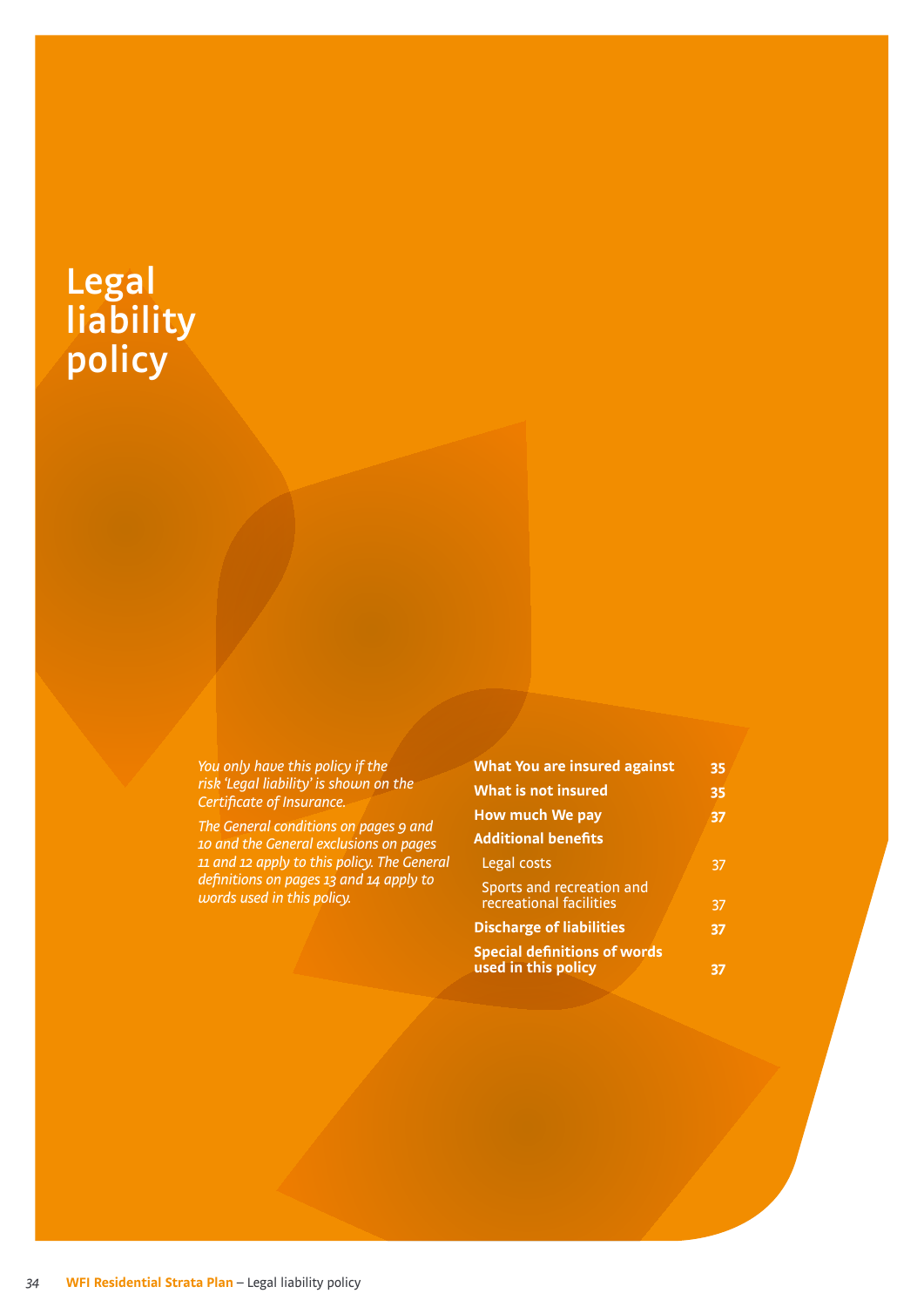<span id="page-42-0"></span>In this Legal liability policy, '**You**' means the Strata Company and a Voluntary Worker while engaged solely in Voluntary Work on behalf of the Strata Company.

Each is insured jointly and separately, subject to Our total liability not exceeding the limits of indemnity described in this policy.

## What You are insured against

This policy insures You against Your legal liability to pay compensation for Personal Injury or Damage to Property which happens during the Period of Insurance and is directly caused by an Occurrence which happens in Australia and in connection with the **Business** 

## What is not insured

This policy does not insure You against a liability:

#### **1 agreements**

- pursuant to or in connection with an agreement to the extent that in that agreement You:
	- take on a legal liability which You would not have had if that agreement had not been made; or
	- give up a legal right which You would have had, if that agreement had not been made.

#### **2 Aircraft, Hovercraft**

- for Personal Injury or Damage to Property directly or indirectly caused by or arising out of:
	- the ownership, maintenance, operation, or use by You of any Aircraft or Hovercraft; or
	- Your ownership, occupation or control of a property, building, or structure normally used as a landing area or in or on which aircraft are housed, maintained or operated, unless the liability does not directly arise out of such use.

#### **3 Aircraft products**

for Personal Injury or Damage to Property directly or indirectly caused by or arising out of or in connection with any:

- products which You knew or had reasonable cause to believe would be or is intended for incorporation into any critical part, the structure, machinery or controls of any Aircraft; or
- component parts intended to perform a functional or structural role in the safe operation or stability of any Aircraft.

#### **4 breach of a professional duty**

for Personal Injury or Damage to Property directly or indirectly caused by or arising out of a breach of duty owed in a professional capacity by You, by an Employee or by anyone else for whom You might be held legally liable.

#### **5 compulsory and other insurance**

if You are required by law to be insured against that liability

For example, You may be required by law to be insured against that liability by a workers' compensation policy, a motor vehicle third party personal injury policy or a professional indemnity policy.

if You are entitled to be indemnified against that liability under another policy of insurance taken out by some other Person.

#### **6 construction and underground services**

- for Personal Injury or Damage to Property directly or indirectly caused by or arising out of:
	- construction, erection, alterations or additions, repairs, maintenance or demolition to or of a building or structure by You or on Your behalf if the contract value inclusive of labour, materials, all taxes including GST specified in the contract and any variations to the contract for the construction, erection, alterations or additions, repairs, maintenance or demolition is \$1,000,000 or more; or
	- vibration, tunnelling, underpinning or by the removal or weakening of or interference with the support of land, property, buildings or structures; or
- for any loss or damage to underground services or underground property unless, when the loss or damage occurred, the person who caused the loss or damage:
	- could readily see the underground service or underground property; or
	- could not readily see the underground service or underground property and was not aware (and could not reasonably have been aware) of the exact location of the underground service or underground property.

#### **7 defamation**

for defamation

#### **8 directors and officers**

arising directly out of Your position as a director or officer of a company.

#### **9 disease**

- for Personal Injury or Damage to Property directly or indirectly caused by or arising out of or in connection with:
	- an infectious disease which is defined as Highly Pathogenic Avian Influenza or any strain or mutant variation of it; or
	- a disease declared to be a 'quarantinable disease' under the Quarantine Act 1908 (Cth) and subsequent amendments or any 'listed human disease' under the Biosecurity Act 2015 (Cth) including any subsequent amendments or replacement thereof or any equivalent legislation; or
	- Transmissible Spongiform Encephalopathy (TSE) including but not limited to Bovine Spongiform Encephalopathy (BSE) or new Variant Creutzfeldt-Jakob Disease (VCJD).

#### **10 fixed and floating boat facilities**

for Personal Injury or Damage to Property directly or indirectly caused by or arising out of Your ownership, occupation, control or use of any marina, wharf, jetty, dock, pontoon or similar facility and whether fixed or floating.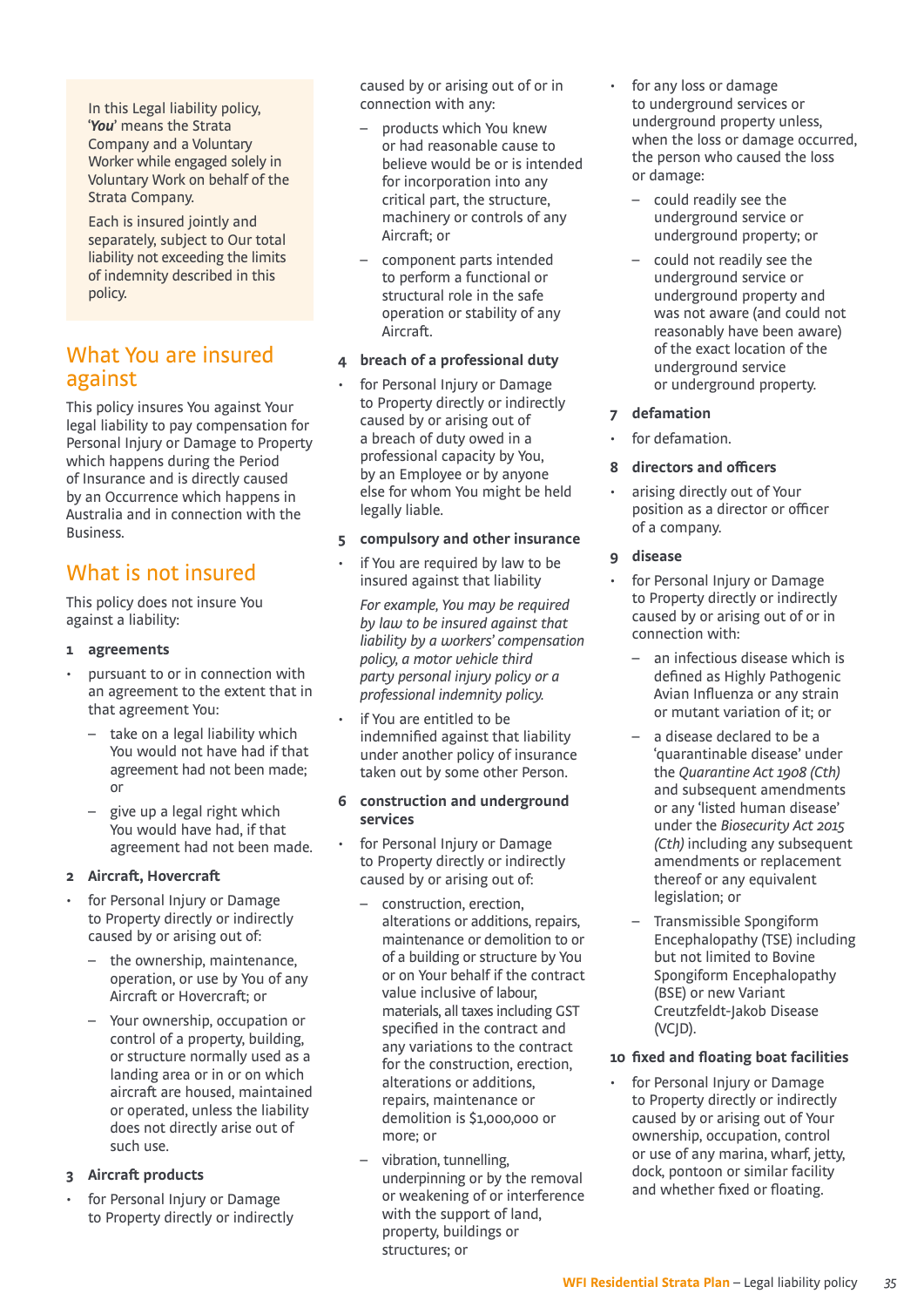#### **11 genetically modified organism**

for Personal Injury or Damage to Property directly or indirectly caused by or arising out of a genetically modified organism.

#### **12 lack of performance**

for compensation for delay or lack of performance under any contract made by You or on Your behalf.

#### **13 pollution**

- for Personal Injury or Damage to Property directly or indirectly caused by or arising out of the actual, alleged or threatened discharge, dispersal, release or escape of smoke, vapours, soot, fumes, acids, alkalis, toxic chemicals, liquids or gases, waste materials or other irritants, contaminants or pollutants into or upon any property, land, the atmosphere or any watercourse or body of water (including groundwater), unless the actual discharge, dispersal, release or escape is the consequence of a sudden cause which:
	- takes place at a clearly identifiable point in time during the Period of Insurance and is neither reasonably expected nor intended by You
- for any costs incurred to prevent, remove, nullify or clean up any actual, alleged or threatened discharge, dispersal, release or escape as described in the bullet point above unless the costs are reasonably incurred by You and are the direct consequence of a sudden cause which:
	- takes place at a clearly identifiable point in time during the Period of Insurance; and
	- is neither reasonably expected nor intended by You; and
	- results in Personal Injury or Damage to Property.

#### **14 product defects or product recall**

- for the cost to:
	- investigate the cause of a fault of a product You sold or supplied; or
	- trace, recall, repair, replace or refund the purchase price of, a product You sold or supplied.
- **15 sport and recreation and sport and recreational facilities**
- for Personal Injury or Damage to Property directly or indirectly caused by or arising out of:
	- a sporting or recreational activity; or
	- the use of any sporting or recreational facility or equipment,

except as described under the additional benefit 'Sport and recreation and recreational facilities' on page 36.

#### **16 territorial limits**

- for a claim brought outside Australia; or
- for a claim brought in Australia but based upon or to enforce a claim brought outside Australia.

#### **17 treatment**

for Personal Injury or Damage to Property directly or indirectly caused by or arising out of You or anyone on Your behalf prescribing, administering or performing treatment for, to or on any Person or creature other than first aid services, provided at Your premises where Your Business or profession is not of a nature which involves the provision of medical treatment.

#### **18 vehicles, boats and jet skis**

- for Personal Injury or Damage to Property directly or indirectly caused by or arising out of the ownership, maintenance, operation or use of any watercraft exceeding 8 metres in length
- for Personal Injury directly or indirectly caused by or arising out of a vehicle if You were at the time of the Occurrence required by law to be insured against that liability;
- for Personal Injury or Damage to Property directly or indirectly caused by or arising out of a vehicle, boat or jet ski owned by You or in Your physical or legal control, if at the time of the Occurrence:
	- the vehicle, boat or jet ski is required by law to be the subject of insurance against liability for Personal Injury or Damage to Property
- the vehicle, boat or jet ski was not registered when the law required it to be registered
- the vehicle, boat or jet ski was carrying, lifting or towing a heavier load or carrying more passengers than designed for or permitted by law and that condition caused or contributed to the Personal Injury or Damage to Property
- the vehicle was unsafe or not roadworthy and that condition caused or contributed to the Personal Injury or Damage to Property
- the boat or jet ski was unsafe or unseaworthy and that condition caused or contributed to the Personal Injury or Damage to Property
- the vehicle, boat or jet ski was being driven, towed, operated by, or in the charge of a person:
	- without a licence or ticket required by law
	- who did not comply with all of the terms and conditions of their licence
	- who was under the influence of alcohol or a drug
	- who had more than the legal limit of alcohol or a drug in their blood
	- who subsequently refused to undergo a legal test for alcohol or drugs.

If You were not the driver or the person in charge of the vehicle, boat or jet ski at the time of the Occurrence, We will not rely on the exclusion in this dash if You can satisfy Us that You did not know, and could not reasonably have known that the driver or person in charge did not have the required licence or ticket, did not comply with all of the terms and conditions of their licence, or was affected by alcohol or a drug.

#### **19 You and Your guests, visitors, and Employees**

- for Damage to Property belonging to, or being rented, hired, leased or hire purchased by:
	- You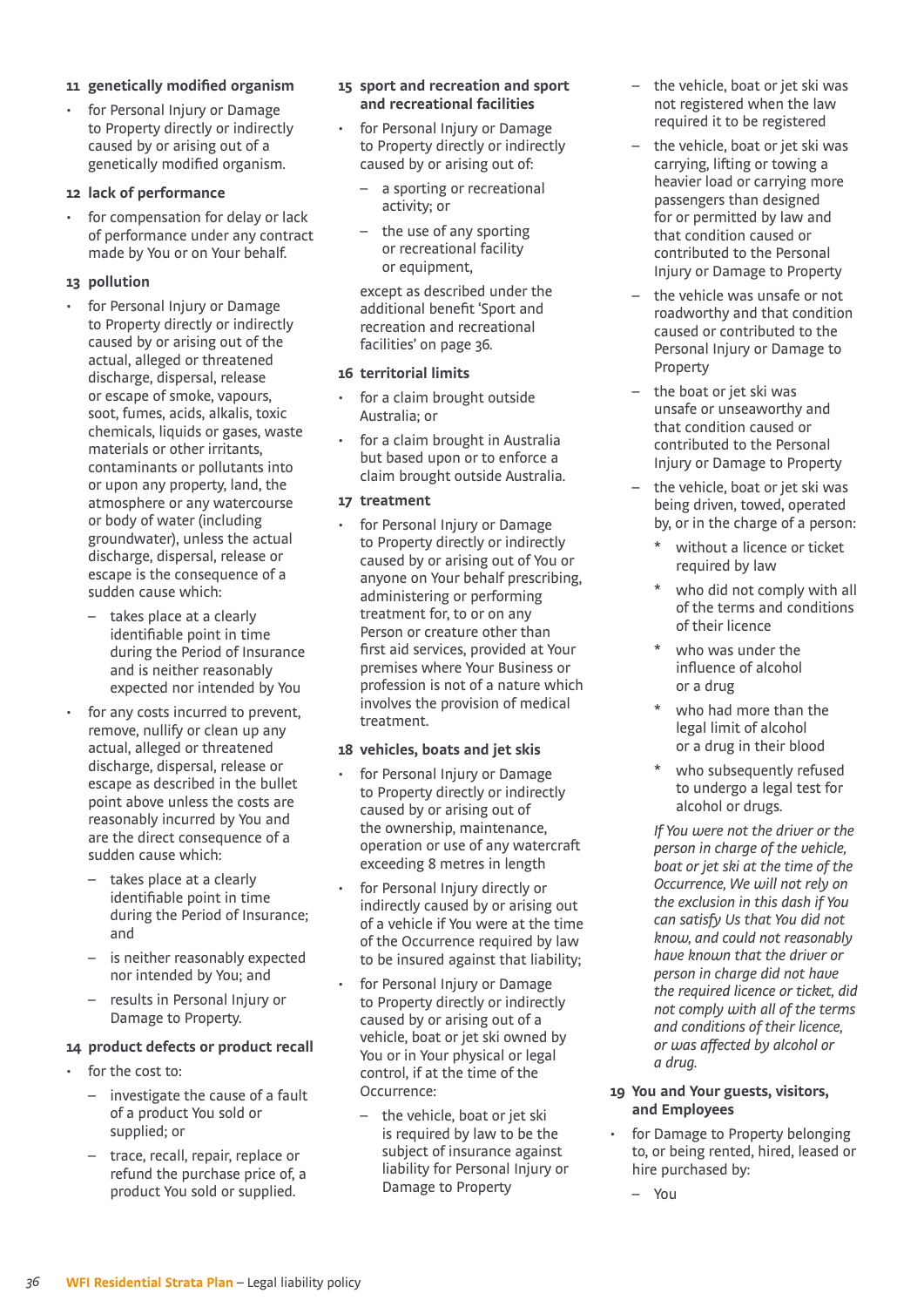- <span id="page-44-0"></span>– an Employee if the loss or damage arises out of or in the course of or in connection with their employment with You
- for Personal Injury to:
	- an Employee if the Personal Injury arises out of or in the course of or in connection with their employment with You
	- a person working with You under a government scheme.

## How much We pay

#### **Limit any one Occurrence**

We pay up to the Limit of Indemnity for any one Occurrence or series of Occurrences.

#### **Aggregate limit per Occurrence**

All events and all events of a series of related events consequent upon or attributable to one source or original cause will be regarded as one Occurrence.

#### **Limit of Indemnity for property in Your physical or legal control**

We only pay up to the greater of \$250,000 or the sum insured shown on the Certificate of Insurance for 'Property in Your physical, or legal control' for Your liability for loss of or damage to property in Your physical or legal control.

#### **Aggregate limit for pollution liability**

We pay up to the limit shown on the Certificate of Insurance for 'Aggregate limit for pollution liability' for liability for all Occurrences that happen during the Period of Insurance and give rise to a liability to pay:

- compensation for pollution; or
- for the cost to prevent, remove, nullify or clean up any actual, alleged or threatened pollution.

#### **Other policies**

The limits described are the maximum We pay under this policy and under any other policies issued by Us to You even though You may have a claim under another policy.

## Additional benefits

#### **1 Legal costs**

If You are entitled to be indemnified under this policy for a claim made against You, We pay the reasonable legal costs You incur with Our prior written consent in defending or settling the claim.

This benefit is in addition to the sum insured shown on the Certificate of Insurance as the 'Limit of Indemnity' for this policy.

#### **2 Sport and recreation and recreational facilities**

This policy is extended to insure You against Your legal liability to pay compensation for Personal Injury or Damage to Property which happens during the Period of Insurance and is directly caused by an Occurrence which happens at the Strata Land and in connection with the Business and which is directly caused by:

- the use of a sporting or recreational facility which You own or for which You are legally liable
- the use of recreational equipment which You own or for which You are legally liable.

This benefit is otherwise subject to the terms of this policy.

## Discharge of liabilities

We may pay You the amount of the 'Limit of Indemnity' (after We deduct any sum We have already paid) or any lesser sum for which the claim can be settled, in respect of such claim. If We make such a payment We will relinquish the conduct of the claim and have no further liability in connection with the claim.

## Special definitions of words used in this policy

The definitions below apply only to this policy and override all other definitions including the 'General definitions applying to words We use in this Plan'.

**Aircraft** means any craft or object designed to travel through air or space, other than model aircraft.

**Hovercraft** means any vessel, craft or device made or intended to float on, or in, or travel on or through the atmosphere or water on a cushion of air provided by a downward blast.

**Limit of Indemnity** means the amount shown on the certificate of insurance as the 'Limit of Indemnity' for this policy.

**Occurrence** means an event including continuous or repeated exposure to substantially the same general conditions which:

- You did not intend or expect; and
- a reasonable person in Your position and with Your knowledge and experience would not have expected.

**Voluntary Work** means work performed for the Strata Company with the prior approval of the Strata Council Members and for which the Voluntary Worker did not expect or receive any form of fee, benefit, reward, salary, wage, payment, honorarium or any type of remuneration whatsoever.

**Voluntary Worker** means a person whilst he or she is performing Voluntary Work.

**You** means the Strata Company and a Voluntary Worker while engaged solely |in Voluntary Work on behalf of the Strata Company. Each is insured jointly and separately, subject to Our total liability not exceeding the limits of indemnity described in this policy.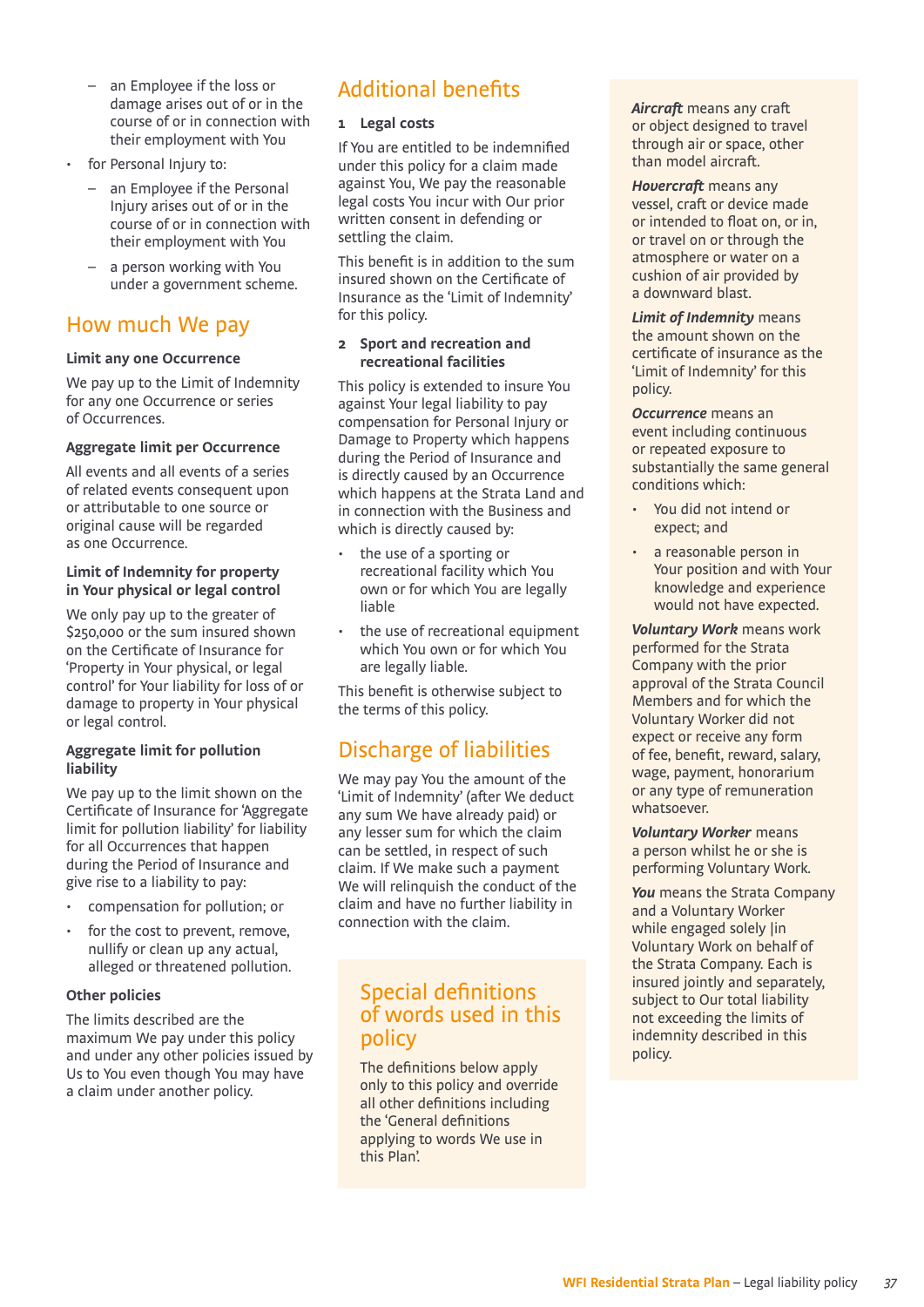## <span id="page-45-0"></span>Strata council members legal liability policy

You only have this policy if the risk 'Strata council members legal liability' is shown on the Certificate of Insurance.

The General conditions on pages 9 and 10 and the General exclusions on pages 11 and 12 apply to this policy. The General definitions on pages 13 and 14 apply to words used in this policy.

| <b>What You are insured against</b>                        | 39 |
|------------------------------------------------------------|----|
| <b>What is not insured</b>                                 | 39 |
| <b>Additional benefits</b>                                 |    |
| <b>Known Circumstance</b>                                  | 40 |
| Legal costs                                                | 40 |
| <b>Aggregate Limit of Indemnity</b>                        | 40 |
| <b>Special conditions</b>                                  | 40 |
| <b>Special definitions of words</b><br>used in this policy | 41 |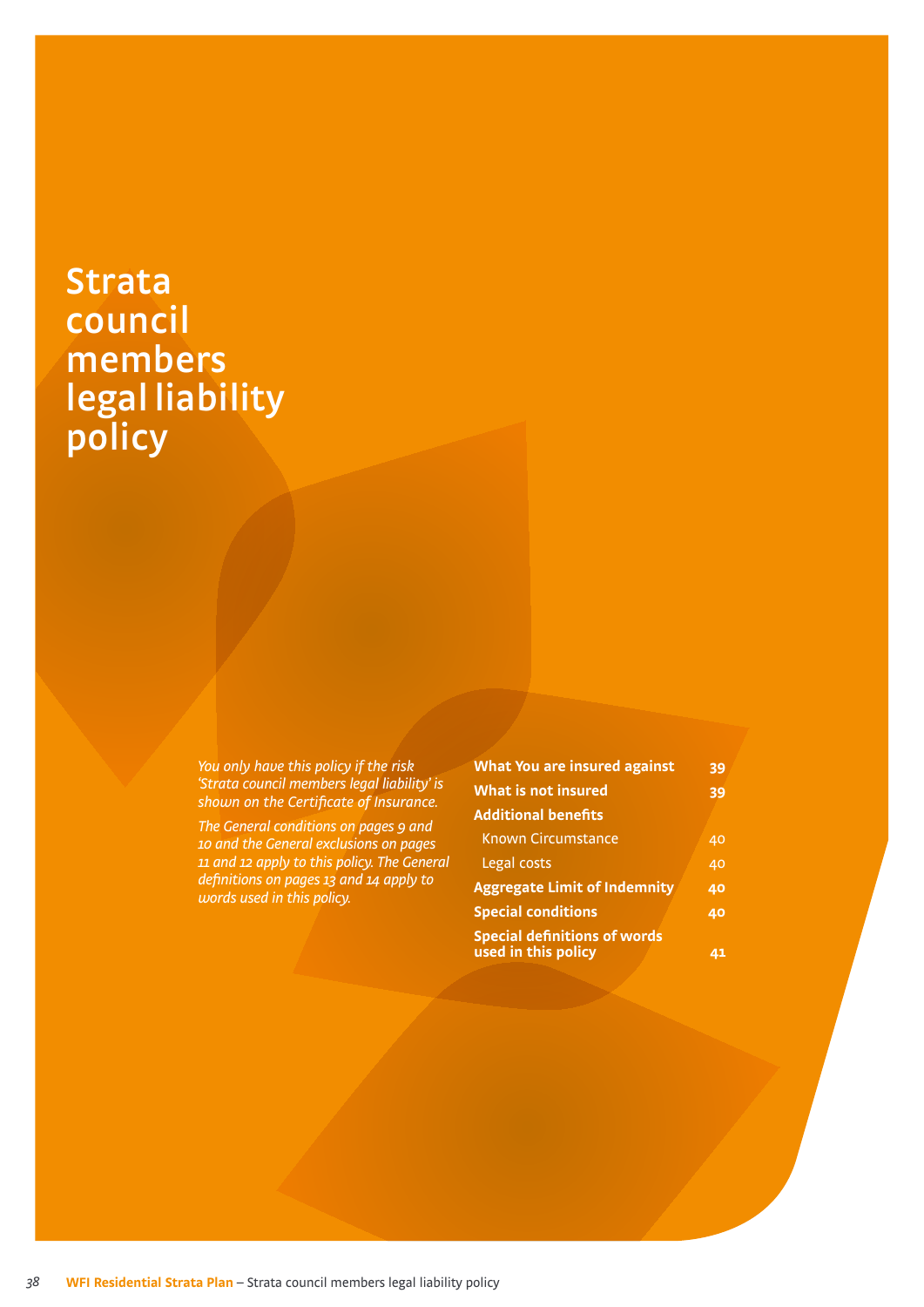<span id="page-46-0"></span>In this Strata council members legal liability policy '**You**' means each of the past, present and future Strata Council Members, as if each Strata council member had his or her own Strata council members legal liability policy.

Each is insured jointly and separately, subject to Our total liability not exceeding the limits of indemnity described in this policy.

This policy only provides cover for a Claim first made on You during the Period of Insurance. However, if You give written notice to Us during the Period of Insurance of facts that might give rise to a Claim, You may have rights under section 40(3) of the Insurance Contracts Act 1984 (Cth) to be indemnified in respect of a Claim arising from those facts even if the Claim was first made on You after the Period of Insurance.

## What You are insured against

#### **Strata Council Members indemnity**

This policy insures You up to the Limit of Indemnity against any amount payable by You to a Claimant for a civil liability incurred by You in respect of a Claim first made on You during the Period of Insurance, if the Strata Company is not required or permitted by law to indemnify You against that liability.

#### **Strata Company indemnity**

This policy insures the Strata Company up to the Limit of Indemnity against any amount payable by You to a Claimant for a civil liability incurred by You in respect of a Claim first made on You during the Period of Insurance, if the Strata Company is required or permitted by law to indemnify You in respect of such liability and has indemnified You, or has agreed to do so.

## What is not insured

This policy does not insure You or the Strata Company against a Claim:

#### **1 actions against each other**

- by the Strata Company or by a Strata Council Member.
- **2 breach of duty**
- directly or indirectly caused by or arising out of You:
	- rendering or failing to render a professional service or professional advice; or
	- having a conflict of interest; or
	- exercising a power not conferred on or delegated to You by the Strata Company in accordance with its by-laws or rules; or
	- receiving a personal benefit or a gratuity not authorised by the Strata Company in accordance with its by-laws or rules.
- **3 defamation**
- for defamation.

#### **4 dishonesty or fraud**

- directly or indirectly caused by or arising out of a dishonest, fraudulent, criminal or malicious act or omission by:
	- You; or
	- an Employee, Strata Manager or another Strata Council Member with Your consent or knowledge, or which You participated in or in which You were engaged, involved or concerned.

#### **5 failure to notify**

if You fail to notify Us of the Claim within the Period of Insurance except to the extent that Our interests are not prejudiced as a result of that failure.

#### **6 inadequate insurance**

- directly or indirectly caused by or arising out of the Strata Company not having any, or any adequate insurance cover:
	- − for its own loss or damage; or
	- to meet or satisfy a liability it has to a third party.

#### **7 disease**

- for Personal Injury or Damage to Property directly or indirectly caused by or arising out of or in connection with:
	- an infectious disease which is defined as Highly Pathogenic Avian Influenza or any strain or mutant variation of it; or
	- − a disease declared to be a 'quarantinable disease' under the Quarantine Act 1908 (Cth) and subsequent amendments or any 'listed human disease' under the Biosecurity Act 2015 (Cth) including any subsequent amendments or replacement thereof or any equivalent legislation; or
	- − Transmissible Spongiform Encephalopathy (TSE) including but not limited to Bovine Spongiform Encephalopathy (BSE) or new Variant Creutzfeldt-Jakob Disease (VCJD).

#### **8 Known Circumstance**

- directly or indirectly caused by or arising out of a Known Circumstance which You did not disclose to Us before the commencement of the Period of Insurance, except as described under the additional benefit 'Known Circumstance' on page 39.
- **9 Personal Injury and Damage to Property**
- for Personal Injury or Damage to Property.

#### **10 pollution**

for any costs incurred to prevent, remove, nullify or clean up any actual, alleged or threatened discharge, dispersal, release or escape of smoke, vapours, soot, fumes, acids, alkalis, toxic chemicals, liquids or gases, waste materials or other irritants, contaminants or pollutants into or upon any property, land, the atmosphere or any watercourse or body of water (including groundwater), unless the costs are reasonably incurred by You and are the consequence of a sudden cause which: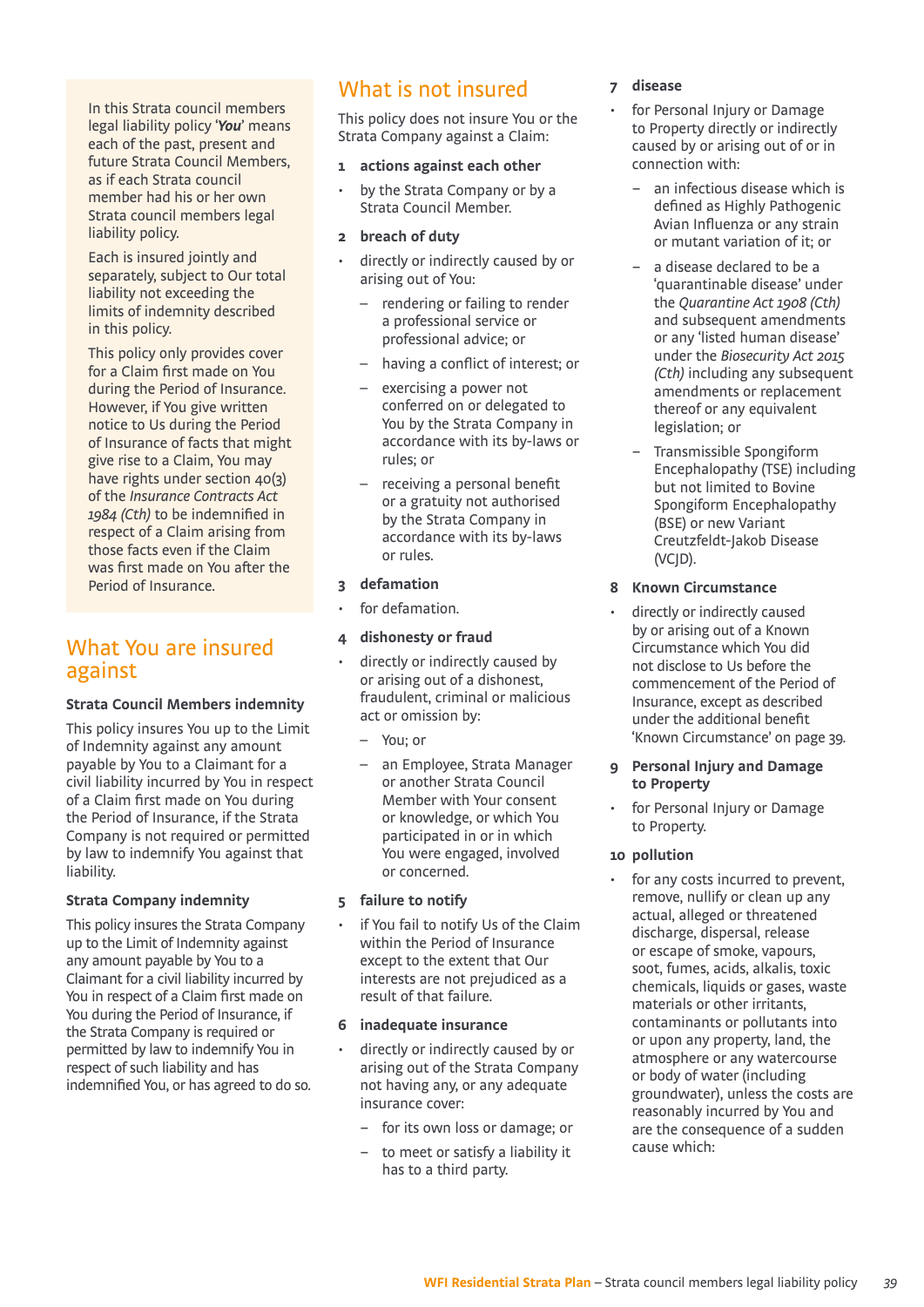- <span id="page-47-0"></span>takes place at a clearly identifiable point in time during the Period of Insurance; and
- is neither reasonably expected nor intended by You or the Strata Company.

#### **11 territorial limits**

- brought outside Australia; or
- brought in Australia but based upon or to enforce a Claim brought outside Australia; or
- directly or indirectly caused by or arising out of a Wrongful Act outside Australia.

#### **12 Wrongful Act prior to commencement of this policy**

• directly or indirectly caused by or arising out of a Wrongful Act prior to the Period of Insurance, unless You had a Strata council members legal liability policy with Us or with another insurer at the time of that Wrongful Act and continuously until the first day of the Period of Insurance.

#### **13 compulsory insurance**

for which You are required by law to be insured against that liability.

## Additional benefits

#### **Known Circumstance**

This policy is extended to insure You and the Strata Company against a Claim first made on You during the Period of Insurance arising directly or indirectly out of a Known Circumstance which You did not disclose to Us before the commencement of the Period of Insurance, if You:

- did not deliberately refrain from disclosing the Known Circumstance to Us; and
- had a Strata council members legal liability policy with Us or with another insurer continuously between the date of the Known Circumstance and the first day of the Period of Insurance; and
- did not notify the Known Circumstance to Us or to any other insurer prior to the Period of Insurance.

This additional benefit is otherwise subject to the terms of this policy.

#### **Legal costs**

If We have confirmed to You in writing that We will indemnify You or the Strata Company under this policy in respect of a Claim, then We will pay the Defence Costs.

We may elect:

- to conduct the defence or settlement of a Claim at Our cost whilst reserving Our rights in relation to indemnity; or
- not to conduct the defence or settlement of a Claim but agree to pay Your Defence Costs arising from such Claim provided that if indemnity is subsequently denied, We will no longer conduct the defence or settlement of such Claim or pay Your Defence Costs. In that event, We will not require You to pay or refund any Defence Costs incurred up to the date on which We advise You in writing that indemnity is denied.

This additional benefit is in addition to the sum insured shown on the Certificate of Insurance as the 'Limit of Indemnity' and the 'Aggregate Limit of Indemnity' for this policy.

## Aggregate Limit of Indemnity

We pay up to the Aggregate Limit of Indemnity in total for all Claims first made on You:

- during the Period of Insurance; and
- after the Period of Insurance that are covered by this policy as a result of the application of section 40(3) of the Insurance Contracts Act 1984 (Cth).

## Special conditions

#### **Defence and settlement**

If We recommend a settlement of the Claim for up to a certain amount and You or the Strata Company neglect or refuse within a reasonable time to consent to Our making an offer of settlement up to that amount, then Our liability under this policy will be limited to that amount.

#### **Discharge of Our liability**

We may at any time pay You or the Strata Company in respect of a Claim the amount of the Limit of Indemnity or such other limit that may be specified (after deduction of any sum or sums already paid by Us) or any lesser sum for which the Claim can be settled and upon such payment, We will relinquish conduct or control of the Claim and have no further liability in connection with the Claim.

#### **Notice**

You must notify Us of a Claim as soon as reasonably possible on becoming aware of it.

#### **Subrogation**

If We indemnify or agree to indemnify You, We have the right to proceed in Your name against any Person responsible for the loss, damage or injury. We take this action at Our expense. You must not do anything which limits Our right to do so. We waive this right as against another Strata Council Member unless the Claim was directly or indirectly caused by or arose out of a dishonest, fraudulent or criminal act or omission of that other Strata Council Member.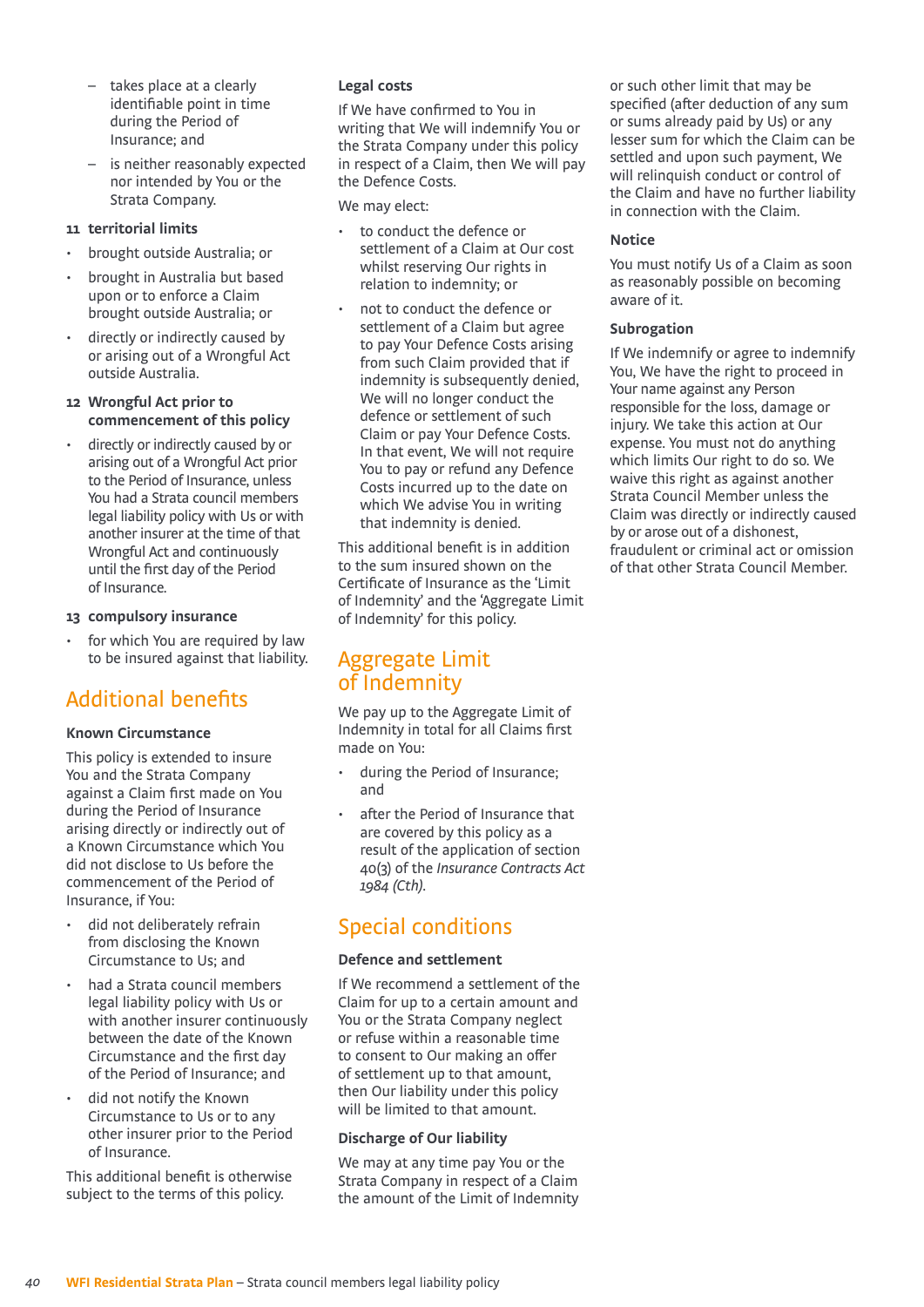## <span id="page-48-0"></span>Special definitions of words used in this policy

The definitions below apply only to this policy and override all other definitions including the 'General definitions applying to words We use in this Plan'.

**Aggregate Limit of Indemnity** means the amount shown on the Certificate of Insurance as the 'Aggregate Limit of Indemnity' for this policy.

#### **Claim** means:

- a demand for, or assertion of rights to, compensation or damages from You for a Wrongful Act; or
- an intimation of an intention to seek compensation or damages from You for a Wrongful Act.

**Claim** includes all claims against You arising out of the same act, error or omission or series of acts, errors or omissions.

**Claimant** means the Person making a Claim against You.

**Defence Costs** means the reasonable costs, charges and expenses You incur with Our prior written consent to defend a Claim.

**Known Circumstance** means a fact, matter or circumstance which You knew of prior to the Period of Insurance and which You knew, or which a reasonable person in the circumstances would have known, might give rise to a Claim against You.

**Limit of Indemnity** means the amount shown on the Certificate of Insurance as the 'Limit of indemnity' for this policy.

**Wrongful Act** means an actual or alleged error, misstatement, act, omission or breach of duty by You in Your capacity as a Strata Council Member in connection with the Business.

**You** means each of the past, present and future Strata Council Members, as if each Strata Council Member had his or her own Strata council members legal liability policy. Each is insured jointly and separately, subject to Our total liability not exceeding the limits of indemnity described in this policy.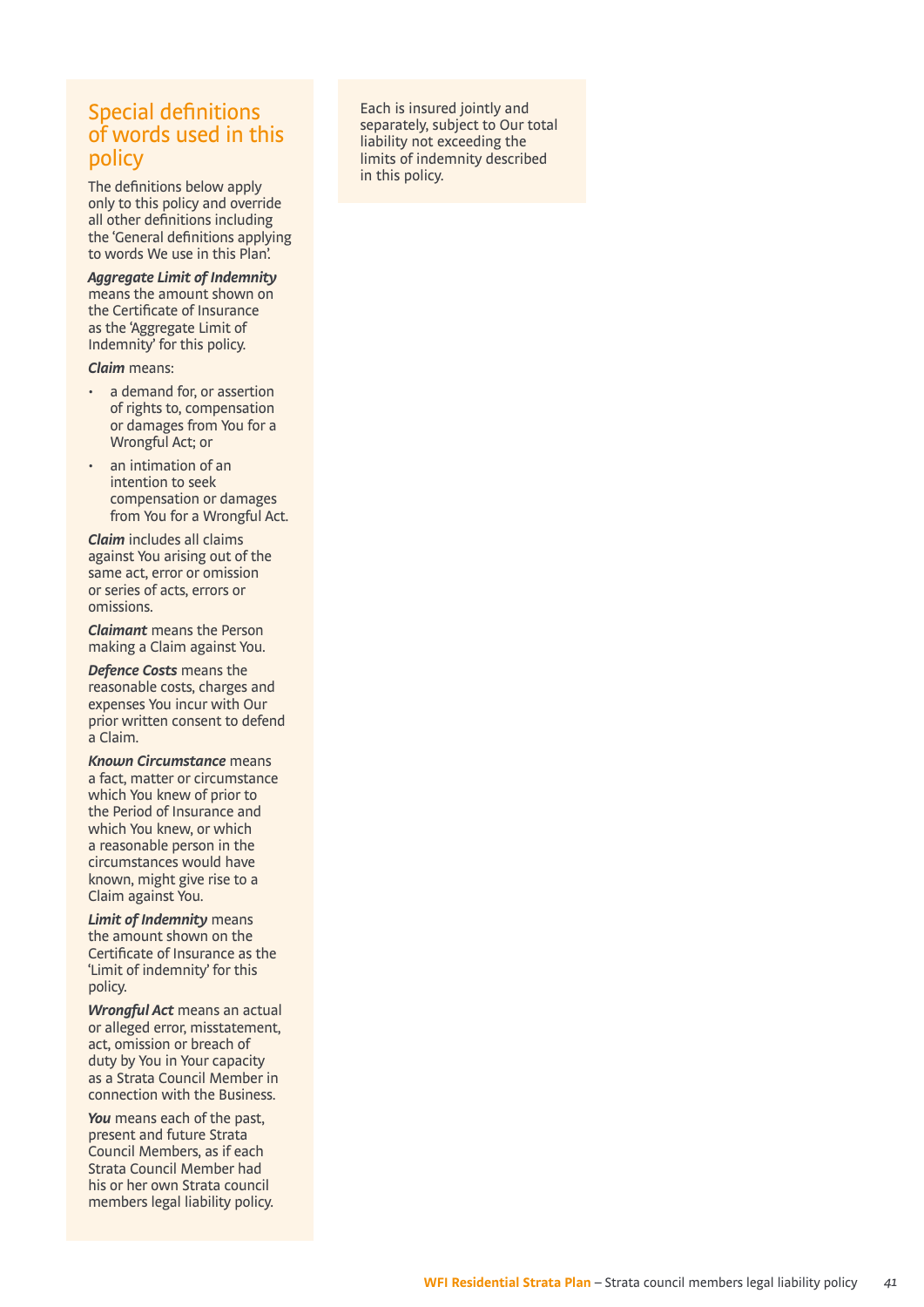**This page has been left blank intentionally.**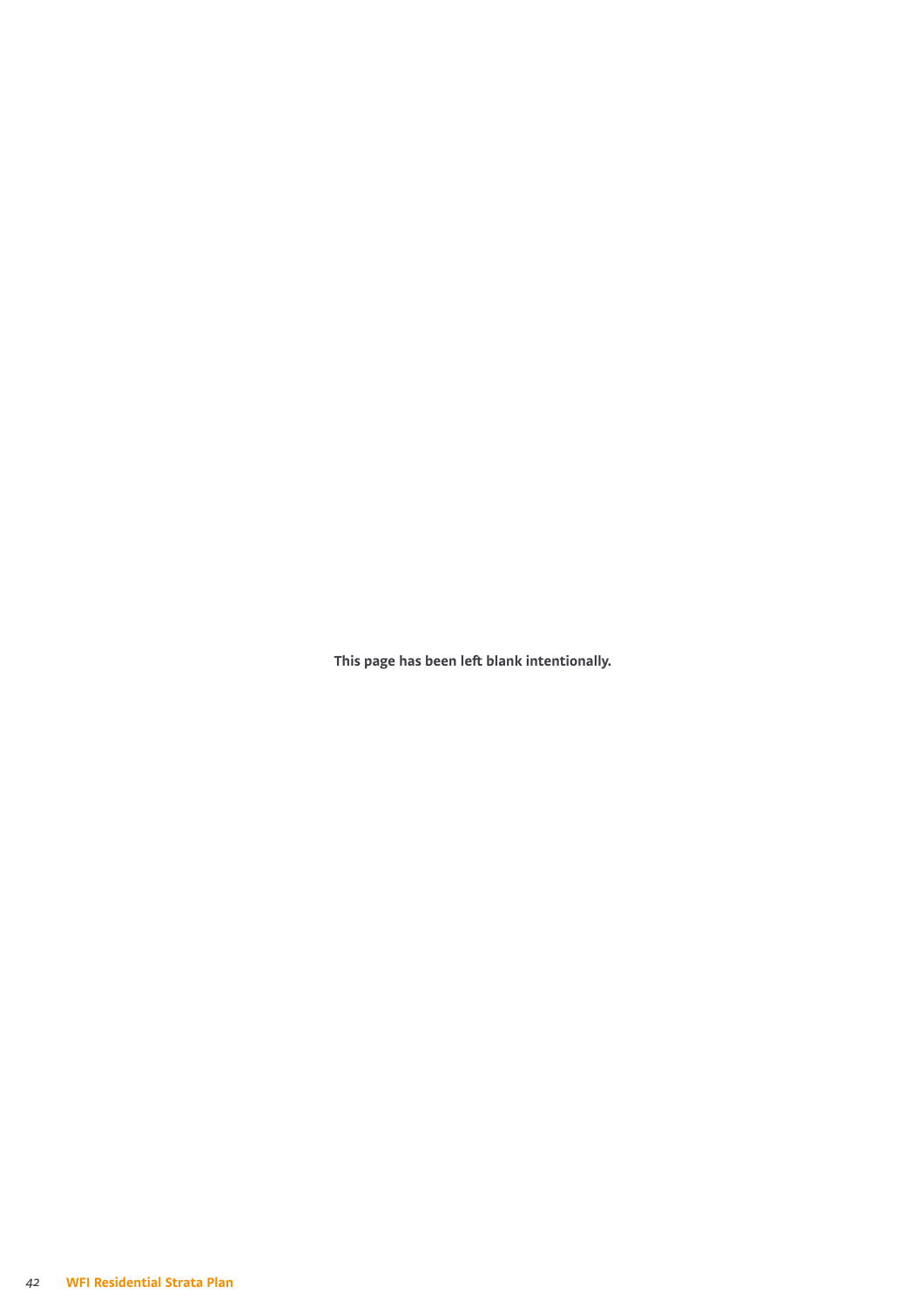**This page has been left blank intentionally.**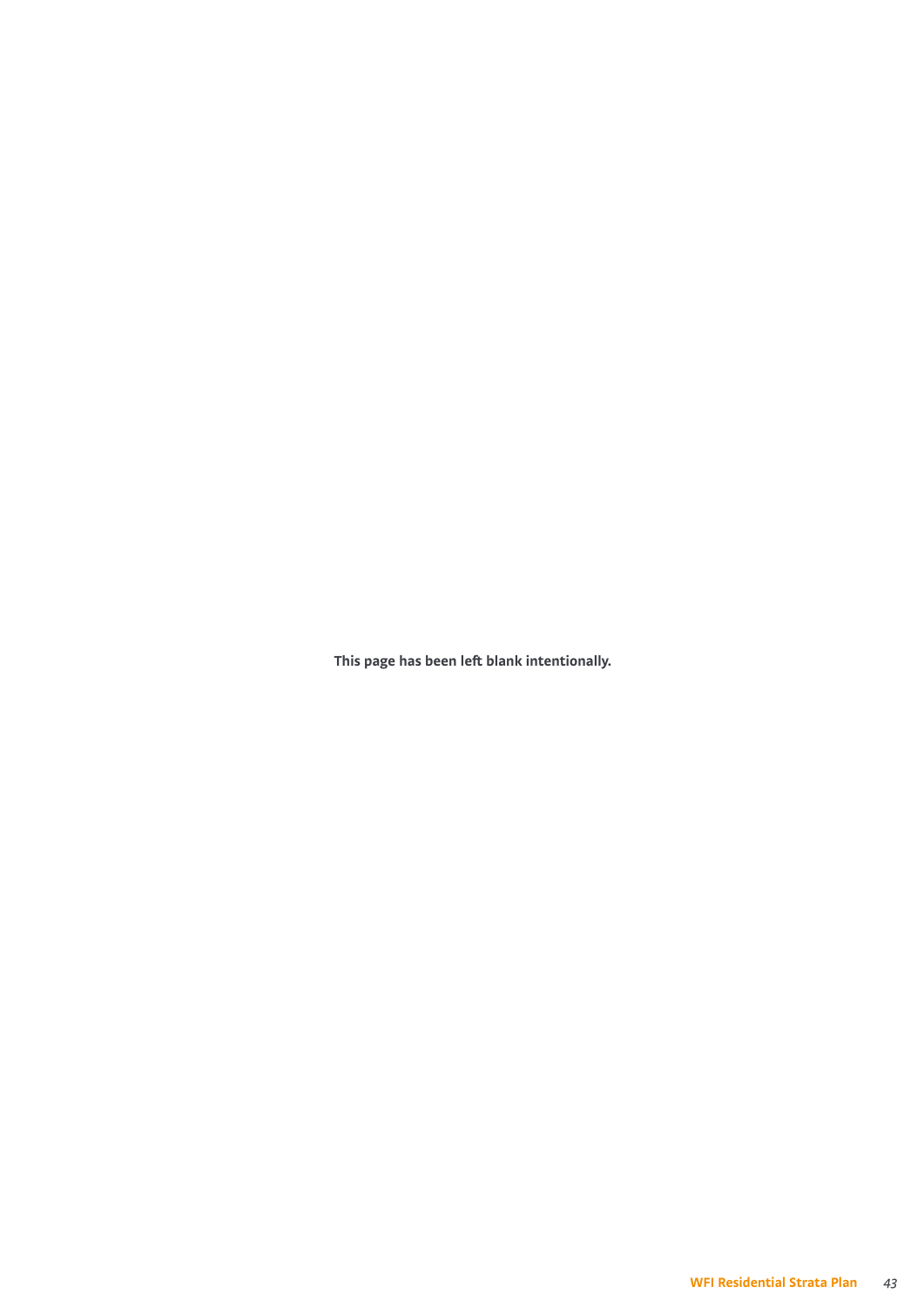**This page has been left blank intentionally.**